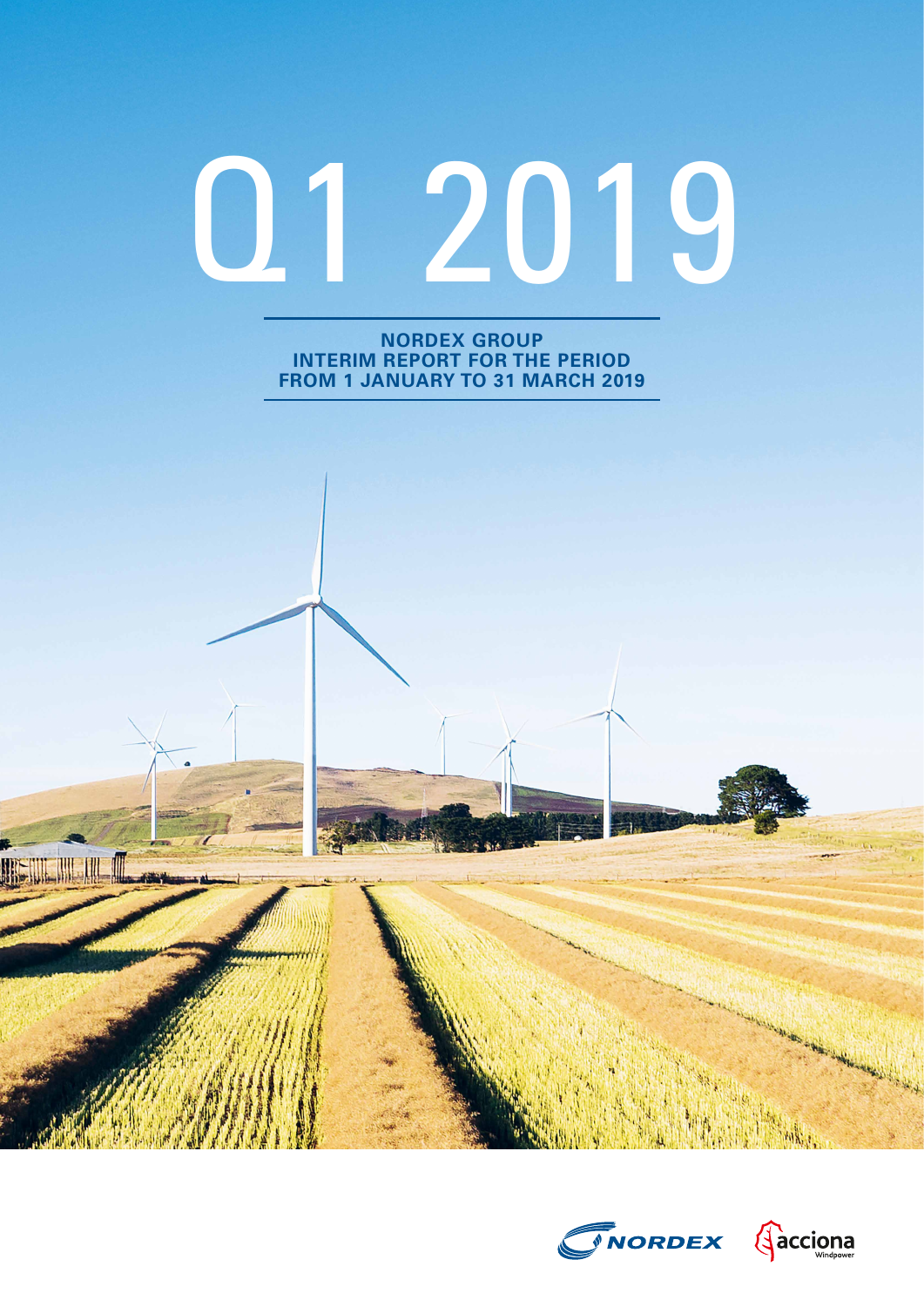# **KEY FIGURES AT A GLANCE**

#### **Key figures Nordex Group**

|                                                                    |                    | $01.01 - 31.03.2019$ | $01.01 - 31.03.2018$ | <b>Change</b> |
|--------------------------------------------------------------------|--------------------|----------------------|----------------------|---------------|
| <b>Earnings</b>                                                    |                    |                      |                      |               |
| Sales                                                              | <b>EUR</b> million | 398.9                | 487.9                | $-18.2%$      |
| Gross revenue                                                      | <b>EUR</b> million | 583.6                | 384.3                | 51.9%         |
| <b>EBITDA</b>                                                      | <b>EUR</b> million | 3.3                  | 20.0                 | $-83.5%$      |
| <b>EBIT</b>                                                        | <b>EUR</b> million | $-30.4$              | $-16.5$              | n/a           |
| Free cash flow                                                     | <b>EUR</b> million | $-76.3$              | $-84.3$              | n/a           |
| Capital expenditure                                                | <b>EUR</b> million | 22.0                 | 19.6                 | 12.2%         |
| Consolidated net profit                                            | <b>EUR</b> million | $-35.0$              | $-19.4$              | n/a           |
| Earnings per share <sup>1</sup>                                    | <b>EUR</b>         | $-0.36$              | $-0.20$              | n/a           |
| <b>EBITDA</b> margin                                               | $\frac{0}{0}$      | 0.8                  | 4.1                  | $-3.3$ PP     |
| Working capital ratio                                              | $\%$               | $-1.5$               | 4.8                  | $-6.3$ PP     |
| Statement of financial position as of<br>31.03.2019 and 31.12.2018 |                    |                      |                      |               |
| <b>Total assets</b>                                                | <b>EUR</b> million | 3,361.1              | 3,058.5              | 9.9%          |
| Equity                                                             | <b>EUR</b> million | 662.9                | 697.3                | $-4.9%$       |
| Equity ratio                                                       | $\%$               | 19.7                 | 22.8                 | $-3.1$ PP     |
| <b>Employees</b>                                                   |                    |                      |                      |               |
| Employees as at 31 March                                           |                    | 5,978                | 5,124                | 16.7%         |
| Staff costs                                                        | <b>EUR</b> million | 85.0                 | 79.6                 | 6.8%          |
| Staff cost ratio                                                   | $\%$               | 21.3                 | 16.3                 | 5.0 PP        |
| <b>Company-specific performance indicators</b>                     |                    |                      |                      |               |
| Order intake, Projects segment                                     | <b>EUR</b> million | 810.2                | 819.9                | $-1.2%$       |
| Installed capacity                                                 | <b>MW</b>          | 260.9                | 522.9                | $-50.1%$      |

**<sup>1</sup>** Earnings per share = basic, based on average weighted shares for 2019: 96.982 million shares (2018: 96.982 million shares)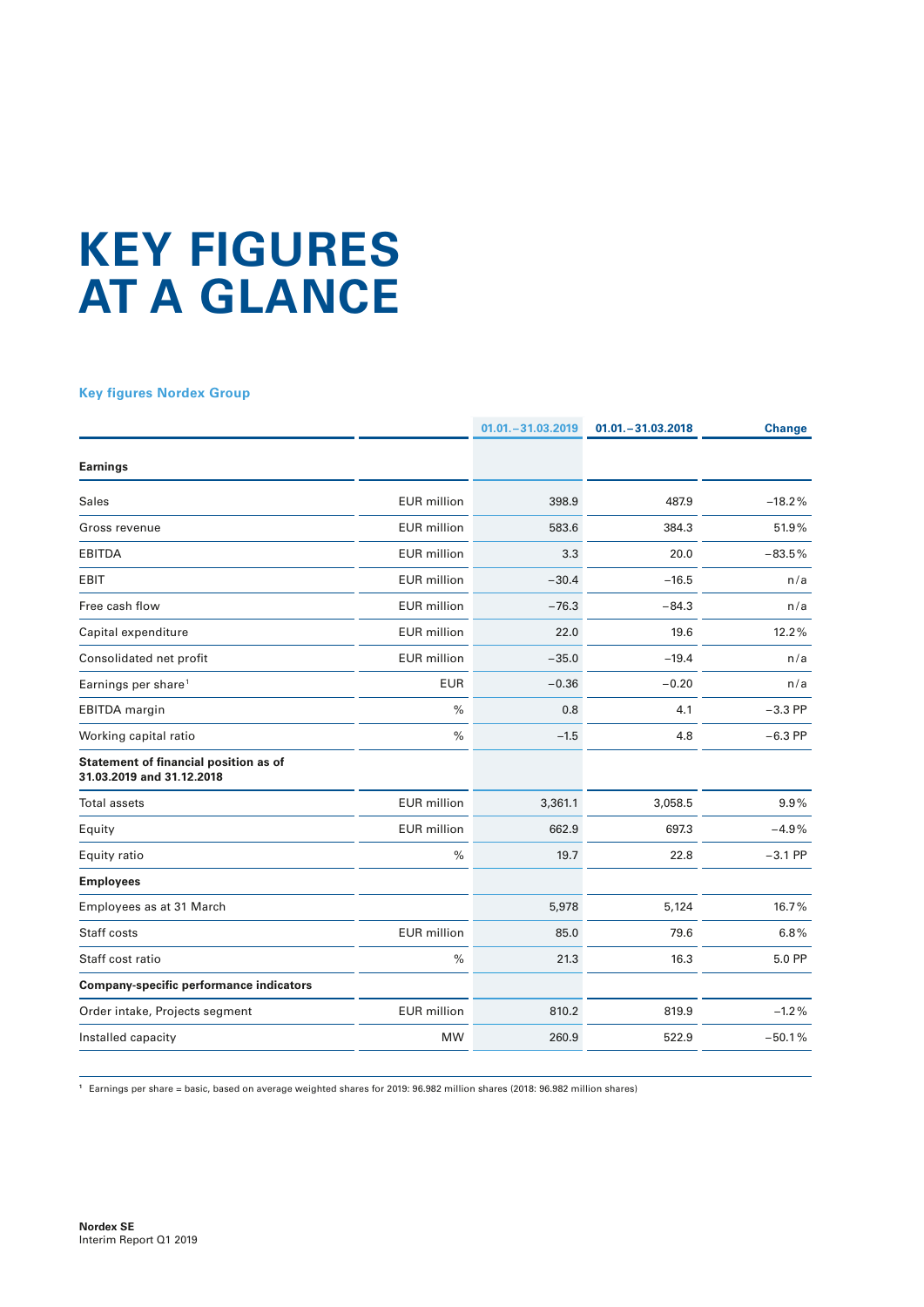01

# **CONTENT**

## **To our shareholders**



02 Letter to the shareholders

## **Interim Consolidated Financial Statements**



- 10 Consolidated statement of financial position
- 12 Consolidated income statement
- 13 Consolidated statement of comprehensive income
- 14 Consolidated cash flow statement
- 16 Consolidated statement of changes in equity

# **Other information**

44 Financial calender, publishing information and contact

# **Group Interim Management Report**



04 Group Interim Management Report as of 31 March 2019

## **Notes to the Consolidated Financial Statements**



20 Notes to the Consolidated Financial Statements for the interim period from 1 January to 31 March 2019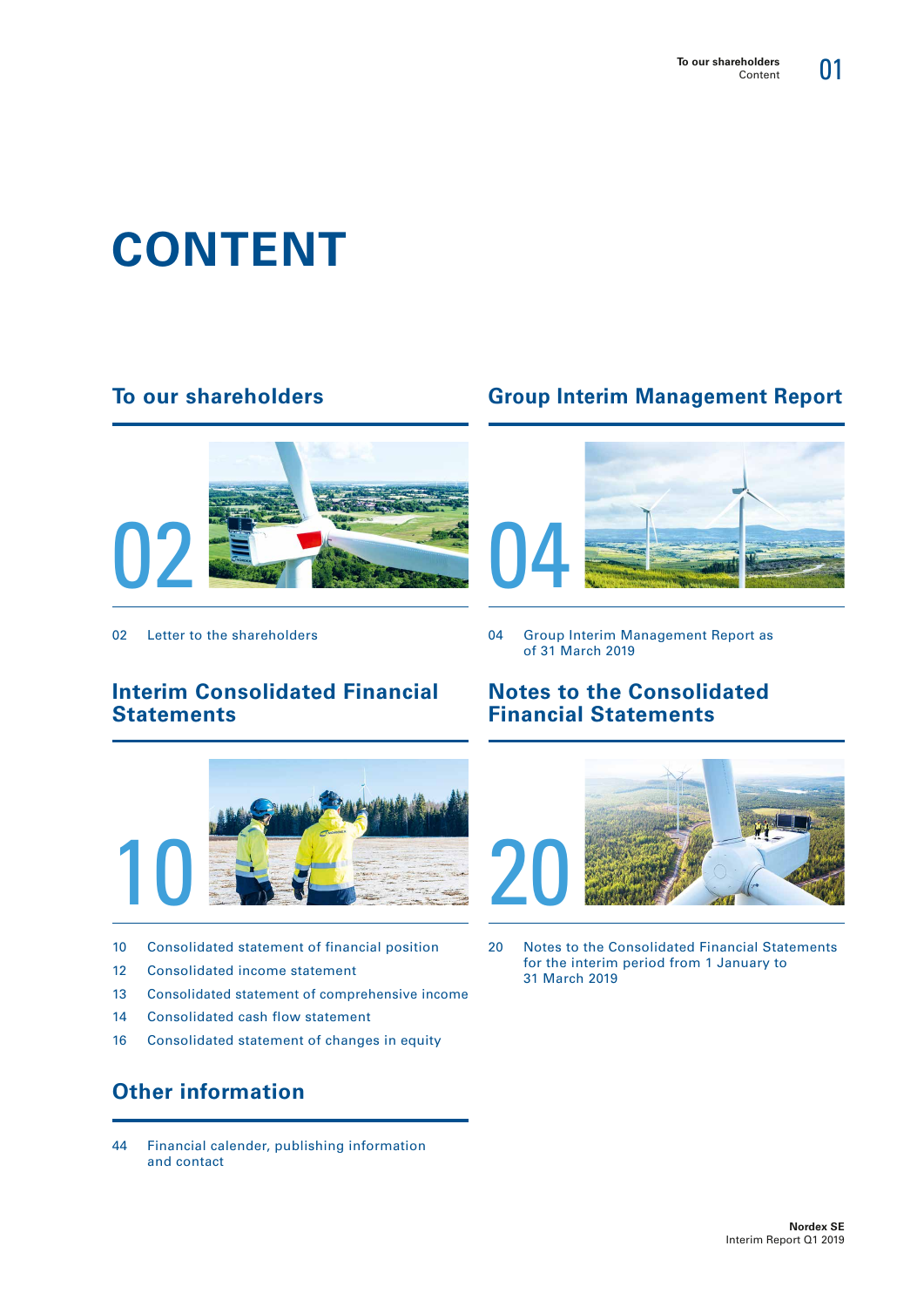# **LETTER TO THE SHAREHOLDERS**



Dear Shareholders and Business Partners,

In the first quarter of 2019, the Nordex Group generated order intake of more than one gigawatt for the sixth quarter in succession. The new Delta4000 turbine series already accounts for a significant share of this intake, making up 35 percent of turbines ordered. In addition, the Company sold these turbines in its overseas markets – Argentina and Australia – for the first time, thus demonstrating the global operational capability and competitive strength of our product portfolio. We continue to see strong demand for our products and are confident that volumes will keep growing, enabling us to benefit from the global positioning of our company once again.

**JOSÉ LUIS BLANCO** Chief Executive Officer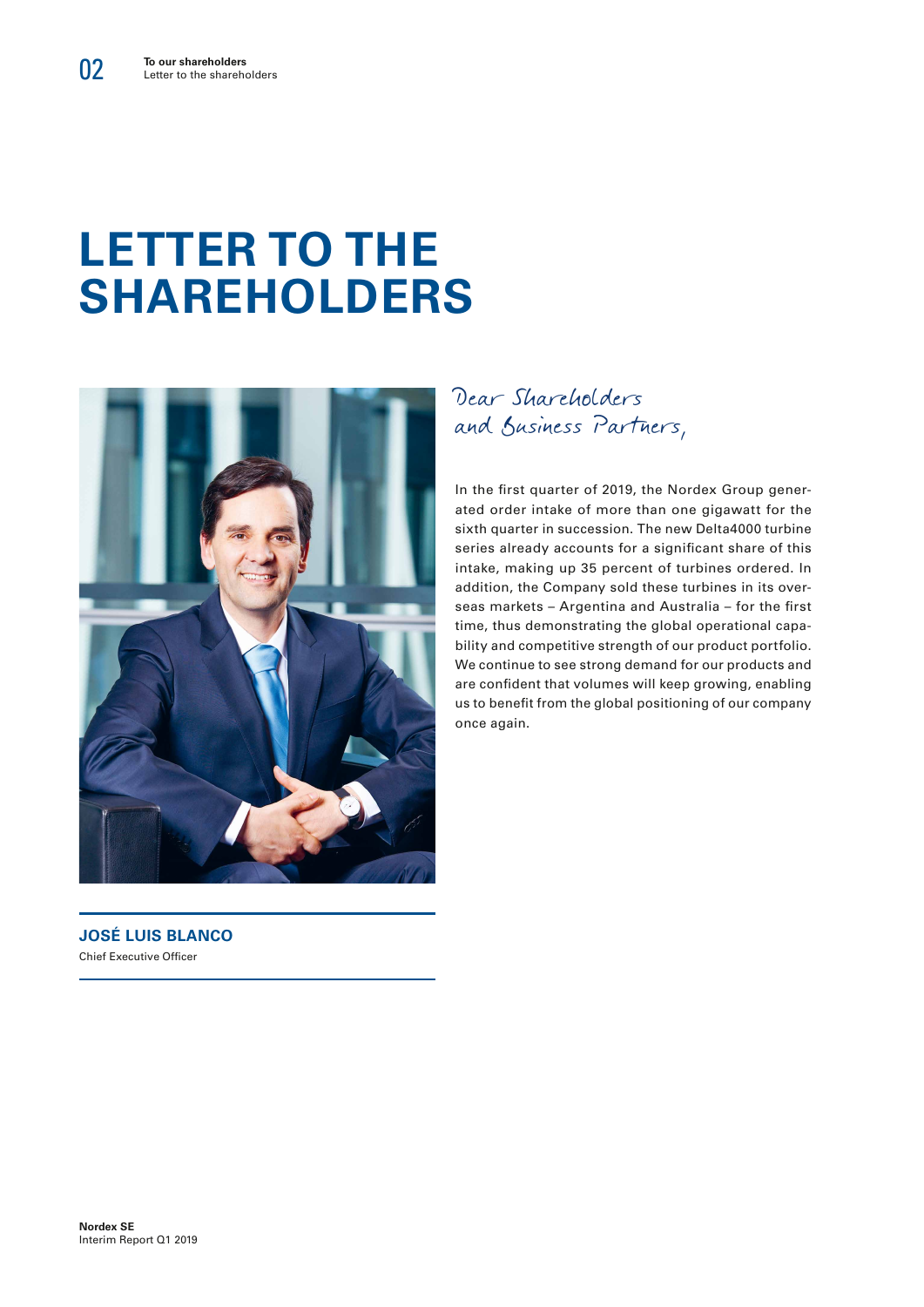# 03

We also bolstered our product portfolio with the launch of the N149/5.X turbine as the third type from the Delta4000 product series. By introducing additional versions of this product quickly, we are reinforcing and strengthening our position as a provider of highly efficient, technologically advanced wind turbine systems.

With sales of almost EUR 400 million in the first quarter of 2019, the Nordex Group began the year as expected. This comparatively low sales figure is attributable to the overall low number of installations. This confirms the business pattern we expected, as communicated in March 2019. We anticipate significantly weaker sales in the first half of the year and considerably higher sales in the second half of the year. The number of assemblies will steadily increase during the year, leading us to expect high activity levels in the third and fourth quarters. We will continue to steadily expand our supply

chain in countries with attractive cost structures and increase our production capacity. Operationally, our aim is to complete the large number of projects as efficiently as possible and to the highest standards of quality. Our entire Nordex team is tackling these tasks with great enthusiasm.

Thank you for placing your trust in our work.

Kind regards,

José Luis Blanco Chief Executive Officer

**Hamburg, May 2019**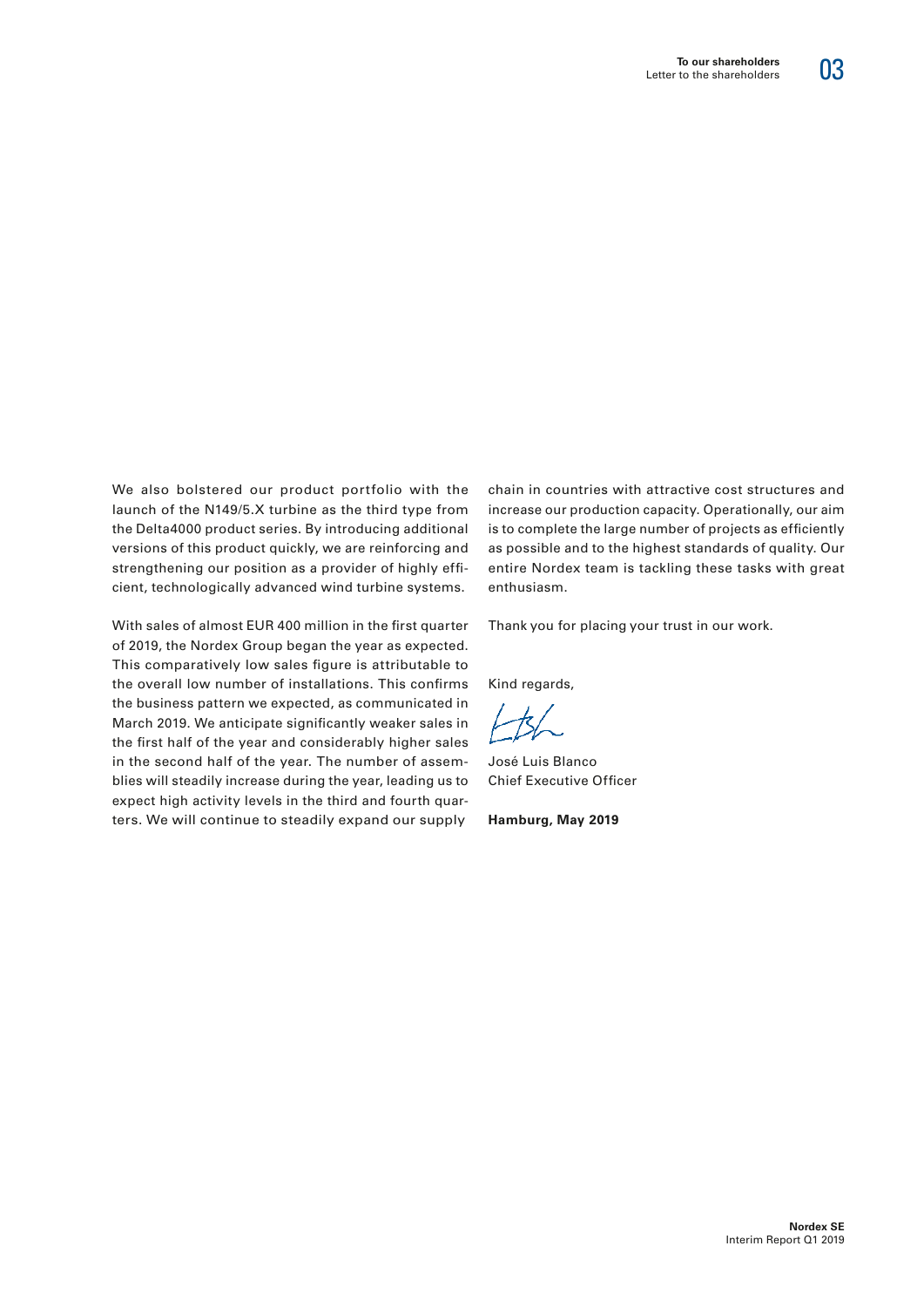04

# **GROUP INTERIM MANAGEMENT REPORT FOR THE PERIOD ENDED 31 MARCH 2019**

# **SECTOR ENVIRONMENT UNCHANGED**

The situation in the wind industry is largely unchanged from the situation presented in the 2018 Annual Report. Industry analysts Bloomberg New Energy Finance (BNEF) anticipate that global installation figures in the wind sector will reach record highs in 2019 and the following years, with all regions contributing to this growth. They also note that this will happen in a market-driven, subsidy-free environment, a trend that is reflected by low auction prices and lower margins than in the past.

According to BNEF, growth in Europe is currently determined mainly by the markets in Spain, Sweden, the Netherlands and Norway in particular. The main driver of this growth is major projects, often based on corporate power purchase agreements. After disappointing onshore installation figures of 2.7 GW in 2018, BNEF expects Germany to record a further decline to 2.2 GW for 2019. Installations are expected to increase considerably again from 2020 onwards.

According to an analysis carried out by specialist wind sector association Fachagentur Windenergie an Land, only 41 wind turbines with a total output of 134 MW were installed in Germany in the first quarter of 2019, equivalent to a decline of around 90% compared to previous years. This situation had a direct impact on the development of the Nordex Group's business in its home market. In contrast, the approval situation in Germany improved slightly, with a total of 111 wind turbines and a combined output of 413 MW approved in the first three months of 2019.

# **BUSINESS PERFORMANCE**

The Nordex Group made a subdued start to the year in the first quarter of 2019 with regard to the number of new wind turbine installations and the sales generated as a result. This typical seasonal trend for the wind energy industry is particularly pronounced this year. This was fully factored into the Company's annual planning and is included in the forecast for the 2019 financial year. As already announced, the Company expects a sharp increase in revenue in the second half of the year compared with the first six months of 2019. This is primarily due to the installation schedules of the commissioned projects.

Order intake continued to develop positively with a volume of more than 1 GW in the first quarter. The Nordex Group is benefiting from high demand, a competitive product portfolio, strong customer relationships and a global presence.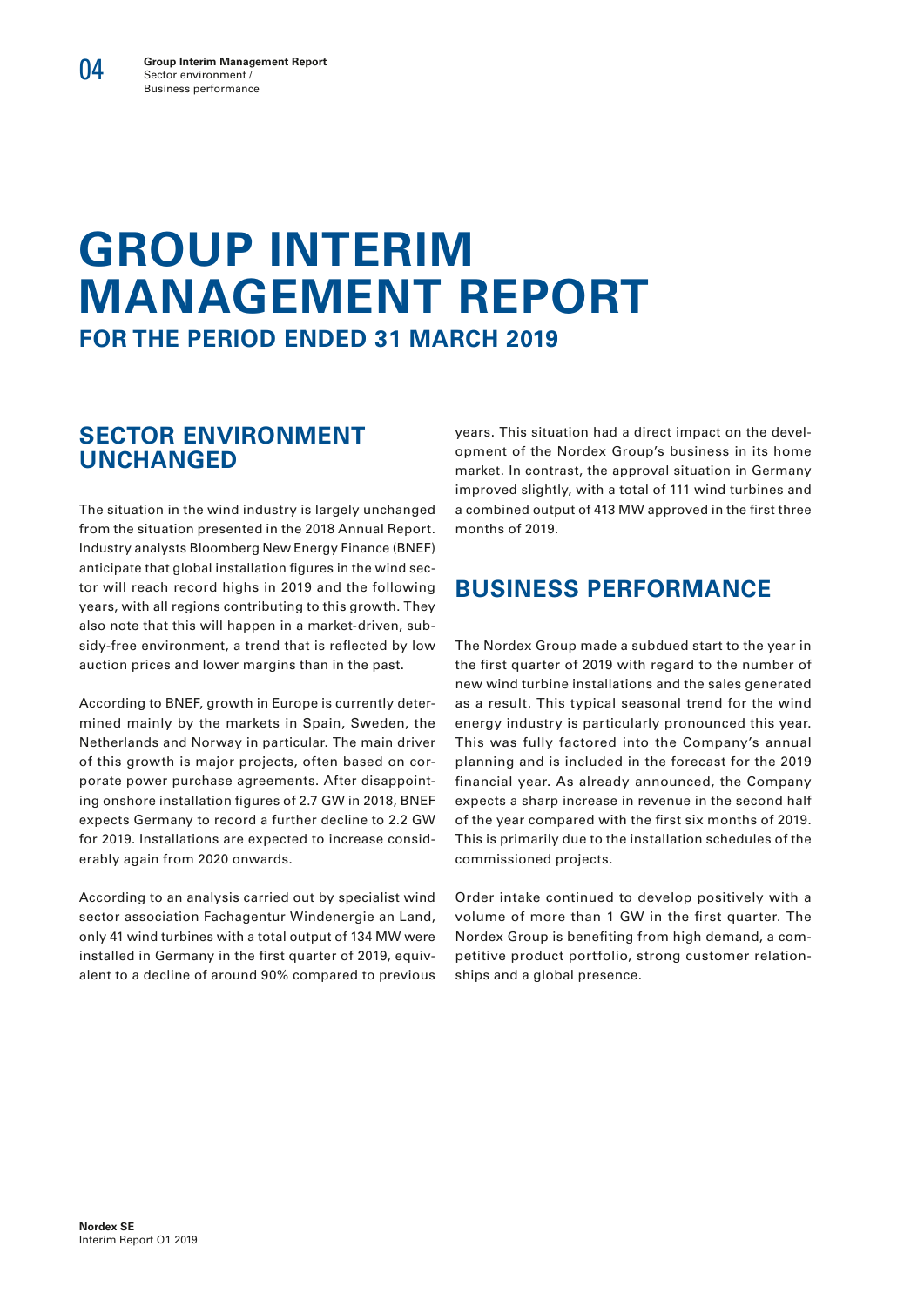

# **SEGMENT PERFORMANCE**

#### **Segment performance key data**

|              |         | <b>Projects</b> |         | <b>Service</b> | <b>Group</b> |            |
|--------------|---------|-----------------|---------|----------------|--------------|------------|
| <b>EUR</b>   | Q1 2019 | Q1 2018         | Q1 2019 | Q1 2018        | Q1 2019      | Q1 2018    |
|              |         |                 |         |                |              |            |
| Order intake | 810.2   | 819.9           | 79.5    | 14.3           | 889.6        | 834.2      |
| Order book   | 4,413.8 | 2,710.0         | 2,218.3 | 1,929.5        | 6,632.1      | 4,639.5    |
| <b>Sales</b> | 312.3   | 409.6           | 87.4    | 78.8           | 398.91       | 487.91     |
| <b>EBIT</b>  | 10.9    | 23.3            | 14.4    | 13.6           | $-30.4^2$    | $-16.52^2$ |
|              |         |                 |         |                |              |            |

**<sup>1</sup>** After unallocated sales and intrasegment consolidation

**<sup>2</sup>** After unallocated income and expenses and intrasegment consolidation

In segment reporting, sales, income and expenses that cannot be clearly allocated to the "Projects" or "Service" segments are reported separately as "Not allocated." The complete segment reporting can be found in the notes to the financial statements starting on page 24.

As was the case for the first time for Q1 2018, sales were determined in accordance with IFRS 15.

# **NEW ORDERS**

In the Projects segment, the Nordex Group received confirmed orders valued at more than EUR 810.2 million in the first quarter of 2019 (Q1 2018: EUR 819.9 million), corresponding to a combined nominal turbine output of 1,035.1 MW (Q1 2018: 1,007.5 MW). The average selling price (ASP) per megawatt of output was EUR 0.78 million /MW and thus on a par with the ASP for the full year 2018. Measured in MW, 41% of the new orders from 13 countries came from Europe, 44% from Latin America and 15% from Australia ('Rest of the world' reporting segment). The largest individual markets in the first three months of the year were Argentina, Mexico and Australia, with major projects landed in each of these countries. Argentina and Australia saw the first installations of the Delta4000 series outside Europe.

The order book in the Projects segment rose significantly by 63% year-on-year in the first quarter to EUR 4,413.8 million (Q1 2018: EUR 2,710.0 million). Geographically speaking, 49% of the order book originated in Europe, 8% in North America, 25% in Latin America and 18% in the 'Rest of the world' region.

The book-to-bill ratio (ratio of order intake to sales recognized in the Projects segment) for the first quarter of 2019 increased further to 2.59 (Q1 2018: 2.00) due to good order intake and comparatively low sales, thus indicating a considerable rise in future sales.

Orders in the Service segment rose sharply year-on-year to EUR 79.5 million in the first quarter of 2019 (Q1 2018: EUR 14.3 million). As of 31 March 2019, the order book in the Service segment amounted to EUR 2,218.3 million, 15% up on the figure at the previous year's reporting date (31 March 2018: EUR 1,929.5 million). As of the end of Q1 2019, Nordex serviced 7,680 wind turbines with a nominal output of 19.1 GW (31 March 2018: 6,912 wind turbines with a combined output of 16.5 GW).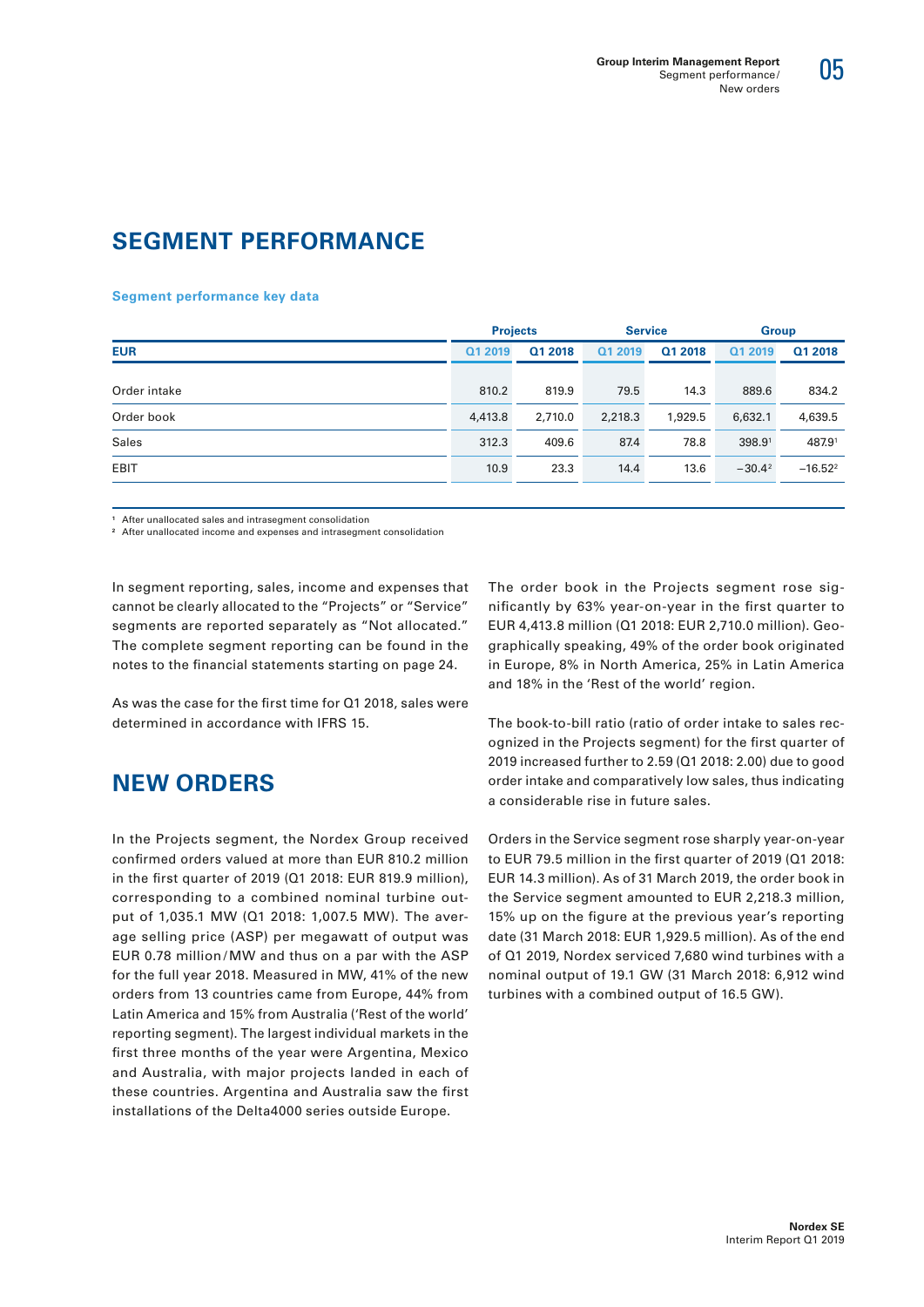## **PRODUCTION AND INSTALLATION**

#### **Production output**

|                   |         | <b>Turbines (MW)</b> |         | <b>Rotor blades (units)</b> |
|-------------------|---------|----------------------|---------|-----------------------------|
| <b>Production</b> | Q1 2019 | Q1 2018              | Q1 2019 | Q1 2018                     |
|                   |         |                      |         |                             |
| Germany           | 264.3   | 238.9                | 84      | 51                          |
| Spain             | 304.2   | 75.0                 | 216     | 129                         |
| Brazil            | 24.0    | 15.0                 |         |                             |
| India             | 105.6   | 18.0                 |         |                             |
| <b>Total</b>      | 698.1   | 346.9                | 300     | 180                         |
|                   |         |                      |         |                             |

In the first quarter of 2019, the Nordex Group produced a total of 214 turbines (Q1 2018: 114 turbines) with a total nominal output of 698.1 MW (Q1 2018: 346.9 MW). A total of 81 nacelles were produced in Germany, 93 in Spain and eight in Brazil. The Indian plant increased production significantly to 32 turbines. The Company manufactured a total of 300 rotor blades at its rotor blade plants in Germany and Spain during the period under review (Q1 2018: 180 rotor blades).

#### **Installations**

|               |         | <b>Installed capacity (MW)</b> |  |  |
|---------------|---------|--------------------------------|--|--|
|               | Q1 2019 | Q1 2018                        |  |  |
| Europe        | 80.9    | 204.7                          |  |  |
| North America | 0.0     | 0.0                            |  |  |
| Latin America | 180.0   | 252.0                          |  |  |
| Rest of world | 0.0     | 66.2                           |  |  |
| Total         | 260.9   | 522.9                          |  |  |
|               |         |                                |  |  |

In the first three months of the 2019 financial year, the Nordex Group installed 84 wind turbines in eight countries with a combined output of 260.9 MW (Q1 2018: 522.9 MW). The majority of this output, 180.0 MW, was attributable to Latin American markets, whereas Europe accounted for the remaining 80.9 MW. Assemblies are expected to increase considerably over the rest of the year, with the vast majority of installations planned for 2019 set to take place in the second half of the year.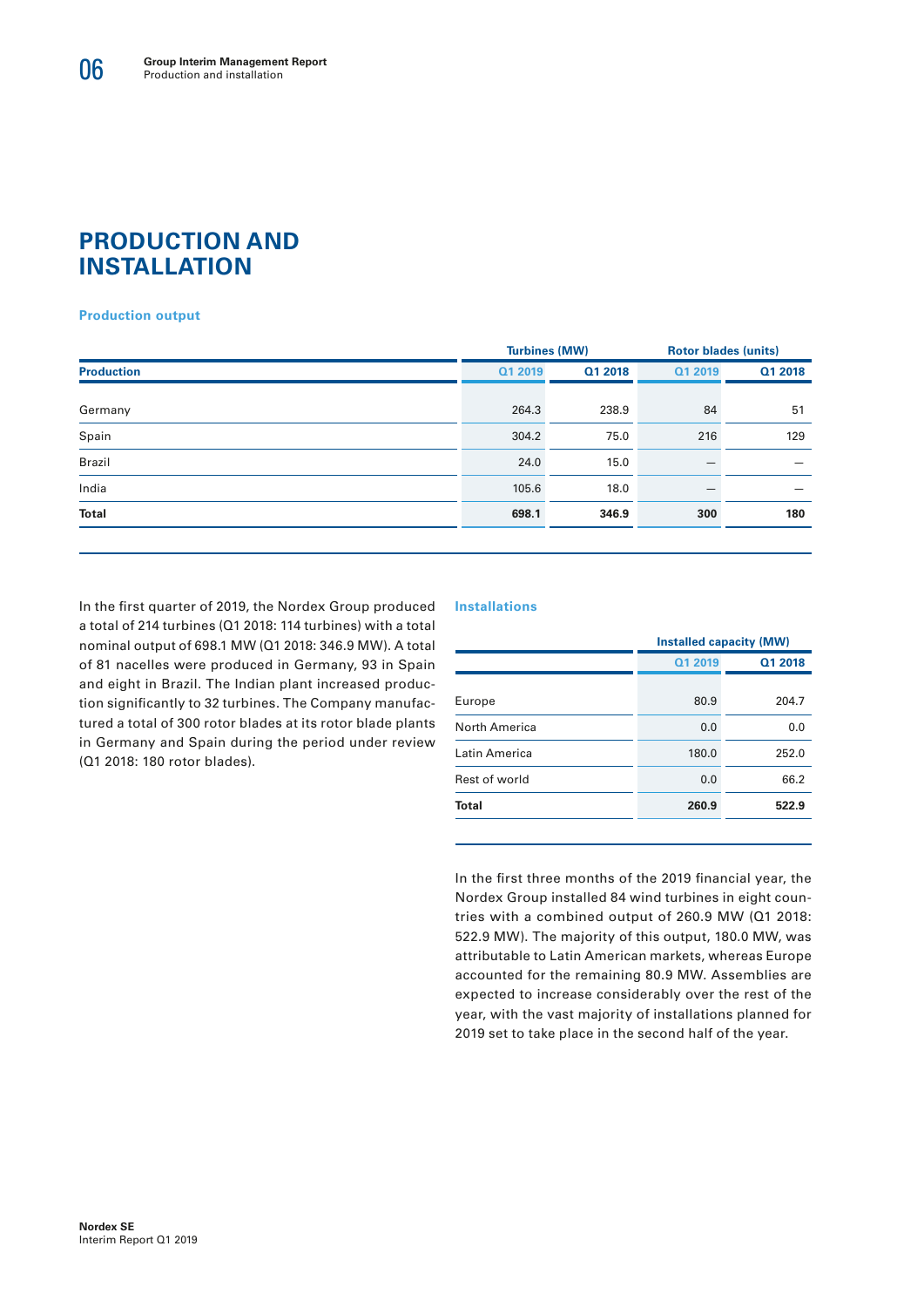# 07

## **RESULTS OF OPERATIONS, FINANCIAL POSITION AND NET ASSETS**

#### **Selected key data**

|                                                 | $01.01 -$ | $01.01 -$             |               |
|-------------------------------------------------|-----------|-----------------------|---------------|
| <b>Key figure</b>                               |           | 31.03.2019 31.03.2018 | <b>Change</b> |
| Sales<br>(in EUR million)                       | 398.9     | 487.9                 | $-18.2%$      |
| <b>EBITDA</b> margin<br>(in %)                  | 0.8       | 4.1                   | $-3.3$ PP     |
| EBIT margin <sup>1</sup><br>(in %)              | $-5.9$    | $-0.2$                | $-5.7$ PP     |
| Capital expenditure<br>(CAPEX) (in EUR million) | 22.0      | 19.6                  | 12.2%         |
| Financial result<br>(in EUR million)            | $-13.4$   | $-10.6$               | n/a           |
| Consolidated net profit<br>(in EUR million)     | $-35.0$   | $-19.4$               | n/a           |
| Earnings per share <sup>2</sup><br>(in EUR)     | $-0.36$   | $-0.20$               | n/a           |
| Working capital ratio<br>(in %, as of 31 March) | $-1.5$    | 4.8                   | $-6.3$ PP     |
| Free cash flow<br>(in EUR million)              | $-76.3$   | $-84.3$               | n/a           |
| Equity ratio<br>(in %, as of 31 March)          | 19.7      | 24.2                  | $-4.5$ PP     |

**1** excluding impairment losses from purchase price allocation (PPA) for Acciona Windpower

**2** based on a weighted average of 96.982 million shares (previous year: 96.982 million shares)

As a result of the planned decline in installed capacity, the Nordex Group's consolidated sales dropped by 18.2% year-on-year to EUR 398.9 million in the first quarter of 2019 (Q1 2018: EUR 487.9 million). This development was in line with internal expectations for the first three months of the year.

The decline in sales was entirely attributable to the Projects segment, where revenue fell by 23.8% to EUR 312.3 million (Q1 2018: EUR 409.6 million). By contrast, the Company increased sales in the Service segment by 10.9% to EUR 87.4 million (Q1 2018: EUR 78.8 million). As a result, the Service segment made an exceptionally high contribution to overall sales of 22% during the period under review.

Gross revenue increased sharply by 51.9% to EUR 583.6 million in the first quarter of 2019 (Q1 2018: EUR 384.3 million), resulting in gross profit (gross revenue less cost of materials) of EUR 142.5 million (Q1 2018: EUR 141.7 million). Structural costs (staff costs and net other operating income/expenses) rose by 14.4% to EUR 139.2 million (Q1 2018: EUR 121.7 million).

In the first quarter of 2019, the Nordex Group thus generated earnings before interest, taxes, depreciation and amortization (EBITDA) of EUR 3.3 million (Q1 2018: EUR 20.0 million). This put the EBITDA margin at 0.8%, compared with 4.1% in the prior-year quarter. Depreciation, amortization and impairment losses totaled EUR 33.6 million in the reporting period (Q1 2018: EUR 36.5 million). Of this total, EUR 6.8 million (Q1 2018: EUR 15.5 million) can be traced back to impairment losses arising from the purchase price allocation (PPA) in connection with the acquisition of Acciona Windpower.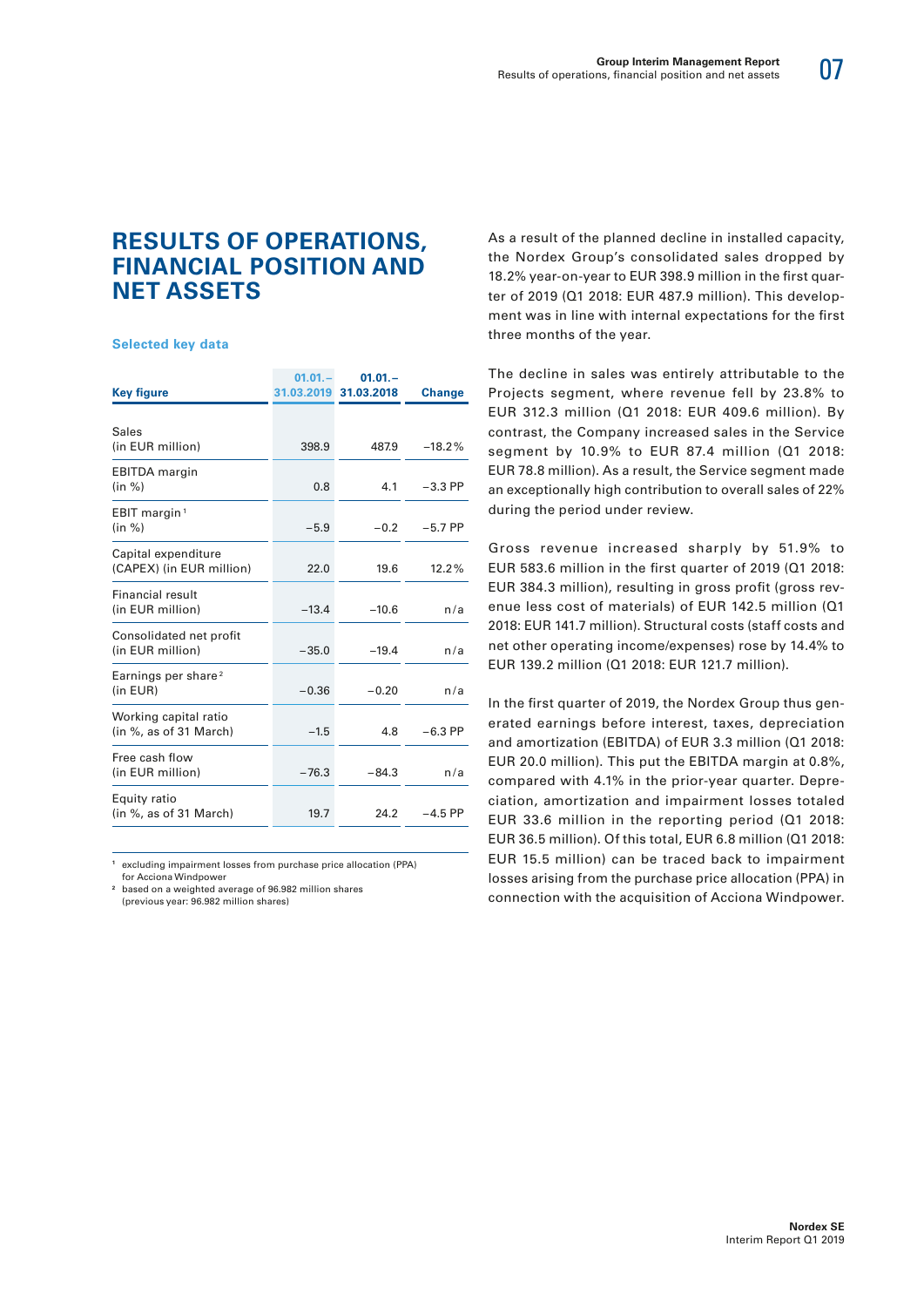Earnings before interest and taxes (EBIT) dropped to EUR – 30.4 million in the first quarter of 2019 (Q1 2018: EUR – 16.5 million). This corresponds to an EBIT margin of – 7.6% (Q1 2018: – 3.4%) or – 5.9% when adjusted for PPA impairment losses (Q1 2018: –0.2%). Excluding unallocated income and expenses, EBIT was EUR 10.9 million in the Projects segment (Q1 2018: EUR 23.3 million) and EUR 14.4 million in the Service segment (Q1 2018: EUR 13.6 million) during the period under review.

The financial result for the first quarter of 2019 stood at EUR –13.4 million compared with EUR –10.6 million in the prior-year period. The income tax result was positive once again at EUR 8.8 million (Q1 2018: EUR 7.6 million), resulting in a consolidated net loss of EUR 35.0 million for the first quarter of 2019 (Q1 2018: consolidated net loss of EUR 19.4 million). This resulted in earnings per share (EPS) of EUR – 0.36 (Q1 2018: EUR – 0.20).

The working capital ratio improved to –1.5% year-onyear as of 31 March 2019 (Q1 2018: 4.8%). As at the end of 2018, this ratio remained negative even though inventories rose as planned in preparation for the return to higher activity levels in the future. During the period under review, the Group generated operating cash flow of EUR – 54.7 million (Q1 2018: EUR – 65.6 million) and cash flow from investing activities of EUR – 21.6 million (Q1 2018: EUR –18.8 million). As a result, free cash flow amounted to EUR – 76.3 million (Q1 2018: EUR – 84.3 million).

As of 31 March 2019, the Nordex Group's cash and cash equivalents reached EUR 530.7 million (31 December 2018: EUR 609.8 million). Net debt (liabilities to banks and bonds less cash and cash equivalents) was EUR 110.3 million at the end of the quarter (31 December 2018: EUR 32.5 million).

Total assets rose by 9.9% to EUR 3,361.1 million as of 31 March 2019 (31 December 2018: EUR 3,058.5 million). This was due in particular to the increase in inventories and other current non-financial liabilities, which rose in the lead-up to the planned increase in installation figures over the rest of the year.

Equity decreased to EUR 662.9 million (31 December 2018: EUR 697.3 million) as a result of the consolidated net loss. The equity ratio narrowed to 19.7% as a result of the increase in total assets and the lower equity at the reporting date of 31 March 2019 (31 December 2018: 22.8%).

The Nordex Group invested EUR 22.0 million in the first three months of 2019 (CAPEX), 12.2% more than in the prior-year period (Q1 2018: EUR 19.6 million). Investments in property, plant and equipment increased from EUR 12.6 million to EUR 15.8 million; by contrast, additions to intangible fixed assets fell slightly from EUR 7.0 million to EUR 6.2 million. In addition to product development, capital expenditure was concentrated on fitting out plants in Spain as well as ramping up production in India and Mexico.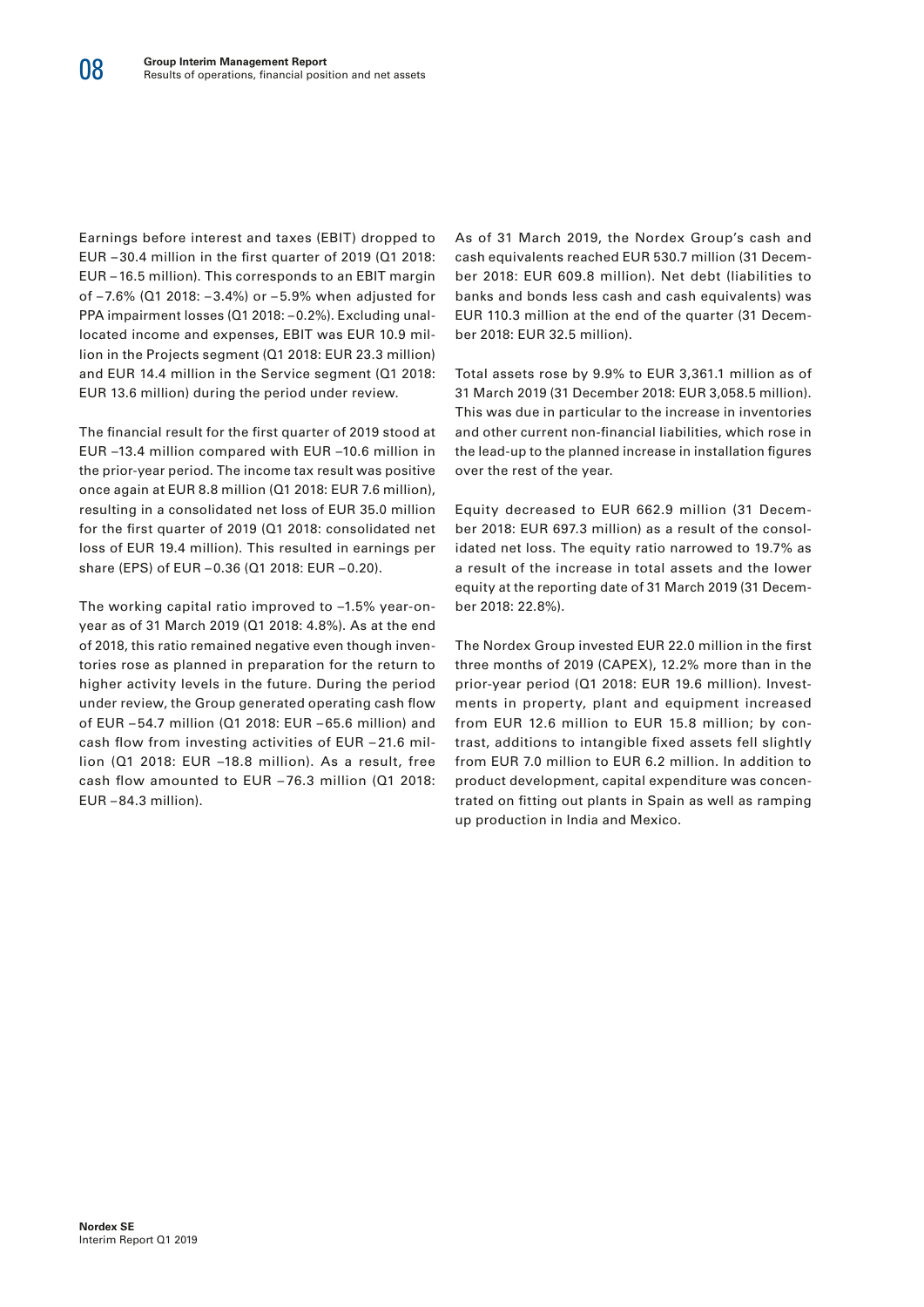The number of employees rose to 5,978 as of 31 March 2019 (31 March 2018: 5,124 employees). New staff was hired particularly in the Service segment, the production and purchasing units and in project management, with project-related, temporary tower production facilities in Brazil being a focus area.

# **OPPORTUNITIES AND RISKS**

In the first three months of 2019, no opportunities or risks affecting the business performance of the Nordex Group in the 2019 financial year arose that deviated materially from the opportunities and risks presented in the 2018 Annual Report.

# **FORECAST**

Given that performance in the year to date has been in line with planning, the Nordex Group confirms its forecast for 2019 issued at the end of March. The Group expects sales in the range of EUR 3.2 to EUR 3.5 billion, with an EBITDA margin between 3.0% and 5.0%. The Group forecasts a working capital ratio of under 2% as of the end of 2019. Planning for capital expenditure continues to envisage CAPEX of EUR 120 million, with this figure depending on the momentum of orders received for the Delta4000 planning in the further course of the year.

## **EVENTS AFTER THE END OF THE REPORTING PERIOD**

No significant events after the end of the reporting period are known to the Group.

The present interim report for the quarter ended 31 March 2019 (Group interim management report and condensed interim consolidated financial statements) were neither audited nor reviewed by an auditor.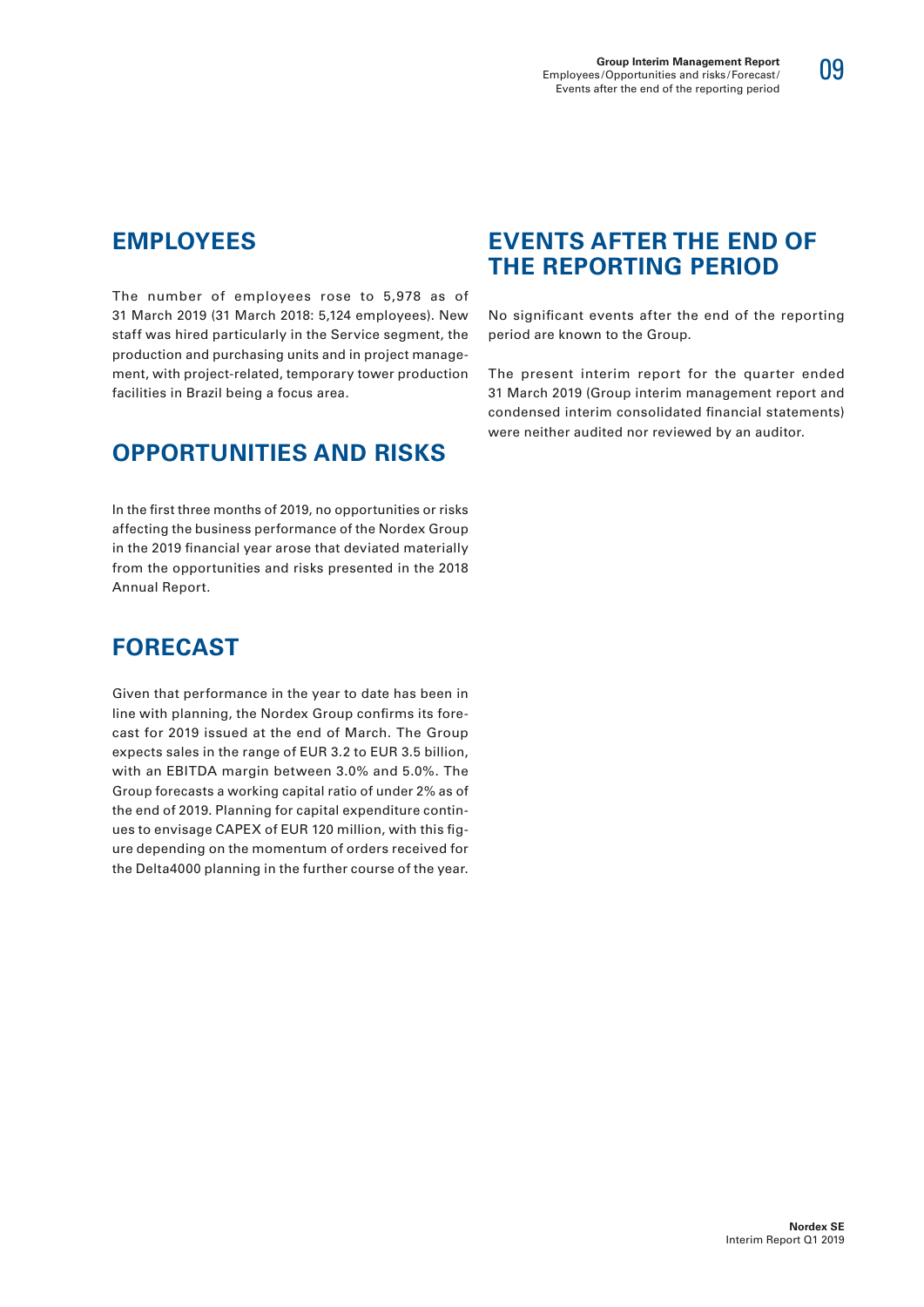# **CONSOLIDATED STATEMENT OF FINANCIAL POSITION AS OF 31 MARCH 2019**

#### **Assets**

| <b>EUR thousand</b>                                                     | <b>Note</b> | 31.03.2019 | 31.12.2018 |
|-------------------------------------------------------------------------|-------------|------------|------------|
|                                                                         |             |            |            |
| Cash and cash equivalents                                               | 1           | 530,704    | 609,805    |
| Trade receivables and future receivables<br>from construction contracts | 2           | 250,894    | 253,437    |
| Inventories                                                             | 3           | 1,057,651  | 763,233    |
| Income tax receivables                                                  |             | 14,312     | 10,903     |
| Other current financial assets                                          | 4           | 14,775     | 16,204     |
| Other current non-financial assets                                      | 5           | 128,227    | 127,385    |
| <b>Current assets</b>                                                   |             | 1,996,563  | 1,780,967  |
| Property, plant and equipment                                           | 6           | 342,543    | 266,111    |
| Goodwill                                                                | 7           | 547,758    | 547,758    |
| Capitalized R & D expenses                                              | 8           | 199,338    | 206,538    |
| Other intangible assets                                                 | 9           | 21,488     | 24,616     |
| <b>Financial assets</b>                                                 |             | 5,170      | 4,467      |
| Investments in associates                                               |             | 1,484      | 1,221      |
| Other non-current financial assets                                      | 10          | 21,032     | 17,165     |
| Other non-current non-financial assets                                  | 11          | 37,048     | 36,589     |
| Deferred tax assets                                                     | 12          | 188,708    | 173,104    |
| <b>Non-current assets</b>                                               |             | 1,364,569  | 1,277,569  |

| <b>Assets</b> | 3,361,132 | 3,058,536 |
|---------------|-----------|-----------|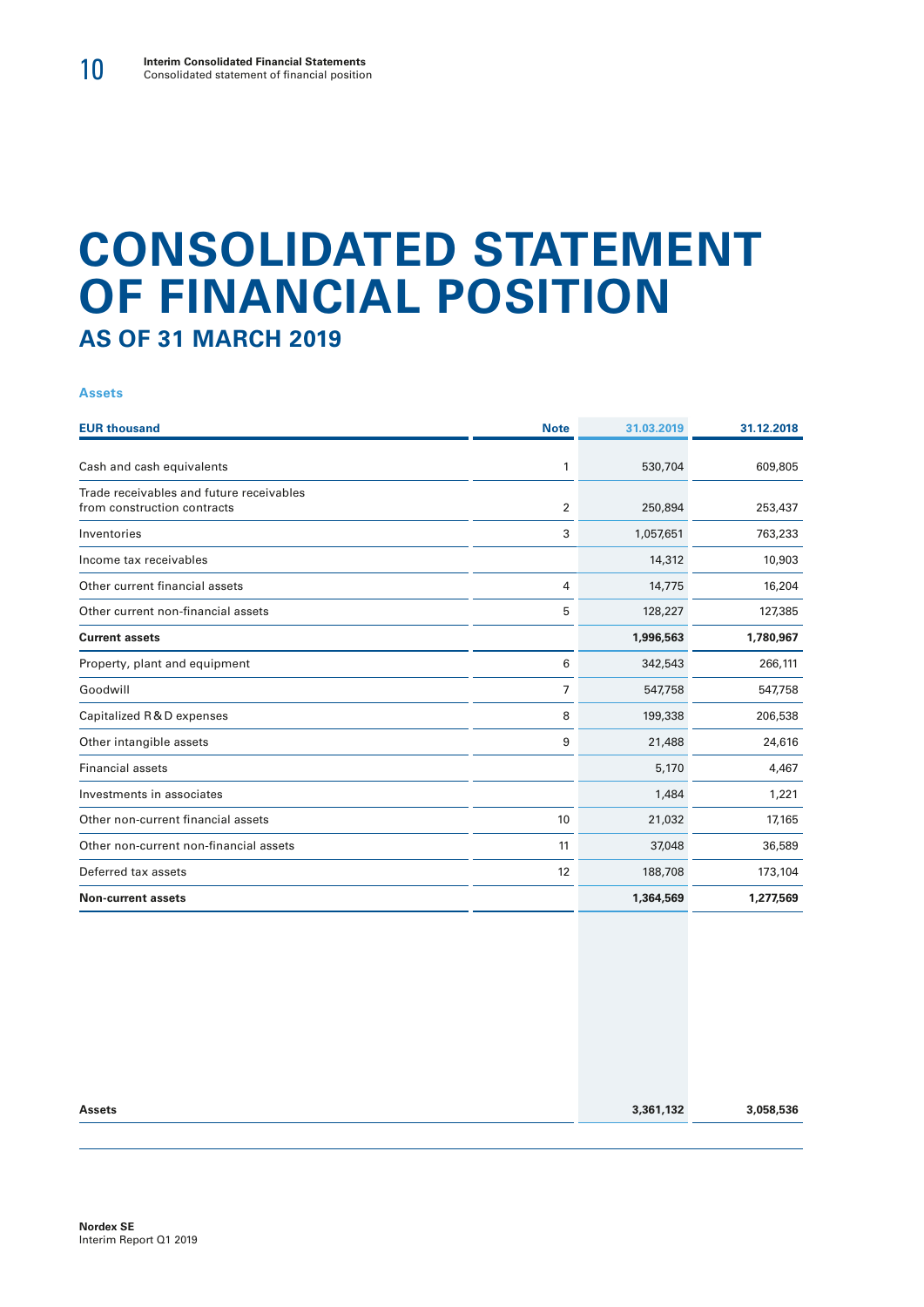#### **Equity and liabilities**

| <b>Note</b> | 31.03.2019 | 31.12.2018 |
|-------------|------------|------------|
| 13          | 79,873     | 74,413     |
| 14          | 542,660    | 500,812    |
|             | 14,873     | 10,595     |
| 15          | 151,076    | 148,784    |
| 16          | 34,512     | 16,527     |
| 17          | 984,053    | 787,216    |
|             | 1,807,047  | 1,538,347  |
| 13          | 290,438    | 293,168    |
|             | 2,091      | 2,081      |
| 15          | 59,464     | 60,191     |
| 18          | 337,551    | 270,093    |
| 19          | 123,129    | 118,664    |
| 12          | 78,467     | 78,702     |
|             | 891,140    | 822,899    |
|             | 96,982     | 96,982     |
|             | 597,626    | 597,626    |
|             | 24,193     | 24,193     |
|             | $-4,095$   | $-1,776$   |
|             | $-14,210$  | $-17,182$  |
|             | $-2,553$   | $-2,553$   |
|             | $-34,998$  | 0          |
|             | 662,945    | 697,290    |
| 20          | 662,945    | 697,290    |
|             |            |            |
|             | 3,361,132  | 3,058,536  |
|             |            |            |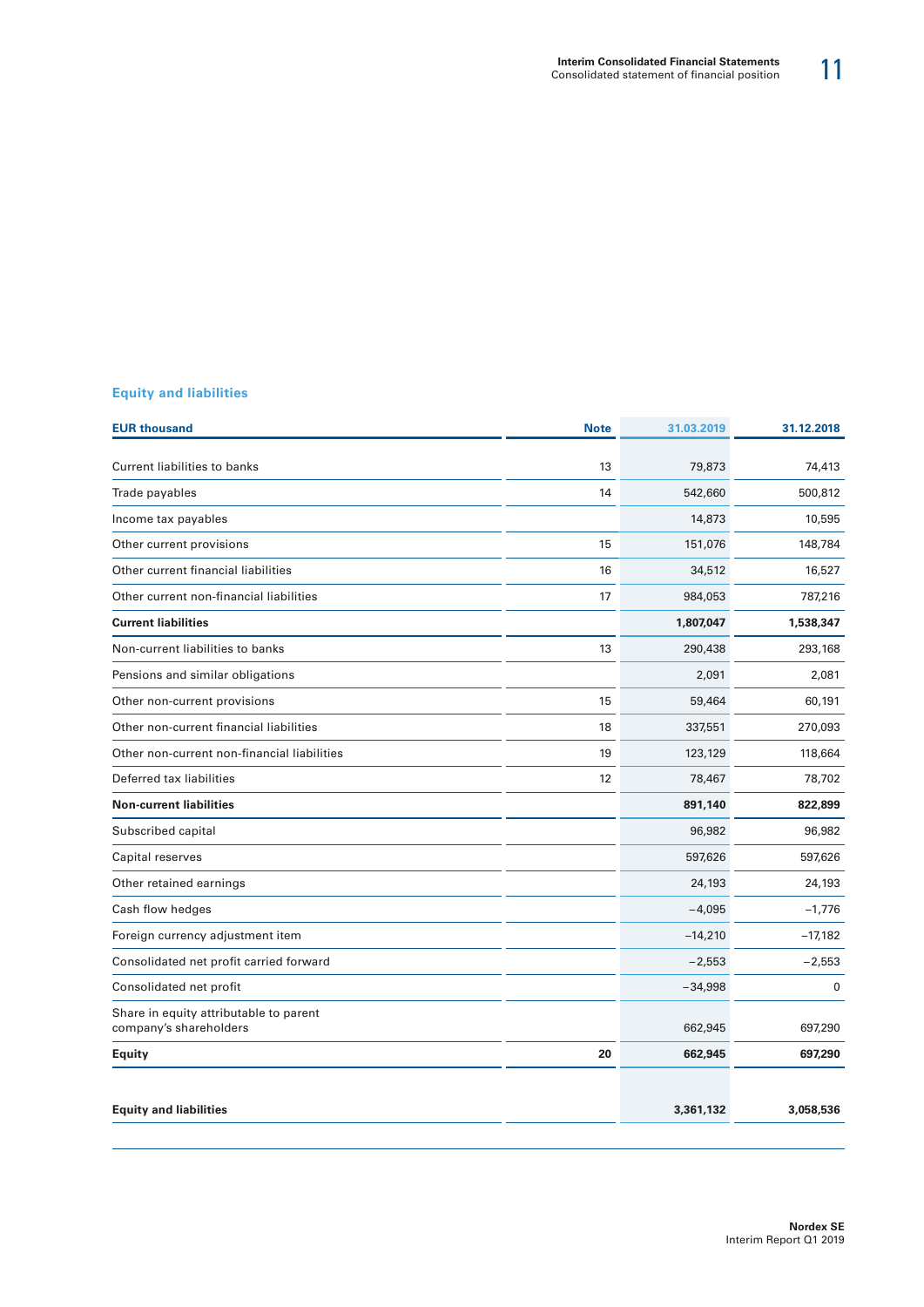# **CONSOLIDATED INCOME STATEMENT FOR THE PERIOD FROM 1 JANUARY TO 31 MARCH 2019**

**Consolidated income statement**

| <b>EUR thousand</b>                                                           | <b>Note</b> | $01.01.2019 -$<br>31.03.2019 | $01.01.2018 -$<br>31.03.2018 |
|-------------------------------------------------------------------------------|-------------|------------------------------|------------------------------|
|                                                                               |             |                              |                              |
| <b>Sales</b>                                                                  | 22          | 398,898                      | 487,879                      |
| Changes in inventories and other own work capitalized                         | 23          | 184,661                      | $-103,593$                   |
| <b>Gross revenue</b>                                                          |             | 583,559                      | 384,286                      |
| Other operating income                                                        | 24          | 2,243                        | 1,512                        |
| Cost of materials                                                             | 25          | $-441,106$                   | $-242,571$                   |
| Staff costs                                                                   | 26          | $-85,033$                    | $-79,556$                    |
| Depreciation/amortization                                                     | 27          | $-33,640$                    | $-36,486$                    |
| Other operating expenses                                                      | 24          | $-56,409$                    | $-43,638$                    |
| <b>Earnings before interest and taxes</b>                                     |             | $-30,386$                    | $-16,453$                    |
| Profit/loss from equity-accounting method                                     |             | 264                          | $-220$                       |
| Impairment of financial assets and<br>securities classified as current assets |             | $-34$                        | $-145$                       |
| Other interest and similar income                                             |             | 2,028                        | 1,073                        |
| Interest and similar expenses                                                 |             | $-15,620$                    | $-11,268$                    |
| <b>Financial result</b>                                                       | 28          | $-13,362$                    | $-10,560$                    |
| Net profit / loss from ordinary activities                                    |             | $-43,748$                    | $-27,013$                    |
| Income tax                                                                    | 29          | 8,750                        | 7,639                        |
| <b>Consolidated net profit</b>                                                |             | $-34,998$                    | $-19,374$                    |
| Of which attributable to                                                      |             |                              |                              |
| shareholders of the parent                                                    |             | $-34,998$                    | $-19,374$                    |
| Earnings per share (in EUR)                                                   | 30          |                              |                              |
| Basic <sup>1</sup>                                                            |             | $-0.36$                      | $-0.20$                      |
| Diluted <sup>2</sup>                                                          |             | $-0.36$                      | $-0.20$                      |
|                                                                               |             |                              |                              |

**<sup>1</sup>** Based on a weighted average of 96.982 million shares (previous year: 96,982 million shares)

**<sup>2</sup>** Based on a weighted average of 96.982 million shares (previous year: 96,982 million shares)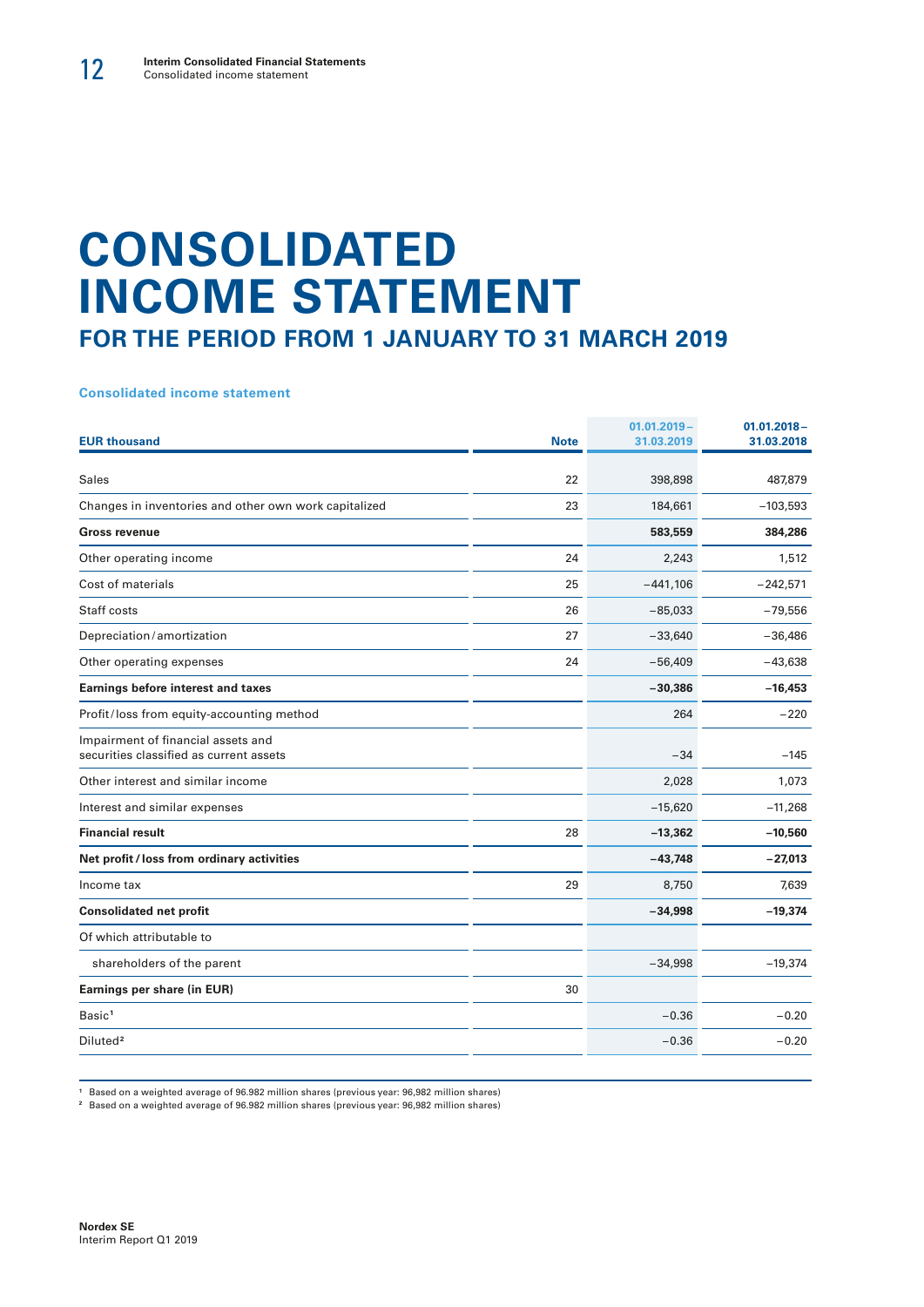# **CONSOLIDATED STATEMENT OF COMPREHENSIVE INCOME FOR THE PERIOD FROM 1 JANUARY TO 31 MARCH 2019**

#### **Consolidated statement of comprehensive income**

| <b>EUR thousand</b>                              | $01.01.2019 -$<br>31.03.2019 | $01.01.2018 -$<br>31.03.2018 |
|--------------------------------------------------|------------------------------|------------------------------|
| <b>Consolidated net loss</b>                     | $-34,998$                    | $-19,374$                    |
| Other comprehensive income                       |                              |                              |
| Items that may be reclassified to profit or loss |                              |                              |
| Foreign currency translation difference          | 2,972                        | $-2,866$                     |
| Cash flow hedges                                 | $-2,836$                     | 3,662                        |
| Deferred taxes                                   | 517                          | $-1,172$                     |
| <b>Consolidated comprehensive income</b>         | $-34,345$                    | $-19,750$                    |
| Of which attributable to                         |                              |                              |
| Shareholders of the parent                       | $-34,345$                    | $-19,750$                    |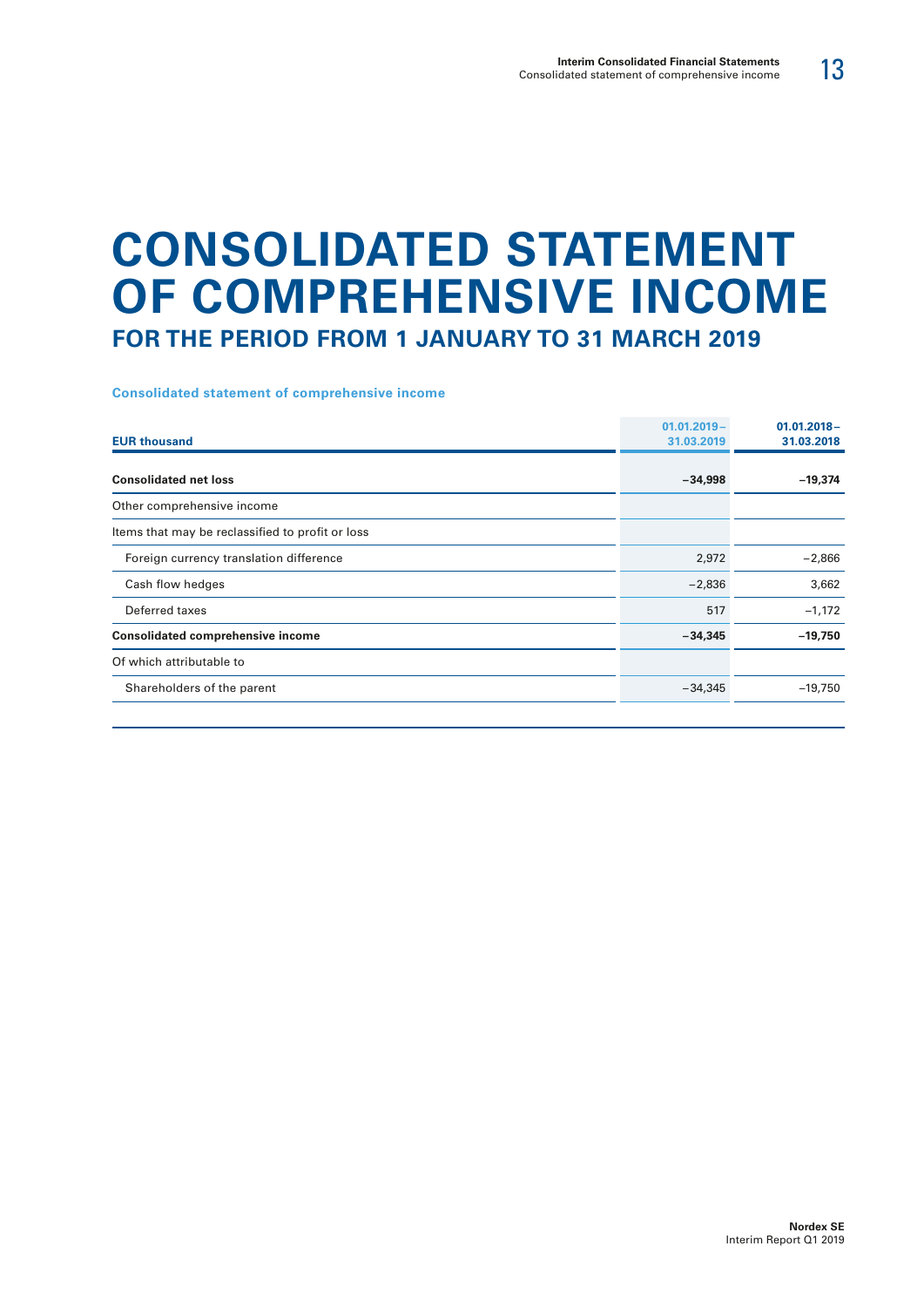# **CONSOLIDATED CASH FLOW STATEMENT FOR THE PERIOD FROM 1 JANUARY TO 31 MARCH 2019**

#### **Consolidated cash flow statement**

|           | <b>EUR thousand</b>                                                                               | $01.01.2019 -$<br>31.03.2019 | $01.01.2018 -$<br>31.03.2018 |
|-----------|---------------------------------------------------------------------------------------------------|------------------------------|------------------------------|
|           | <b>Operating activities</b>                                                                       |                              |                              |
|           | Consolidated net loss                                                                             | $-34,998$                    | $-19,374$                    |
| $\ddot{}$ | Depreciation/amortization of non-current assets                                                   | 33,674                       | 36,631                       |
| =         | Consolidated net loss plus depreciation / amortization                                            | $-1,324$                     | 17,257                       |
| $-1$      | Increase/decrease in inventories                                                                  | $-294,418$                   | 38,365                       |
|           | +/- Decrease/increase in trade receivables and<br>future receivables from construction contracts  | 2,543                        | $-49.426$                    |
|           | +/- Increase/decrease in trade payables                                                           | 41,848                       | $-90,879$                    |
| $\ddot{}$ | Increase in prepayments received                                                                  | 192,115                      | 50,957                       |
| $=$       | Payments made from changes in working capital                                                     | $-57,912$                    | $-50,983$                    |
|           | $-$ /+ Increase/decrease in other assets not attributed to<br>investing or financing activities   | $-20,248$                    | 28,028                       |
| $\ddot{}$ | Increase in pensions and similar obligations                                                      | 10                           | 10                           |
| $\ddot{}$ | Increase in other provisions                                                                      | 1,565                        | 7,391                        |
|           | +/- Increase/decrease in other liabilities not attributed to<br>investing or financing activities | 37,001                       | $-68,360$                    |
|           | $-/+$ Profit/loss from the disposal of non-current assets                                         | $-617$                       | 674                          |
|           | Other interest and similar income                                                                 | $-2,028$                     | $-1,073$                     |
| $\ddot{}$ | Interest received                                                                                 | 1,733                        | 749                          |
| $\ddot{}$ | Interest and similar expenses                                                                     | 15,620                       | 11,268                       |
|           | Interest paid                                                                                     | $-18,712$                    | $-7,156$                     |
|           | Income tax                                                                                        | $-8,750$                     | $-7,639$                     |
|           | Taxes paid                                                                                        | $-1,124$                     | $-657$                       |
| $\ddot{}$ | Other non-cash expenses/income                                                                    | 53                           | 4,934                        |
| $=$       | Payments made/received from other operating activities                                            | 4,503                        | $-31,831$                    |
| $=$       | Cash flow from operating activities                                                               | $-54,733$                    | $-65,557$                    |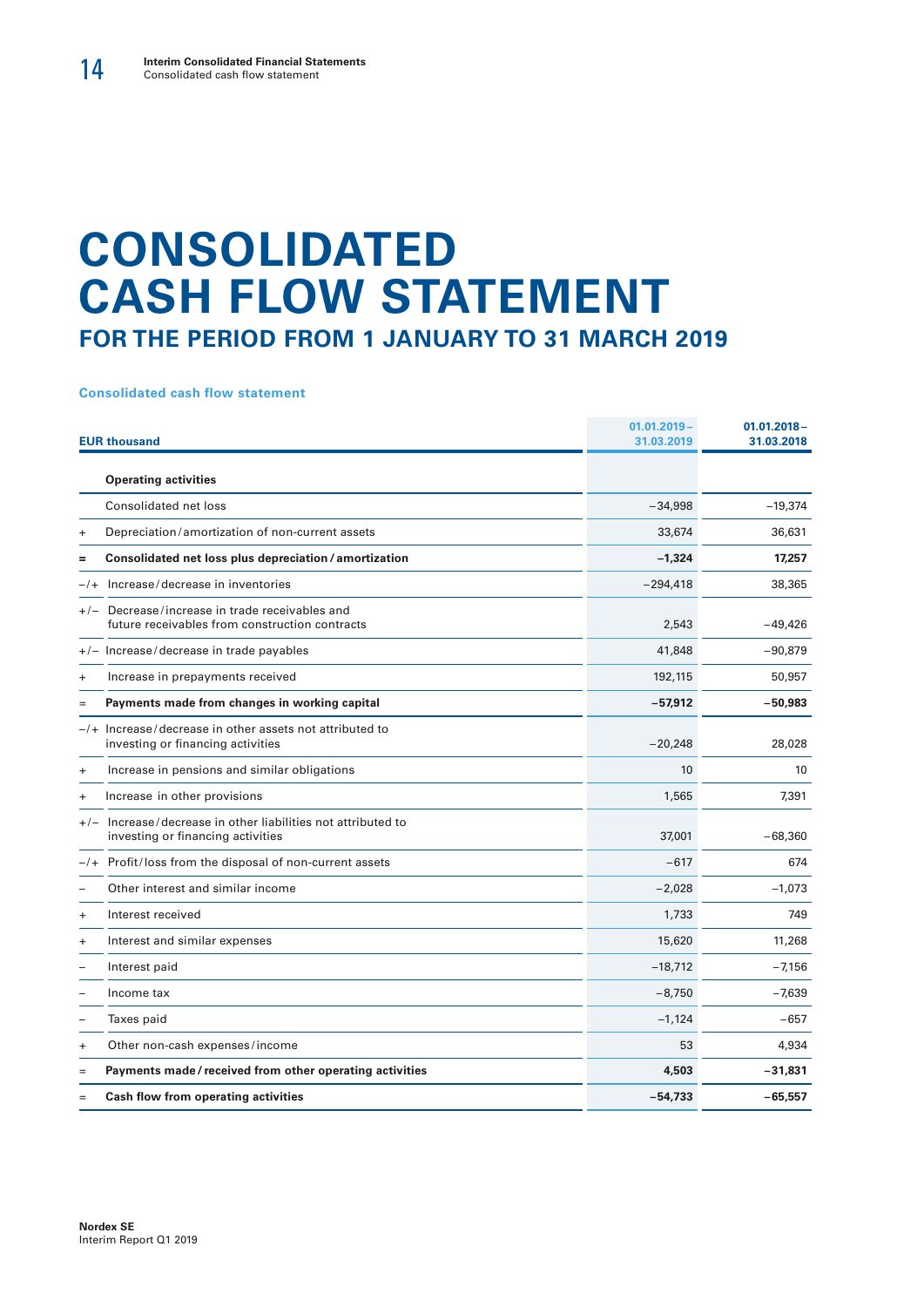|           | <b>Investing activities</b>                                                                                                                       |             |            |
|-----------|---------------------------------------------------------------------------------------------------------------------------------------------------|-------------|------------|
| $+$       | Payments received from the disposal of property,<br>plant and equipment/intangible assets                                                         | 4,650       | 707        |
|           | Payments made for investments in property,<br>plant and equipment/intangible assets                                                               | $-22,043$   | $-19,648$  |
| $\ddot{}$ | Payments received from the disposal of long-term financial assets                                                                                 | 833         | 802        |
| -         | Payments made for investments in long-term financial assets                                                                                       | $-5,042$    | $-632$     |
| $=$       | Cash flow from investing activities                                                                                                               | $-21,602$   | $-18,771$  |
|           | <b>Financing activities</b>                                                                                                                       |             |            |
| $\ddot{}$ | Bank loans received                                                                                                                               | 7,581       | 3,661      |
|           | Bank loans repaid                                                                                                                                 | $-6,250$    | $-128,621$ |
| $\ddot{}$ | Payments received from the issue of bonds                                                                                                         | $\mathbf 0$ | 267,250    |
|           | Repayment of lease liabilities                                                                                                                    | $-3,780$    | 0          |
| $=$       | <b>Cash flow from financing activities</b>                                                                                                        | $-2,449$    | 142,290    |
|           | Net change in cash and cash equivalents                                                                                                           | $-78,784$   | 57,962     |
| $\ddot{}$ | Cash and cash equivalents at the beginning of the period                                                                                          | 609,805     | 623,179    |
|           | Exchange rate-induced change in cash and cash equivalents                                                                                         | $-317$      | $-4,933$   |
| $=$       | Cash and cash equivalents at the end of the period<br>(Cash and cash equivalents as shown in the consolidated<br>statement of financial position) | 530,704     | 676,208    |
|           |                                                                                                                                                   |             |            |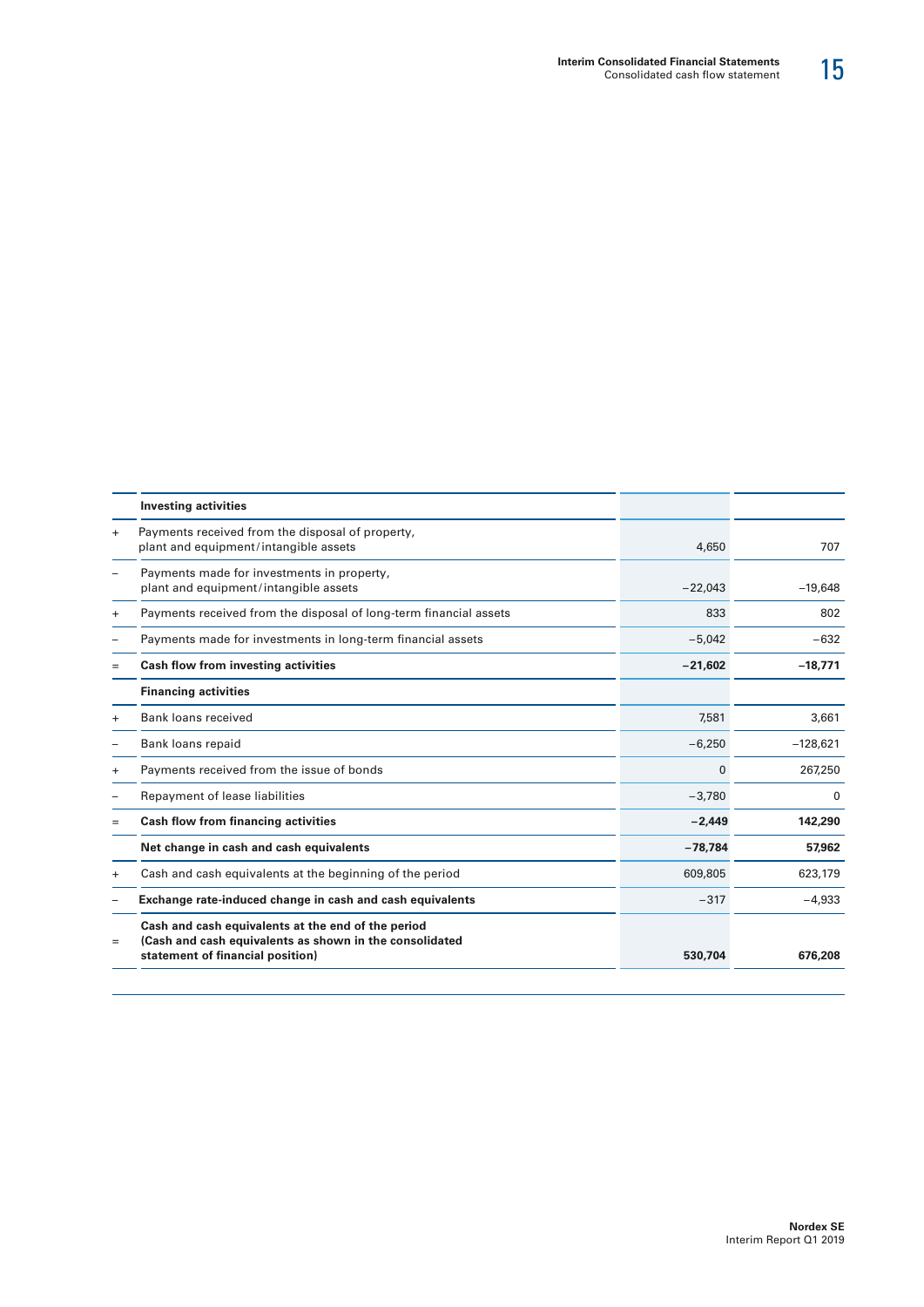# **CONSOLIDATED STATEMENT OF CHANGES IN EQUITY FOR THE PERIOD FROM 1 JANUARY TO 31 MARCH 2019**

**Consolidated statement of changes in equity 01.01. – 31.03.2019**

| <b>EUR thousand</b>                              | <b>Subscribed</b><br>capital | <b>Capital</b><br>reserves | <b>Other</b><br>retained<br>earnings |  |  |
|--------------------------------------------------|------------------------------|----------------------------|--------------------------------------|--|--|
| 01.01.2019                                       | 96,982                       | 597,626                    | 24,193                               |  |  |
| Consolidated comprehensive income                |                              |                            | $\Omega$                             |  |  |
| Consolidated net loss                            |                              |                            |                                      |  |  |
| Other comprehensive income                       |                              |                            |                                      |  |  |
| Items that may be reclassified to profit or loss |                              |                            |                                      |  |  |
| Foreign currency translation difference          |                              |                            | 0                                    |  |  |
| Cash flow hedges                                 |                              | n                          | $\Omega$                             |  |  |
| Deferred taxes                                   |                              | $\Omega$                   | $\mathbf 0$                          |  |  |
| 31.03.2019                                       | 96,982                       | 597,626                    | 24,193                               |  |  |
|                                                  |                              |                            |                                      |  |  |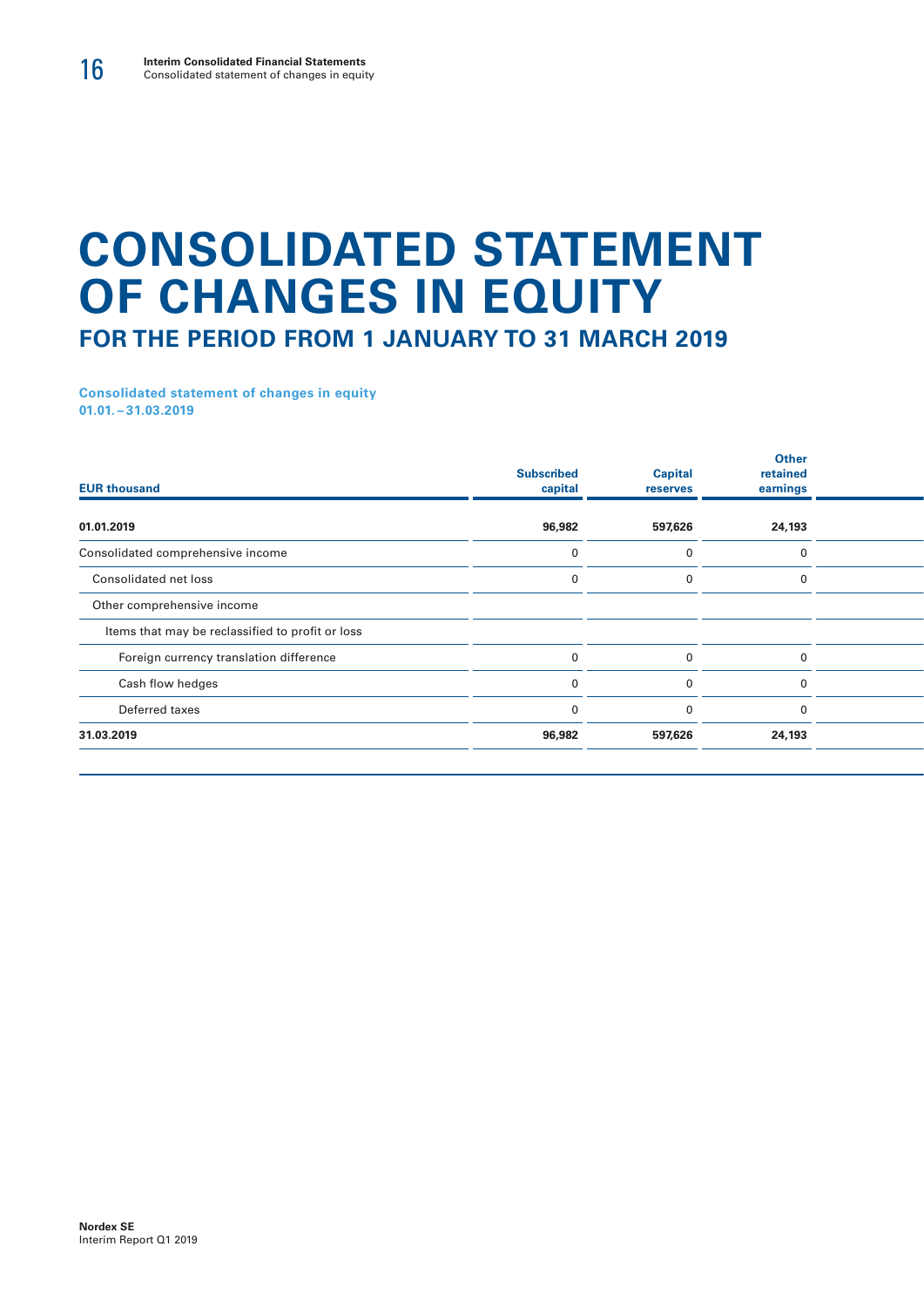| <b>Total</b> | <b>Share in equity</b><br>attributable to<br>shareholders<br>of the parent | <b>Consolidated</b><br>net profit | <b>Consolidated</b><br>net profit<br>carried forward | <b>Foreign currency</b><br>adjustment item | <b>Cash flow</b><br>hedges |
|--------------|----------------------------------------------------------------------------|-----------------------------------|------------------------------------------------------|--------------------------------------------|----------------------------|
|              |                                                                            |                                   |                                                      |                                            |                            |
| 697,290      | 697,290                                                                    | $\mathbf{0}$                      | $-2,553$                                             | $-17,182$                                  | $-1,776$                   |
| $-34,345$    | $-34,345$                                                                  | $-34,998$                         | $\Omega$                                             | 2,972                                      | $-2,319$                   |
| $-34,998$    | $-34,998$                                                                  | $-34,998$                         | $\Omega$                                             | $\Omega$                                   | $\Omega$                   |
|              |                                                                            |                                   |                                                      |                                            |                            |
|              |                                                                            |                                   |                                                      |                                            |                            |
| 2,972        | 2,972                                                                      | $\overline{0}$                    | $\Omega$                                             | 2,972                                      | $\overline{0}$             |
| $-2,836$     | $-2,836$                                                                   | $\overline{0}$                    | $\Omega$                                             | $\Omega$                                   | $-2,836$                   |
| 517          | 517                                                                        | $\mathbf{0}$                      | $\Omega$                                             |                                            | 517                        |
| 662,945      | 662,945                                                                    | $-34,998$                         | $-2,553$                                             | $-14,210$                                  | $-4,095$                   |
|              |                                                                            |                                   |                                                      |                                            |                            |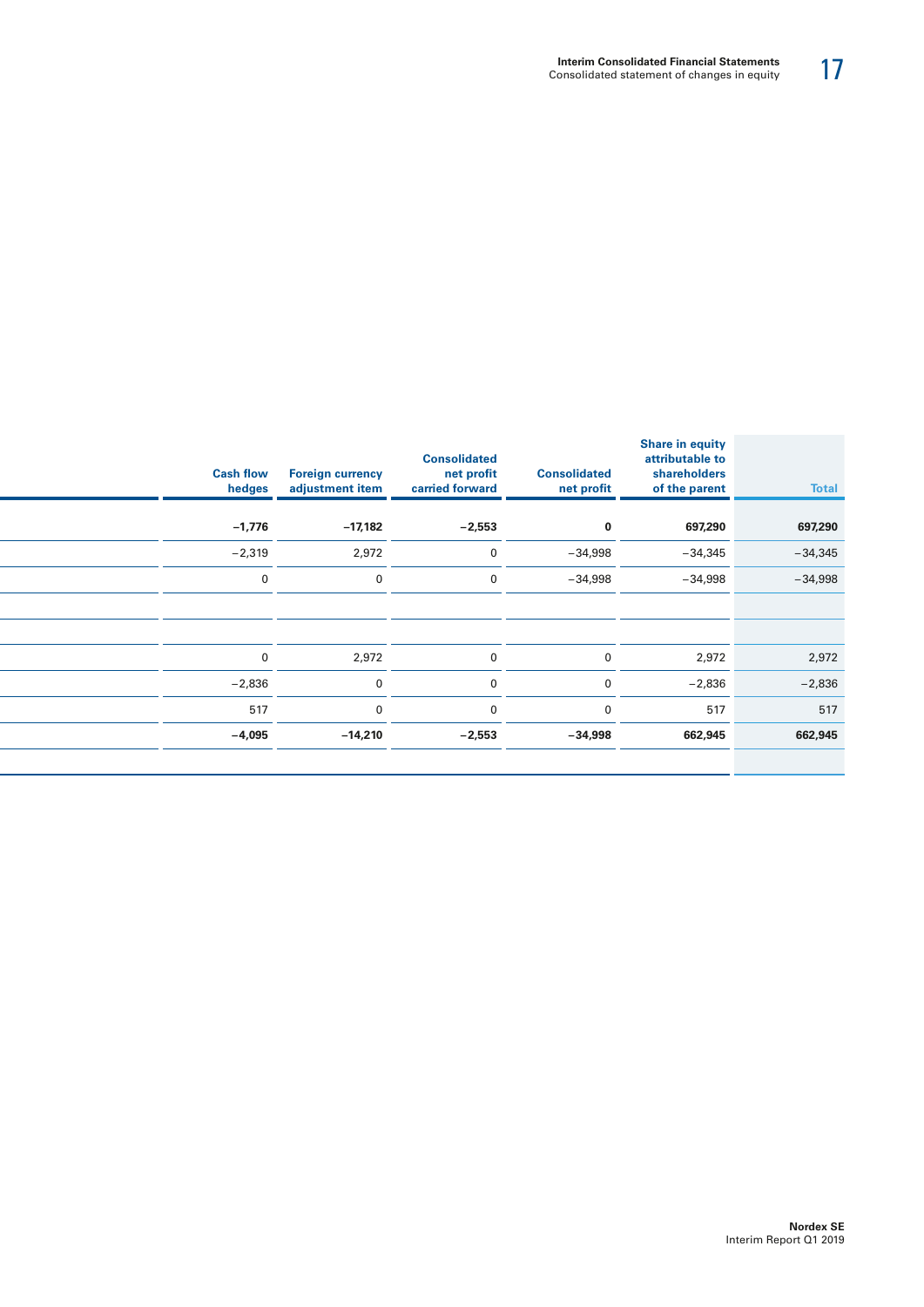# **CONSOLIDATED STATEMENT OF CHANGES IN EQUITY FOR THE PERIOD FROM 1 JANUARY TO 31 MARCH 2018**

**Consolidated statement of changes in equity 01.01. – 31.03.2018**

| <b>Subscribed</b><br>capital | <b>Capital</b><br>reserves | <b>Other</b><br>retained<br>earnings |  |
|------------------------------|----------------------------|--------------------------------------|--|
| 96,982                       | 597,626                    | 37,501                               |  |
|                              | $\Omega$                   | $\mathbf 0$                          |  |
| 96,982                       | 597,626                    | 37,501                               |  |
|                              |                            | 0                                    |  |
|                              |                            | 0                                    |  |
|                              |                            |                                      |  |
|                              |                            |                                      |  |
|                              |                            | $\Omega$                             |  |
|                              |                            | 0                                    |  |
|                              | $\Omega$                   | $\mathbf 0$                          |  |
| 96,982                       | 597,626                    | 37,501                               |  |
|                              |                            |                                      |  |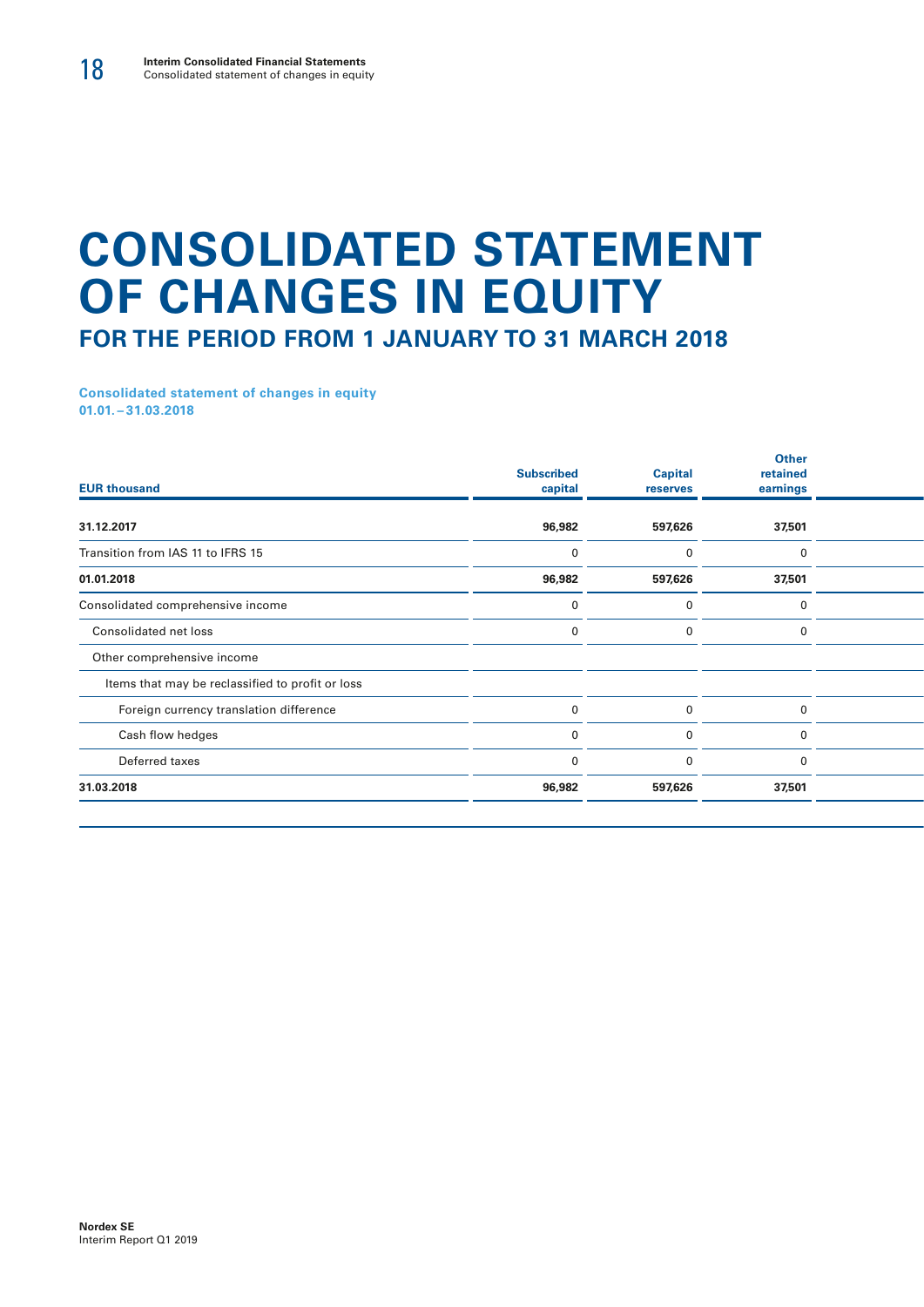| <b>Total</b> | <b>Share in equity</b><br>attributable to<br>shareholders<br>of the parent | <b>Consolidated</b><br>net profit | <b>Consolidated</b><br>net profit<br>carried forward | <b>Cash flow Foreign currency</b><br>adjustment item | hedges      |
|--------------|----------------------------------------------------------------------------|-----------------------------------|------------------------------------------------------|------------------------------------------------------|-------------|
|              |                                                                            |                                   |                                                      |                                                      |             |
| 918,990      | 918,990                                                                    | $\mathbf 0$                       | 196,372                                              | $-10,482$                                            | 991         |
| $-122,363$   | $-122,363$                                                                 | $\overline{0}$                    | $-122,353$                                           | $-10$                                                | $\mathbf 0$ |
| 796,627      | 796,627                                                                    | $\mathbf{0}$                      | 74,019                                               | $-10,492$                                            | 991         |
| $-19,750$    | $-19,750$                                                                  | $-19,374$                         | $\Omega$                                             | $-2,866$                                             | 2,490       |
| $-19,374$    | $-19,374$                                                                  | $-19,374$                         | $\Omega$                                             | $\mathbf{0}$                                         | $\mathbf 0$ |
|              |                                                                            |                                   |                                                      |                                                      |             |
|              |                                                                            |                                   |                                                      |                                                      |             |
| $-2,866$     | $-2,866$                                                                   | $\overline{0}$                    | $\mathbf{0}$                                         | $-2,866$                                             | $\mathbf 0$ |
| 3,662        | 3,662                                                                      | $\overline{0}$                    | $\Omega$                                             | $\mathbf 0$                                          | 3,662       |
| $-1,172$     | $-1,172$                                                                   | $\overline{0}$                    | $\overline{0}$                                       | $\mathbf 0$                                          | $-1,172$    |
| 776,877      | 776,877                                                                    | $-19,374$                         | 74,019                                               | $-13,358$                                            | 3,481       |
|              |                                                                            |                                   |                                                      |                                                      |             |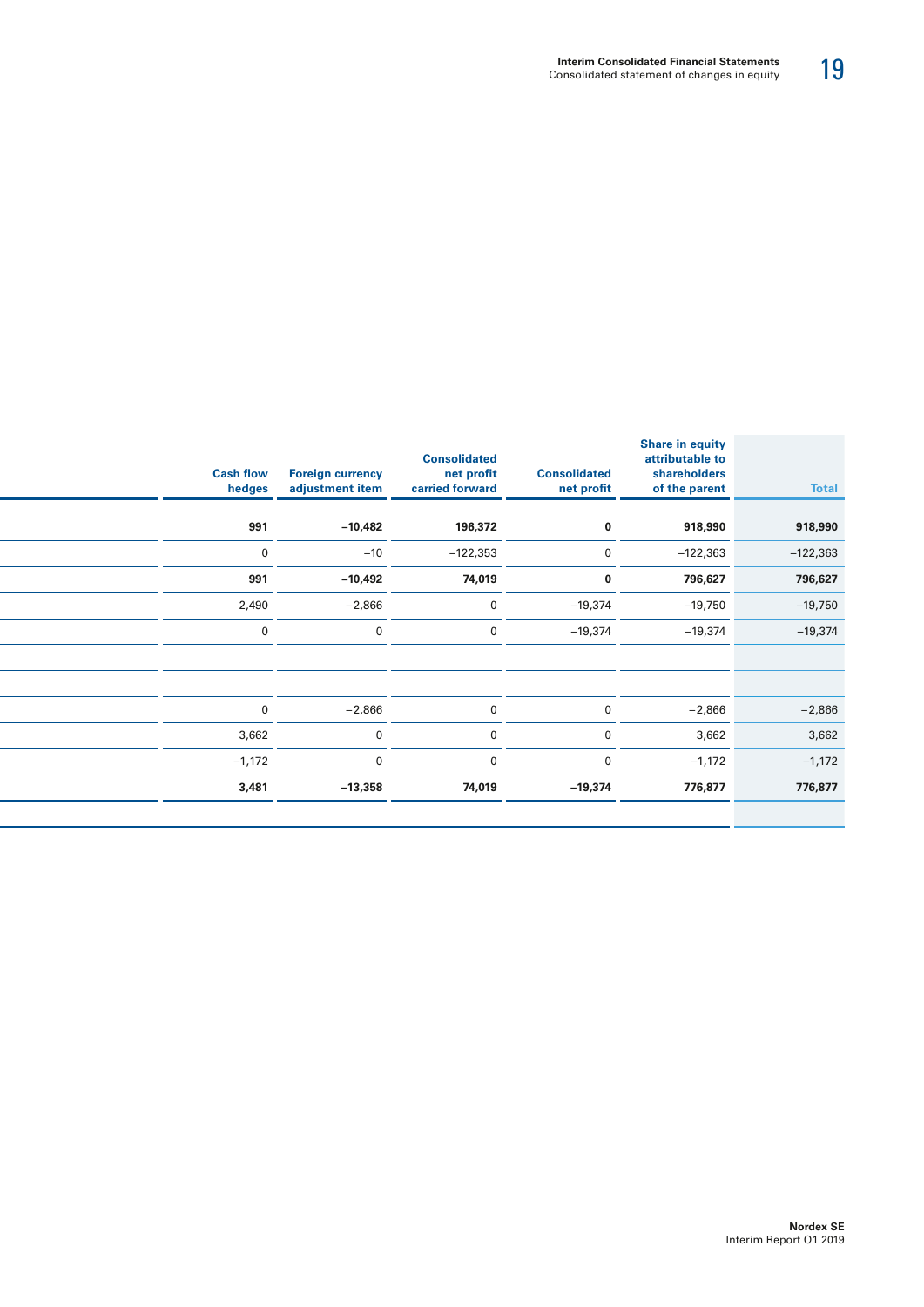# **NOTES TO THE CONSOLIDATED FINANCIAL STATEMENTS**

## **FOR THE INTERIM PERIOD FROM 1 JANUARY TO 31 MARCH 2019**

# **ACCOUNTING POLICIES**

#### **BASIS OF PREPARATION**

These unaudited and unreviewed condensed interim consolidated financial statements of Nordex SE and its subsidiaries for the first three months of 2019 were prepared in accordance with the International Financial Reporting Standards (IFRSs) issued by the International Accounting Standards Board (IASB) as applicable in the European Union. All IFRSs and interpretations applicable as of 31 March 2019 have been observed, in particular IAS 34 Interim Financial Reporting.

These interim consolidated financial statements should be read in conjunction with the consolidated financial statements for the 2018 financial year. The accounting policies contained in the consolidated financial statements as of 31 December 2018 also apply to the interim consolidated financial statements as of March 31, 2019, unless explicit reference is made to changes. For more information on the applied accounting policies, see the consolidated notes for the financial year from

**Transition from IAS 17 to IFRS 16**

1 January to 31 December 2018. The consolidated financial statements for the financial year from 1 January to 31 December 2018 are available on the Internet at www.nordex-online.com under Investor Relations.

The business results for the first three months of 2019 are not necessarily indicative of the results expected for the year as a whole. Expenses incurred irregularly during the financial year have only been recognized or accrued in the interim consolidated financial statements to the extent that such recognition or accrual would also be appropriate at the end of the financial year.

#### **EFFECTS OF NEW FINANCIAL REPORTING STANDARDS**

Since 1 January 2019, Nordex has applied IFRS 9 Financial Instruments also for hedge accounting and IFRS 16 Leases.

The transition from IAS 17 to IFRS 16 has the following effects:

| <b>EUR thousand</b>                     | 31.03.2019<br><b>IFRS 16</b> | <b>Transition</b><br>from IAS 17<br>to IFRS 16 | 31.03.2019<br><b>IAS 17</b> | 01.01.2019<br><b>IFRS 16</b> | 31.12.2018<br><b>IAS 17</b> |
|-----------------------------------------|------------------------------|------------------------------------------------|-----------------------------|------------------------------|-----------------------------|
|                                         |                              |                                                |                             |                              |                             |
| Property, plant and equipment           | 342,543                      | $-76.615$                                      | 265,928                     | 343,570                      | 266,111                     |
| Other current financial liabilities     | 34,512                       | $-12.941$                                      | 21,571                      | 30,297                       | 16,527                      |
| Other non-current financial liabilities | 337,551                      | $-63.645$                                      | 273,906                     | 333,782                      | 270,093                     |
| Equity                                  | 662,945                      | $-29$                                          | 662,916                     | 697,290                      | 697,290                     |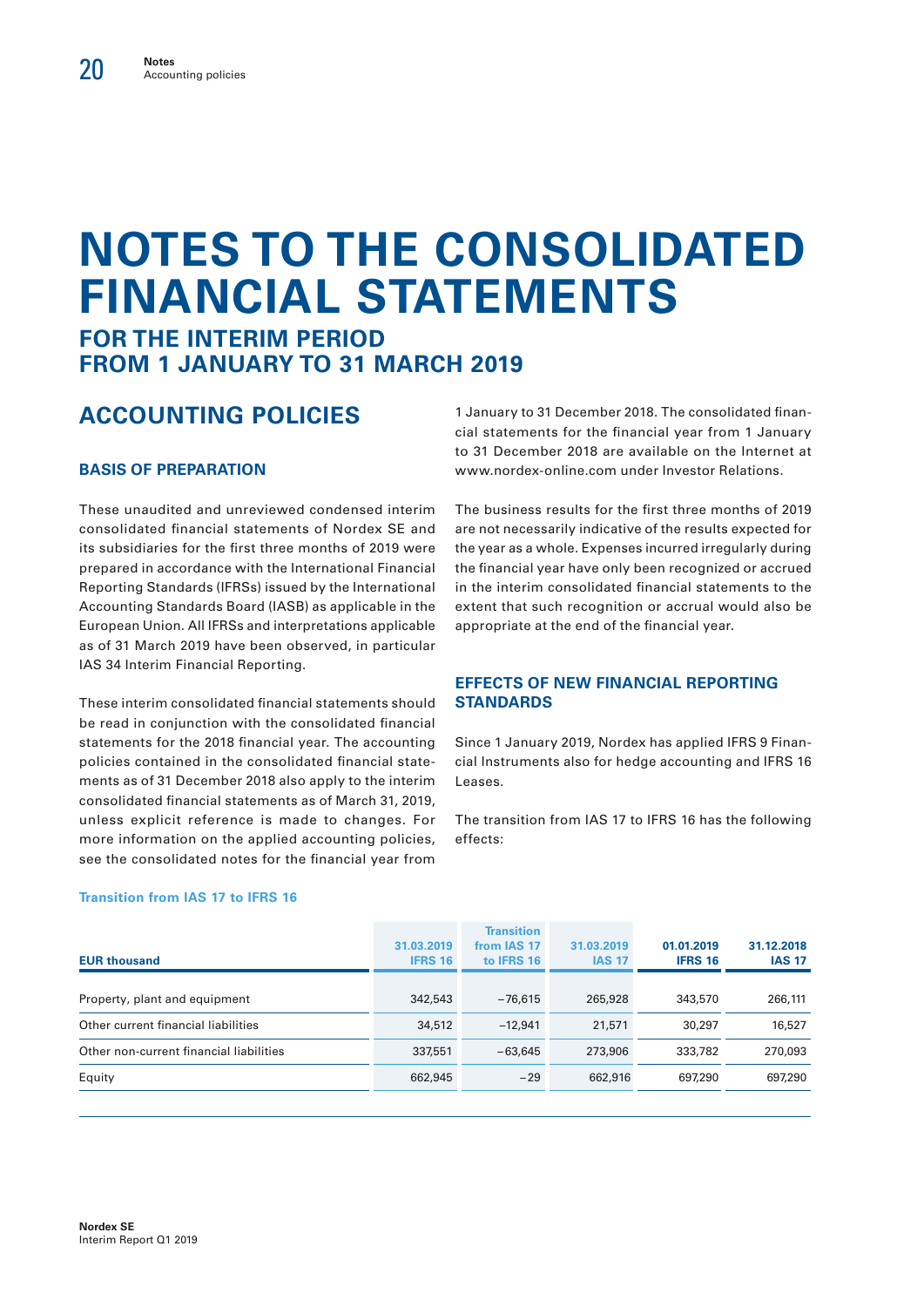#### **Transition from IAS 17 to IFRS 16**

| <b>EUR thousand</b>                         | 31.03.2019<br><b>IFRS 16</b> | <b>Transition</b><br>from IAS 17<br>to IFRS 16 | 31.03.2019<br><b>IAS 17</b> | 31.03.2018<br><b>IAS 17</b> |
|---------------------------------------------|------------------------------|------------------------------------------------|-----------------------------|-----------------------------|
|                                             |                              |                                                |                             |                             |
| Depreciation/amortization/impairment losses | $-33.640$                    | 3,678                                          | $-29.962$                   | $-36,486$                   |
| Other operating expenses                    | $-56,409$                    | $-4.191$                                       | $-60,600$                   | $-43.638$                   |
| Interest and similar expenses               | $-15.620$                    | 484                                            | $-15,136$                   | $-11.268$                   |
| Consolidated net loss                       | $-34.998$                    | $-29$                                          | $-35,027$                   | $-19,374$                   |
|                                             |                              |                                                |                             |                             |

For the effects, please also see the disclosures in the consolidated notes for the financial year from 1 January to 31 December 2018.

#### **FOREIGN CURRENCY TRANSLATION**

The following table sets out the exchange rates against the euro of the Group's most important foreign currencies:

#### **The Group's most important foreign currencies**

| <b>Exchange rates</b><br>EUR 1.00 equals |                      | <b>Average exchange rates</b><br>for the interim period | <b>Closing rates</b><br>as of 31.03./31.12. |            |  |
|------------------------------------------|----------------------|---------------------------------------------------------|---------------------------------------------|------------|--|
|                                          | $01.01 - 31.03.2019$ | $01.01 - 31.03.2018$                                    | 31.03.2019                                  | 31.12.2018 |  |
| ARS                                      | 44.3835              | 24.3327                                                 | 48.9946                                     | 43.2077    |  |
| <b>AUD</b>                               | 1.5934               | 1.5572                                                  | 1.5841                                      | 1.6230     |  |
| <b>BRL</b>                               | 4.2884               | 3.9827                                                  | 4.3819                                      | 4.4501     |  |
| <b>CLP</b>                               | 760.1383             | 738.3234                                                | 760.8034                                    | 795.7349   |  |
| GBP                                      | 0.8691               | 0.8809                                                  | 0.8565                                      | 0.8968     |  |
| <b>HRK</b>                               | 7.4252               | 7.4384                                                  | 7.4385                                      | 7.4100     |  |
| <b>INR</b>                               | 80.3356              | 78.7945                                                 | 77.6000                                     | 79.8002    |  |
| <b>MXN</b>                               | 21.9807              | 23.0510                                                 | 21.6741                                     | 22.5300    |  |
| <b>SEK</b>                               | 10.3838              | 9.9632                                                  | 10.4000                                     | 10.2425    |  |
| <b>TRY</b>                               | 6.0752               | 4.6835                                                  | 6.3379                                      | 6.0724     |  |
| <b>USD</b>                               | 1.1417               | 1.2269                                                  | 1.1228                                      | 1.1457     |  |
| ZAR                                      | 15.8479              | 14.5751                                                 | 16.2787                                     | 16.4663    |  |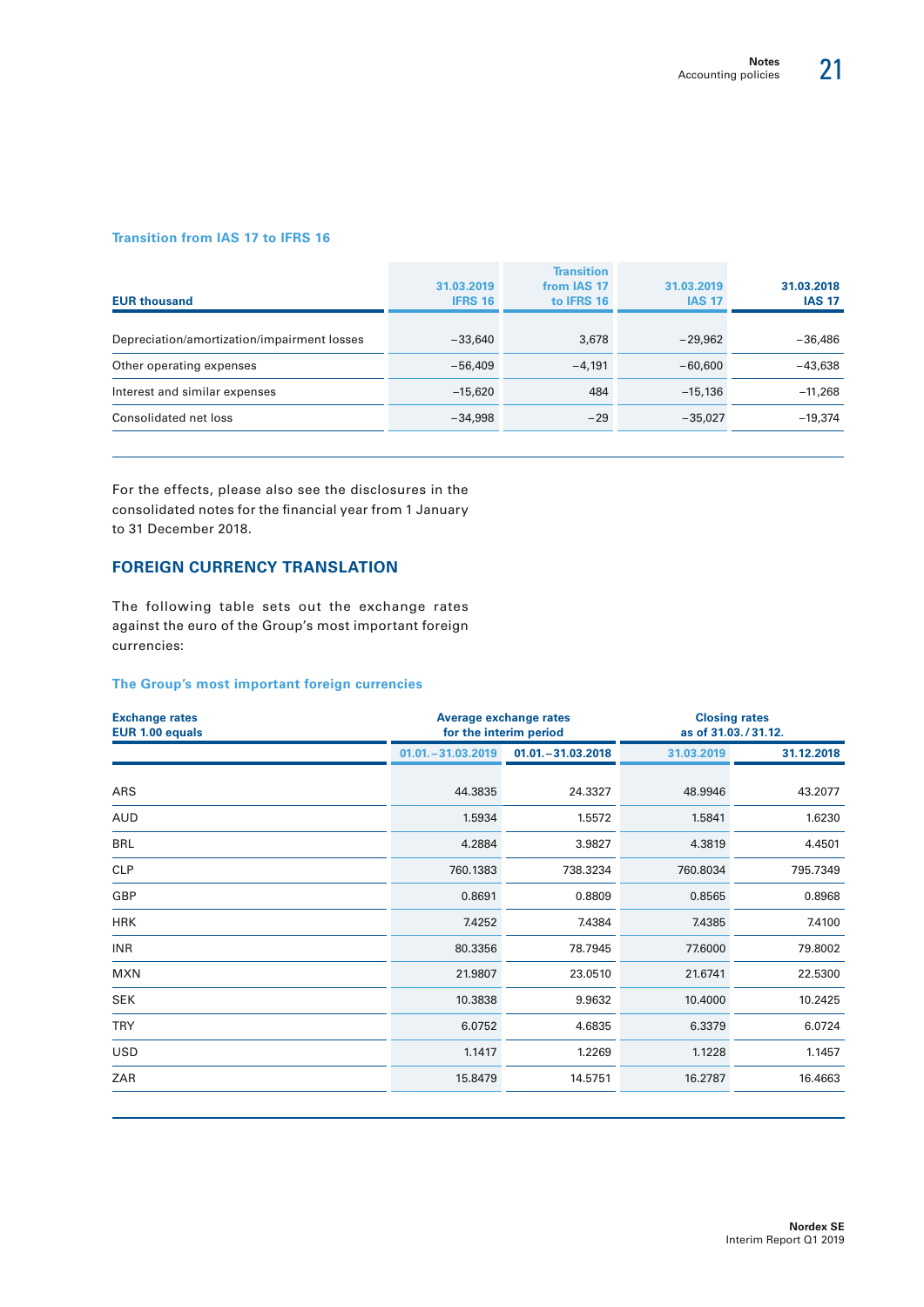## **FINANCIAL RISK MANAGEMENT**

#### **DEBT INSTRUMENTS**

#### **Promissory note**

On 6 April 2016, Nordex SE placed a promissory note with a volume of EUR 550,000 thousand for which Nordex Energy GmbH is jointly and severally liable with national and international investors. The promissory note has terms of three, five, seven and ten years, each subject to fixed or variable interest. Depending on the tranche, the interest rate is between 1.5% and 3.0%. Utilization as at 31 March 2019 under the loan agreement including accrued interest amounted to EUR 287,354 thousand (31 December 2018: EUR 285,953 thousand). Of the funds generated by the bond, EUR 266,000 thousand were used to repay the three-year, and in part the fiveyear, floating-rate promissory note tranches.

#### **Research and development loan**

In addition, Nordex has been granted a long-term research and development facility of up to EUR 100,000 thousand by the European Investment Bank. Nordex intends to use this loan to finance the development of increasingly more efficient technical solutions to additionally extend its competitive lead. The loan has a term of eight years from the date on which it is drawn and is repaid in installments. The borrower is Nordex Energy GmbH, with the main Nordex Group companies holding joint and several liability. Utilization as at 31 March 2019 under the loan agreement including accrued interest amounted to EUR 59,445 thousand (31 December 2018: EUR 66,099 thousand).

#### **Syndicated multi-currency guarantee facility**

Nordex SE also has a syndicated multi-currency guarantee facility with a volume of EUR 1,210,000 thousand in which the main Nordex Group companies hold joint and several liability. The facility was renewed on 15 December 2015 for another five years until 15 December 2020 and was increased by EUR 260,000 thousand on 1 April 2016. As at 31 March 2019, EUR 829,868 thousand (31 December 2018: EUR 767,857 thousand) of the multi-currency guarantee facility had been drawn down in the form of guarantees. Ancillary credit facilities have also been set up under the multi-currency guarantee facility for Nordex Energy Brasil – Comercio e Industria de Equipamentos Ltda. and Nordex India Private Limited. As of 31 March 2019, the cash drawdowns plus accrued interest on these facilities amounted to EUR 23,512 thousand (31 December 2018: EUR 15,529 thousand).

#### **Bond**

On 2 February 2018, the Nordex Group successfully placed a "green" bond in the amount of EUR 275,000 thousand with a coupon of 6.50%. This bond was admitted to trading on the International Stock Exchange. The issuer of the unsecured, five-year bond is Nordex SE, with the main Nordex Group companies holding joint and several liability. As at 31 March 2019, the liability recognized including accrued interest and costs amounted to EUR 270,686 thousand (31 December 2018: EUR 274,680 thousand).

All financings are equal in rank and unsecured.

The loan by the European Investment Bank and the syndicated multi-currency guarantee facility are further subject to uniform and agreed financial covenants such as equity ratio, leverage and interest coverage, compliance with which is confirmed in quarterly reports to the banks. As in the previous year, the financial covenants were met in the first three months of 2019.

The banks may only terminate the existing facilities for good cause, which includes breach of the financial covenants.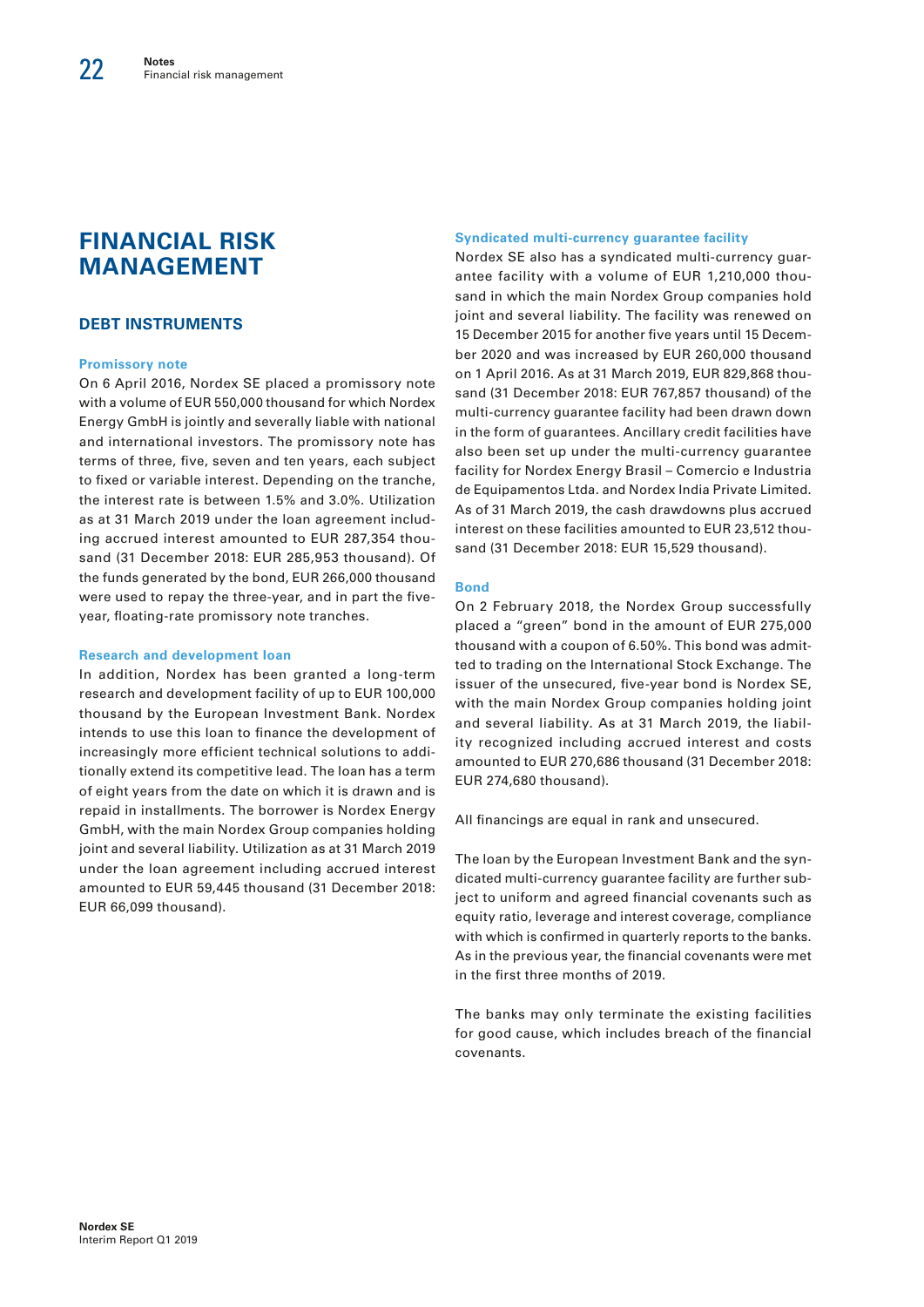# **CAPITAL RISK MANAGEMENT**

The main aims of capital risk management are to ensure sustained growth in enterprise value and to safeguard the Group's liquidity and credit rating. Equity stood at EUR 662,945 thousand as at 31 March 2019 (31 December 2018: EUR 697,290 thousand). The Group monitors its capital by means of the working capital employed. Working capital is defined as the sum total of trade receivables, contract assets from projects and inventories less trade payables and prepayments received:

#### **Working capital ratio**

| TEUR                          | 31.03.2019 | 31.12.2018 |
|-------------------------------|------------|------------|
|                               |            |            |
| Trade receivables             | 154,114    | 163,079    |
| contract assets from projects | 96,780     | 90,358     |
| Inventories                   | 1,057,651  | 763,233    |
| Trade payables                | $-542,660$ | $-500,812$ |
| Prepayments received          | $-802,280$ | $-610.165$ |
|                               | $-36,395$  | $-94,307$  |
| Sales <sup>1</sup>            | 2,370,144  | 2,459,124  |
| Working capital ratio         | $-1.5\%$   | $-3.8%$    |

**1** 31 March 2019: sales for the last twelve months, 31 December 2018: actual sales.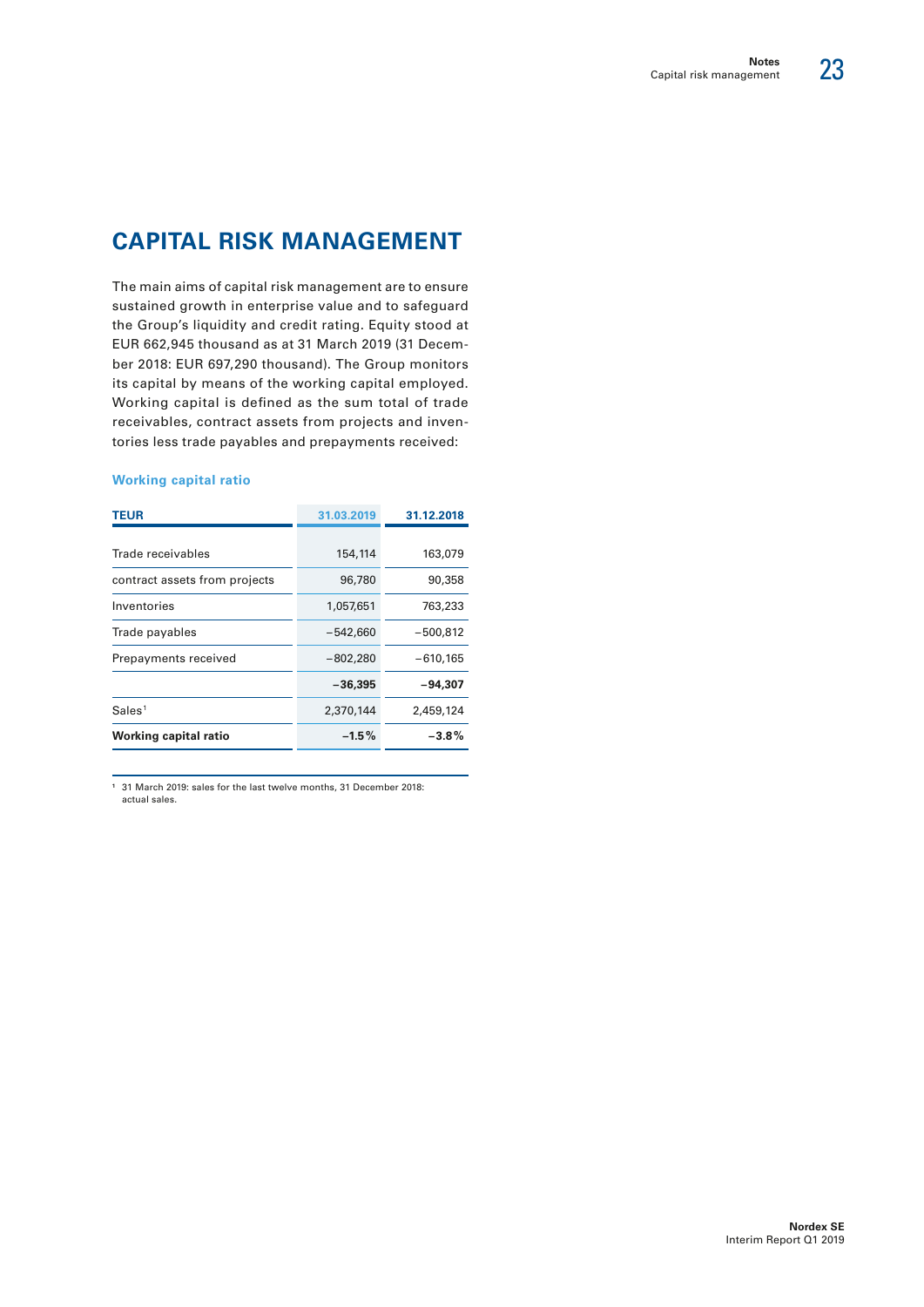# **GROUP SEGMENT REPORTING**

In line with business activities, the reportable segments are the Projects and Service segments. Segment reporting follows the internal reports submitted to the chief operating decision maker, the Management Board of Nordex SE, on the basis of the accounting principles applied to the consolidated financial statements.

#### **Group segment reporting**

|                                                          |            | <b>Projects</b> | <b>Service</b> |           |
|----------------------------------------------------------|------------|-----------------|----------------|-----------|
| <b>EUR thousand</b>                                      | Q1 2019    | Q1 2018         | Q1 2019        | Q1 2018   |
| Sales                                                    | 312,309    | 409,613         | 87,442         | 78,846    |
| Changes in inventories and<br>other own work capitalized | 185,162    | $-103,453$      | $-110$         | $-56$     |
| Cost of materials                                        | $-394,046$ | $-198,305$      | $-38,276$      | $-31,943$ |
| Other income and expenses                                | $-92,539$  | $-84,521$       | $-34,628$      | $-33,225$ |
| Earnings before interest and taxes                       | 10,886     | 23,332          | 14,428         | 13,622    |
| Other interest and similar income                        |            |                 |                |           |
| Interest and similar expenses                            |            |                 |                |           |
| Other financial result                                   |            |                 |                |           |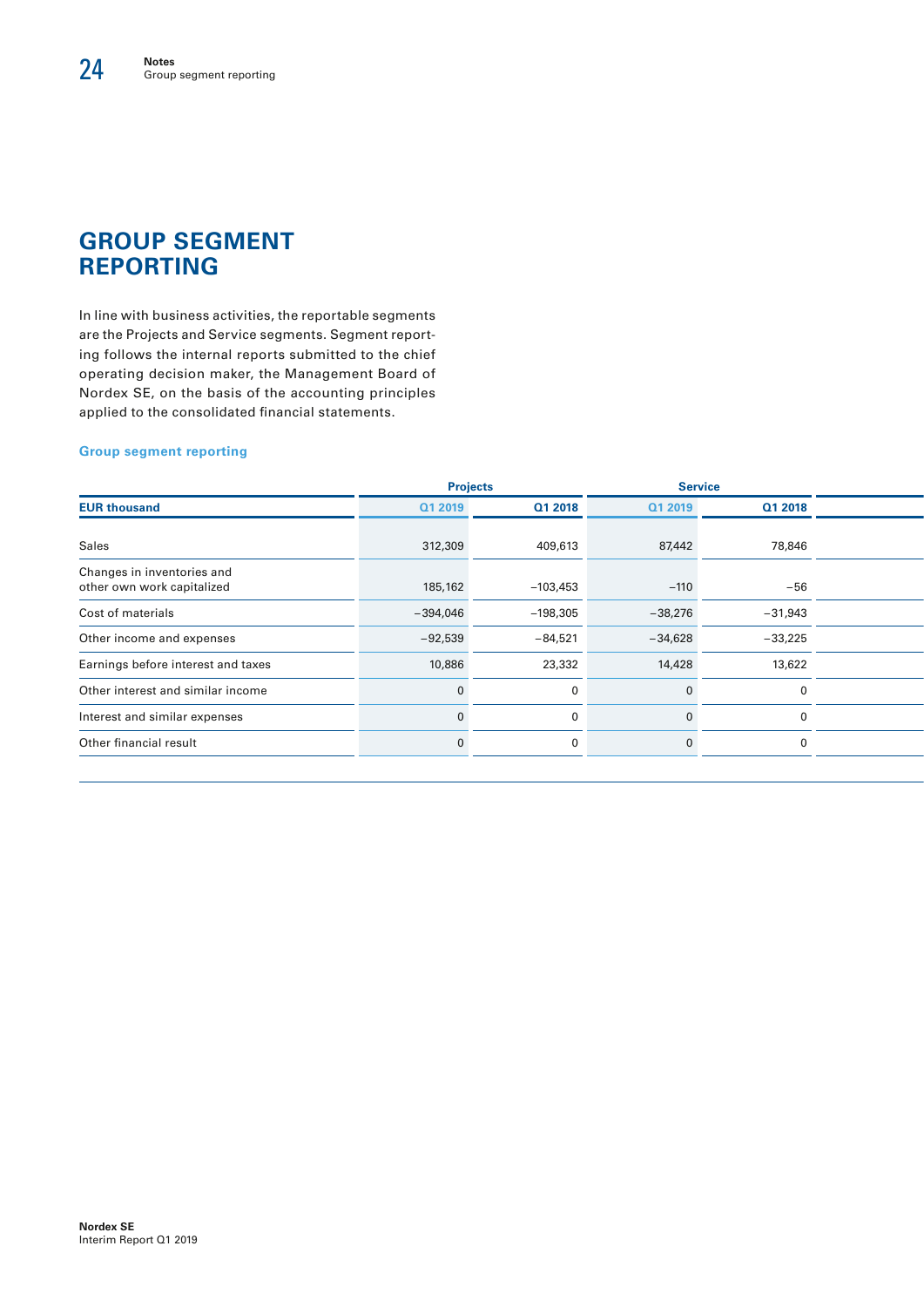| <b>Not allocated</b> |           | <b>Consolidation</b>   |                          | <b>Total</b>                                                                                                                                                                                                                     |
|----------------------|-----------|------------------------|--------------------------|----------------------------------------------------------------------------------------------------------------------------------------------------------------------------------------------------------------------------------|
| Q1 2019              | Q1 2018   |                        |                          | Q1 2018                                                                                                                                                                                                                          |
| 113                  |           |                        |                          | 487,879                                                                                                                                                                                                                          |
| $-391$               |           |                        |                          | $-103,593$                                                                                                                                                                                                                       |
| $-9,750$             | $-13,610$ |                        |                          | $-242,571$                                                                                                                                                                                                                       |
| $-45,672$            | $-40,422$ |                        |                          | $-158,168$                                                                                                                                                                                                                       |
| $-55,700$            | $-53,407$ |                        |                          | $-16,453$                                                                                                                                                                                                                        |
| 2,028                | 1,073     |                        |                          | 1,073                                                                                                                                                                                                                            |
| $-15,620$            | $-11,268$ |                        |                          | $-11,268$                                                                                                                                                                                                                        |
| 230                  |           |                        |                          | $-365$                                                                                                                                                                                                                           |
|                      |           | 707<br>$-84$<br>$-365$ | Q1 2019<br>$-966$<br>966 | Q1 2018<br>Q1 2019<br>398,898<br>$-1,287$<br>184,661<br>$\mathbf{0}$<br>$-441,106$<br>1,287<br>$-172,839$<br>$\mathbf{0}$<br>$-30,386$<br>$\mathbf 0$<br>2,028<br>$\mathbf 0$<br>$-15,620$<br>$\mathbf 0$<br>230<br>$\mathbf{0}$ |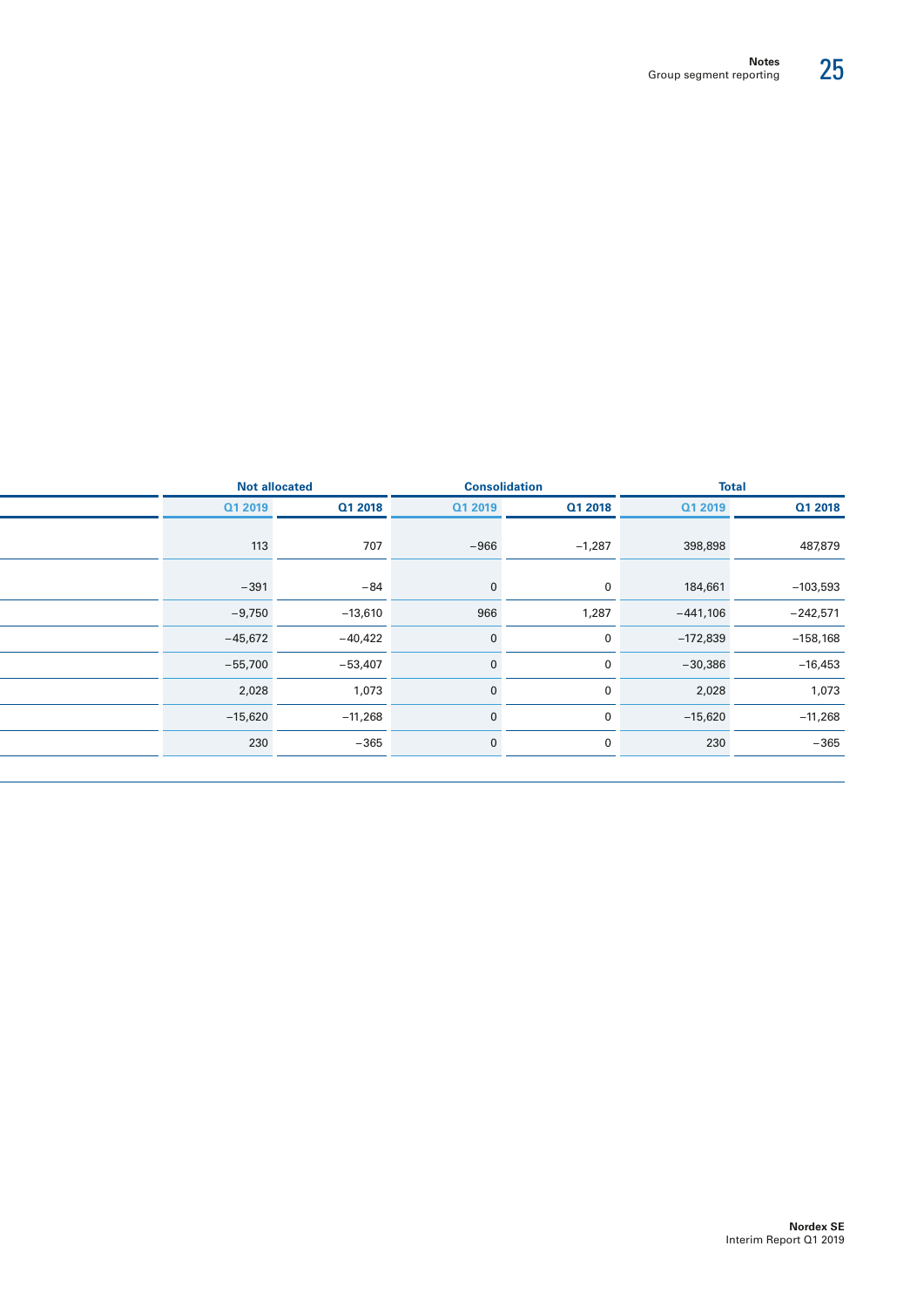#### Non-current assets and sales break down by region as follows:

#### **Non-current assets and sales by region**

|                     | Non-current assets <sup>1</sup> |            | <b>Sales</b>         |                      |  |
|---------------------|---------------------------------|------------|----------------------|----------------------|--|
| <b>EUR thousand</b> | 31.03.2019                      | 31.12.2018 | $01.01 - 31.03.2019$ | $01.01 - 31.03.2018$ |  |
| Europe              | 492,236                         | 440,203    | 156,775              | 305,784              |  |
| North America       | 16,090                          | 14,217     | 66,368               | 138,160              |  |
| Latin America       | 27,517                          | 19,647     | 172,379              | 11,261               |  |
| Rest of world       | 27,526                          | 23,197     | 3,376                | 32,674               |  |
|                     | 563,369                         | 497,264    | 398,898              | 487,879              |  |

**<sup>1</sup>** Non-current assets include property, plant and equipment, capitalized development expenses and other intangible assets.

Non-current assets include lease assets in accordance with IFRS 16, which has been effective since 1 January 2019. For more information on the transition from IAS 17 to IFRS 16, see the disclosures in the section on the effects of new financial reporting standards.

Non-current assets in accordance with IAS 17 break down as follows:

#### **Non-current assets in accordance with IAS 17**

| <b>EUR thousand</b>  | 31.03.2019 |
|----------------------|------------|
| Europe               | 425,726    |
| <b>North America</b> | 14,202     |
| Latin America        | 22,028     |
| Rest of world        | 24,798     |
|                      | 486,754    |
|                      |            |

Further information can be found in the Group management report.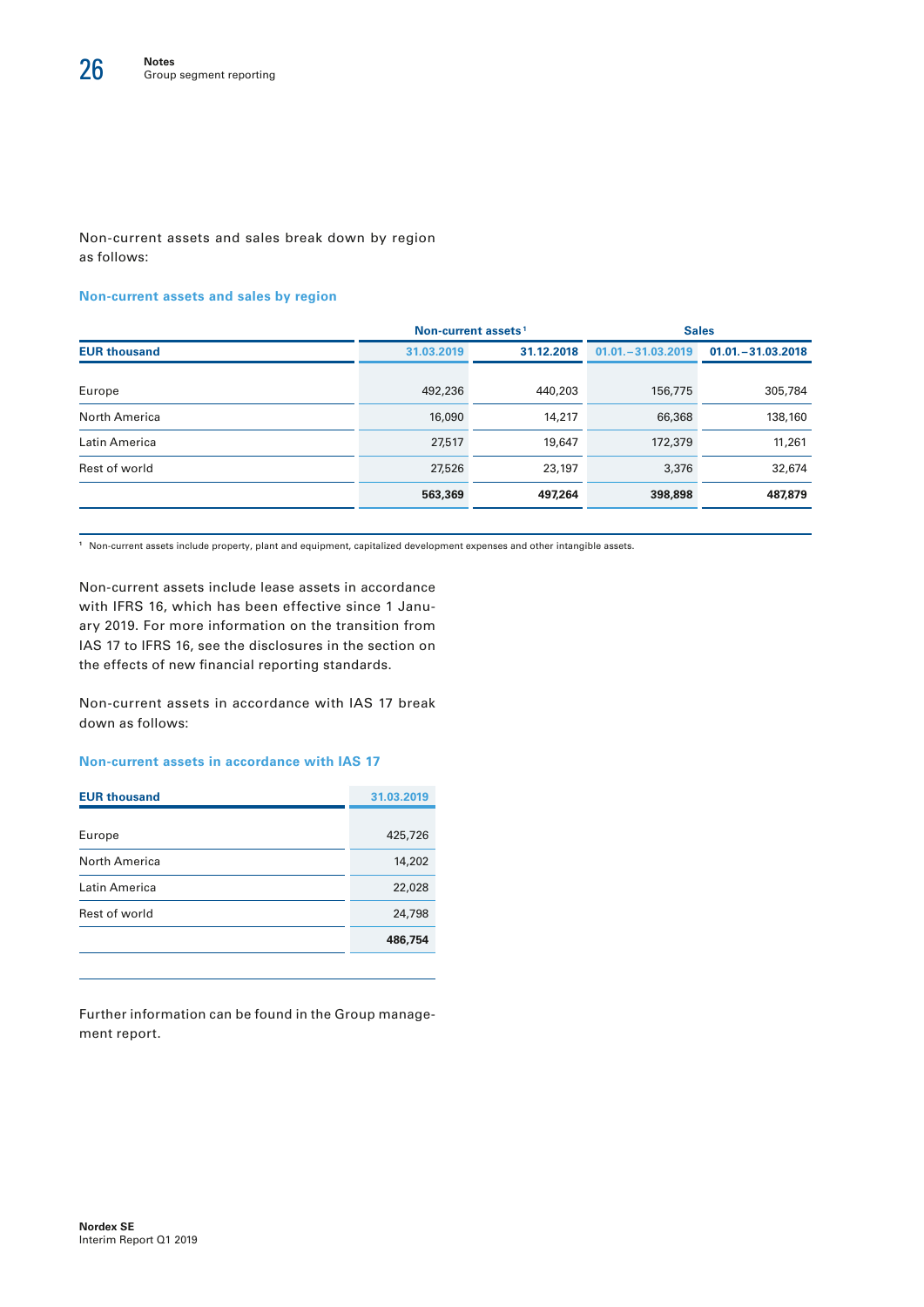27

## **NOTES TO THE STATEMENT OF FINANCIAL POSITION**

#### **(1) CASH AND CASH EQUIVALENTS**

Cash and cash equivalents amount to EUR 530,704 thousand (31 December 2018: EUR 609,805 thousand), EUR 15,265 thousand (31 December 2018: EUR 14,611 thousand) of which pertains to fixed-term deposits with an original term of more than three months.

Pursuant to IFRS 7 and IFRS 9, cash and cash equivalents are classified as financial assets measured at amortized cost. Given the short residual terms to maturity, amortized cost would equal the fair value as in the previous year.

#### **(2) TRADE RECEIVABLES AND CONTRACT ASSETS FROM PROJECTS**

Trade receivables and contract assets from projects are comprised as follows:

#### **Receivables**

| <b>EUR thousand</b>                           | 31.03.2019   | 31.12.2018   |
|-----------------------------------------------|--------------|--------------|
|                                               |              |              |
| Trade receivables (gross)                     | 169,971      | 178,936      |
| Less impairment                               | $-15,857$    | $-15,857$    |
| Trade receivables (net)                       | 154,114      | 163,079      |
| Contract assets from<br>projects (gross)      | 1,198,064    | 1,533,775    |
| Less prepayments received                     | $-1,101,284$ | $-1,443,417$ |
| <b>Contract assets from</b><br>projects (net) | 96,780       | 90,358       |
|                                               | 250,894      | 253,437      |
|                                               |              |              |

Trade receivables are not subject to interest and are generally due for settlement within 30 to 90 days.

Retentions by customers in connection with contract assets from projects are usually associated with punch lists not yet completed and largely refer to final payments outstanding for more than 30 days. Such retentions amount to EUR 39,052 thousand (31 December 2018: EUR 43,141 thousand).

Pursuant to IFRS 7 and IFRS 9, trade receivables are classified as financial assets measured at amortized cost whereas contract assets from projects are not subject to the provisions of IFRS 7 and IFRS 9. Amortized cost would equal the fair value, as in the previous year.

#### **(3) INVENTORIES**

Inventories break down as follows:

#### **Inventories**

| <b>EUR thousand</b>        | 31.03.2019 | 31.12.2018 |
|----------------------------|------------|------------|
| Raw materials and supplies | 359,635    | 263,024    |
| Work in progress           | 634,702    | 455,431    |
| Prepayments made           | 63,314     | 44,778     |
|                            | 1,057,651  | 763,233    |
|                            |            |            |

Raw materials and supplies primarily comprise production and service material.

The carrying amount of inventories includes writedowns in the amount of EUR 42,664 thousand (31 December 2018: EUR 48,506 thousand).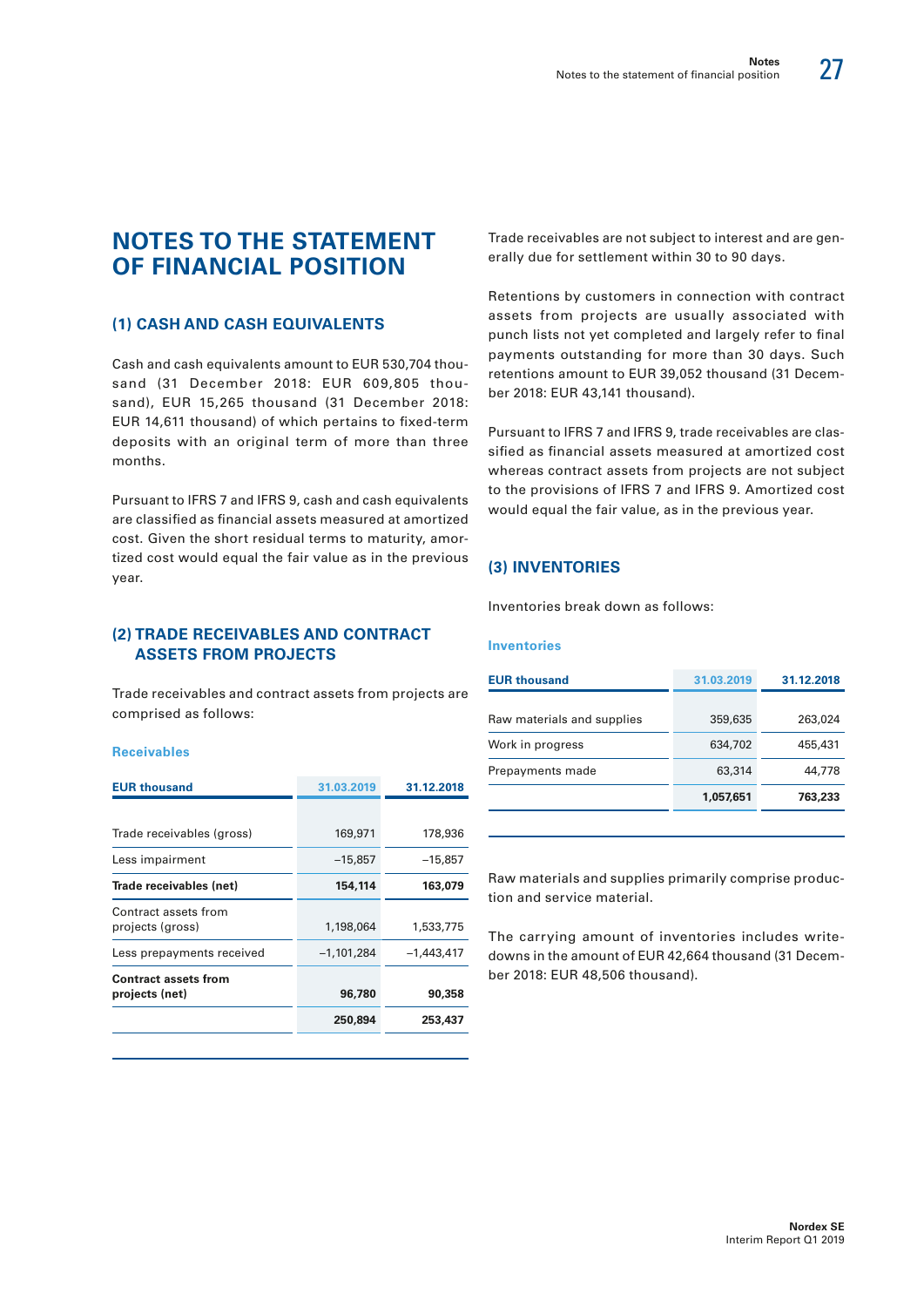#### **(4) OTHER CURRENT FINANCIAL ASSETS**

Other current financial assets mainly comprise creditors with debit accounts of EUR 2,604 thousand (31 December 2018: EUR 3,127 thousand) and receivables from deposits of EUR 2,465 thousand (31 December 2018: EUR 2,027 thousand).

Pursuant to IFRS 7 and IFRS 9, the receivables reported under other current financial assets are classified as financial assets measured at amortized cost. Given the short residual terms to maturity, amortized cost amounting to EUR 13,525 thousand (31 December 2018: EUR 15,310 thousand) would equal the fair value as in the previous year.

Pursuant to IFRS 7 and IFRS 9, the forward exchange transactions reported in other current financial assets in the scope of hedge accounting (cash flow hedges) are classified as effective hedging instruments measured at fair value through other comprehensive income. The fair value amounts to EUR 1,077 thousand (31 December 2018: EUR 446 thousand).

Pursuant to IFRS 7 and IFRS 9, the other forward exchange transactions reported under other current financial assets are classified as financial assets measured at fair value through profit or loss. The fair value amounts to EUR 173 thousand (31 December 2018: EUR 448 thousand). The forward rates and prices are calculated on the basis of the spot price on the reporting date in the light of any discounts or premiums for the remaining term of the contract.

The fair value of forward exchange transactions in 2018 pursuant to IFRS 9 amounts to EUR 1,171 thousand, of which EUR 614 thousand is attributable to other forward exchange transactions.

#### **(5) OTHER CURRENT NON-FINANCIAL ASSETS**

Other current non-financial assets mainly comprise current tax assets of EUR 112,355 thousand (31 December 2018: EUR 104,791 thousand), prepaid expenses of EUR 12,398 thousand (31 December 2018: EUR 13,344 thousand) and contract assets from services of EUR 2,137 thousand (31 December 2018: EUR 4,779 thousand).

The current tax assets mainly concern current input tax assets.

Prepaid expenses chiefly comprise costs pertaining to other periods for the multi-currency guarantee facility and license fees.

The contract assets from services concern maintenance contracts in accordance with IFRS 15 where the degree of completion exceeds the billed amount.

#### **(6) PROPERTY, PLANT AND EQUIPMENT**

Property, plant and equipment breaks down as follows:

#### **Composition of property, plant and equipment**

| <b>EUR thousand</b>                                 | 31.03.2019 | 31.12.2018 |
|-----------------------------------------------------|------------|------------|
|                                                     |            |            |
| Land and buildings                                  | 157,940    | 88,345     |
| Technical equipment and ma-<br>chinery              | 133,054    | 120,722    |
| Other fixtures and fittings,<br>tools and equipment | 40,434     | 34,199     |
| Prepayments made and assets<br>under construction   | 11,115     | 22,845     |
|                                                     | 342,543    | 266,111    |
|                                                     |            |            |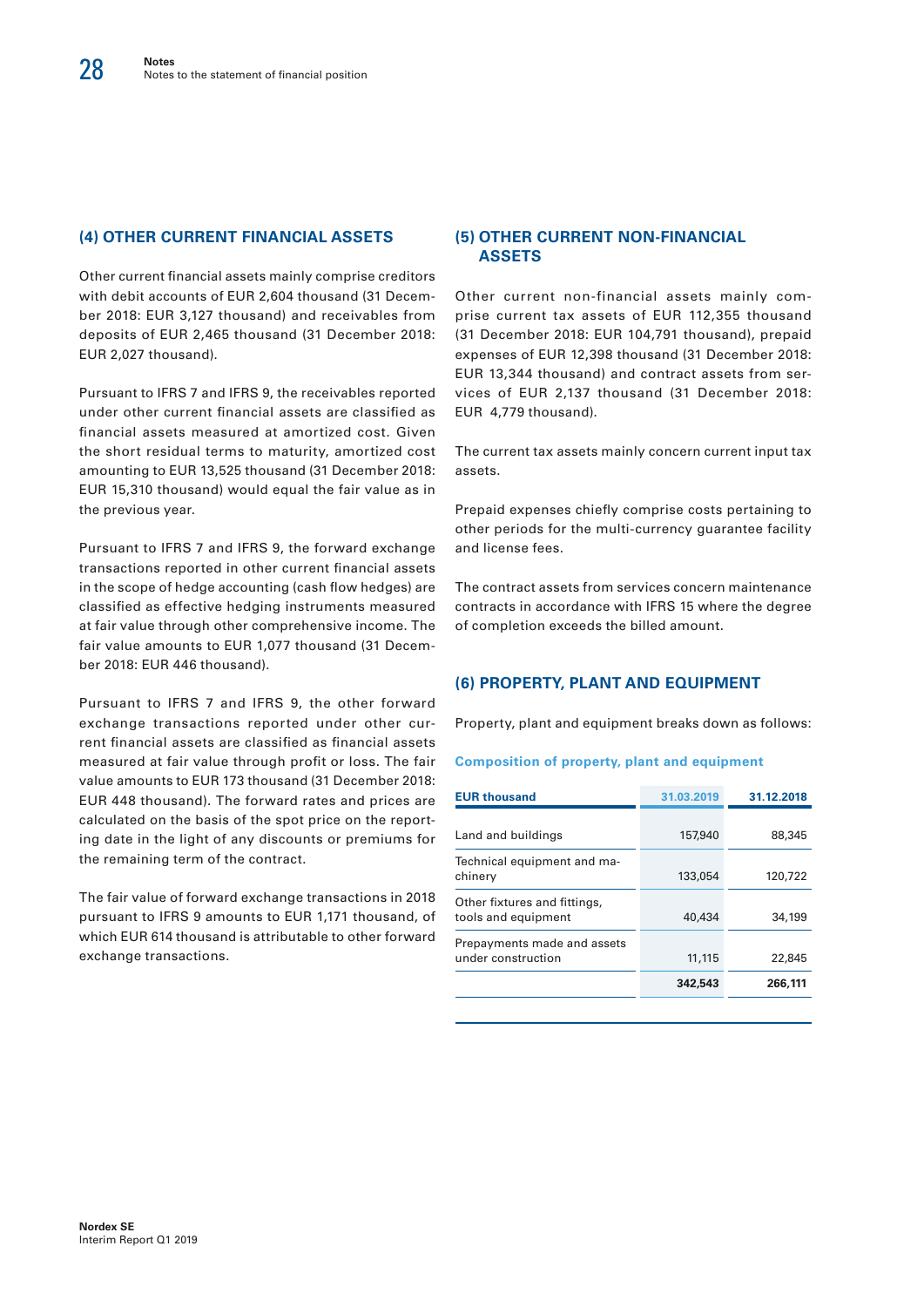29

Land and buildings, and other fixtures and fittings, tools and equipment include lease assets in accordance with IFRS 16, which has been effective since 1 January 2019. The capitalized right-of-use assets from leases relate mainly to the new Nordex Group administrative building and other production and administrative buildings, warehouses, company vehicles and production equipment (e.g. lifting platforms) sold in July 2018 under a sale-andleaseback agreement without affecting profit or loss.

#### **Lease assets in accordance with IFRS 16**

|                                                                       |                  | 31.3.2019                 |
|-----------------------------------------------------------------------|------------------|---------------------------|
| <b>EUR thousand</b>                                                   | <b>Additions</b> | <b>Carrying</b><br>amount |
| Land and buildings -<br>lease assets                                  | 2,765            | 70,504                    |
| Other fixtures and fittings,<br>tools and equipment -<br>lease assets | 247              | 6,111                     |
|                                                                       | 3,012            | 76,615                    |
|                                                                       |                  |                           |

For more information on the transition from IAS 17 to IFRS 16, see the disclosures in the section on the effects of new financial reporting standards.

For a detailed overview of movements in property, plant and equipment we refer to the statement of changes in property, plant and equipment and intangible assets attached to the notes to the consolidated financial statements.

#### **(7) GOODWILL**

As in the previous year, goodwill amounts to EUR 547,758 thousand, with EUR 504,595 thousand in the Projects segment and EUR 43,163 thousand in the Service segment. EUR 537,798 thousand thereof results from the purchase price allocation for Acciona Windpower.

For a detailed overview of goodwill we refer to the statement of changes in property, plant and equipment and intangible assets attached to the notes to the consolidated financial statements.

#### **(8) CAPITALIZED DEVELOPMENT EXPENSES**

As at the reporting date, development expenses of EUR 199,338 thousand (31 December 2018: EUR 206,538 thousand) were capitalized. In the first three months of 2019, development expenses of EUR 6,885 thousand (31 December 2018: EUR 36,433 thousand) were capitalized. Additions comprise in particular the enhancement of the Generation Delta wind turbine type N149 and the enhancement of the AW3000 platform. Additional development expenses of EUR 6,082 thousand also arising in the first three months of 2019 (31 December 2018: EUR 20,249 thousand) did not meet the criteria for capitalization and were therefore recognized in profit or loss. The capitalization ratio therefore amounts to 53.10% (31 December 2018: 64.28%).

For a detailed overview of capitalized development costs we refer to the statement of changes in property, plant and equipment and intangible assets attached to the notes to the consolidated financial statements.

#### **(9) OTHER INTANGIBLE ASSETS**

Other intangible assets amount to EUR 21,488 thousand (31 December 2018: EUR 24,616 thousand) as at the reporting date.

For a detailed overview of other intangible assets we refer to the statement of changes in property, plant and equipment and intangible assets attached to the notes to the consolidated financial statements.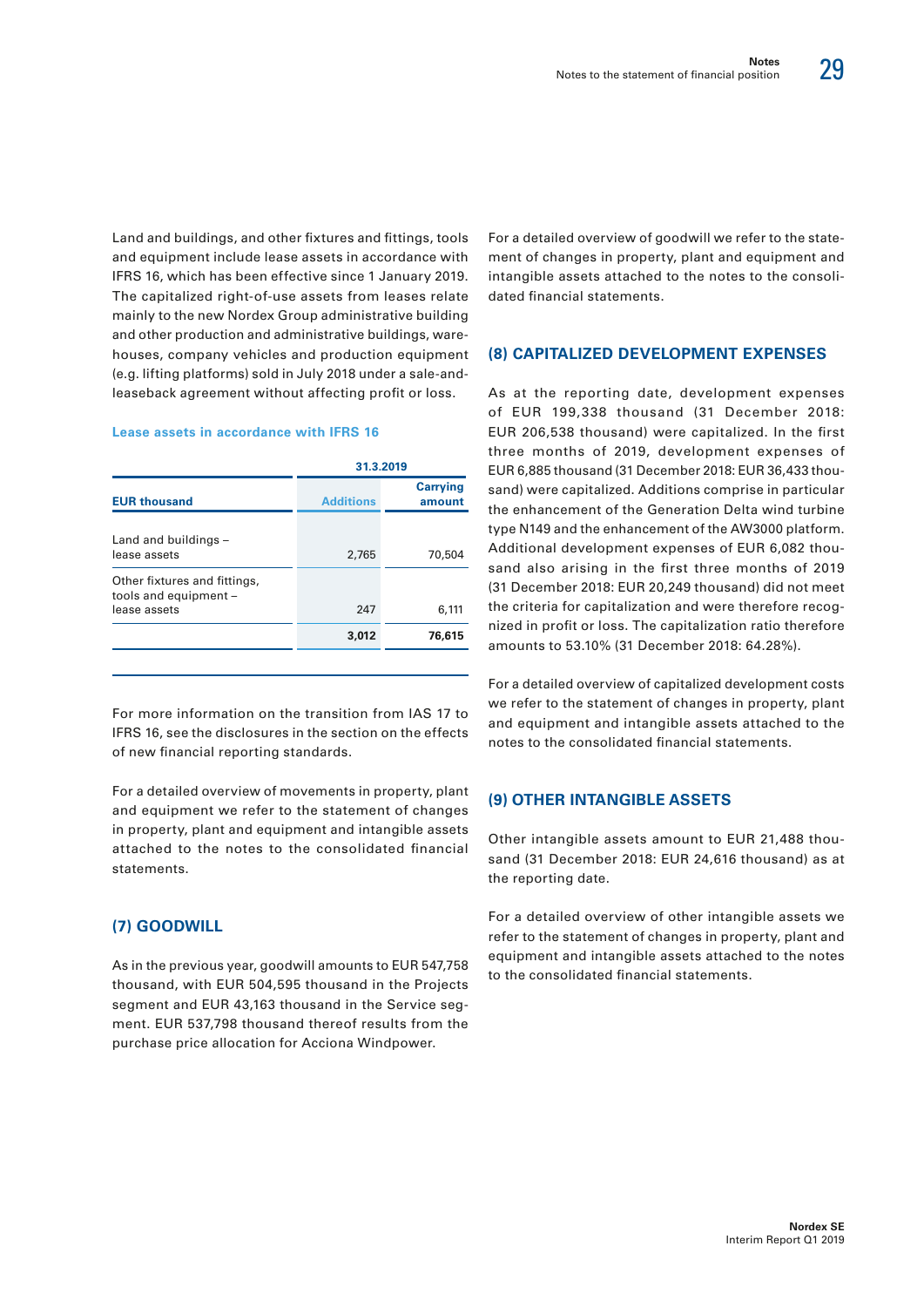#### **(10) OTHER NON-CURRENT FINANCIAL ASSETS**

Other non-current financial assets mainly comprise receivables from non-consolidated affiliated companies, associates and other long-term equity investments in the amount of EUR 19,989 thousand (31 December 2018: EUR 16,668 thousand).

Receivables from non-consolidated affiliated companies, associates and other long-term equity investments concern the financing of project companies in particular.

Pursuant to IFRS 7 and IFRS 9, the receivables reported under other non-current financial assets are classified as financial assets measured at amortized cost. Given that market interest rates apply, amortized cost amounting to EUR 20,404 thousand (31 December 2018: EUR 17,033 thousand) would equal the fair value as in the previous year.

Pursuant to IFRS 7 and IFRS 9, the forward exchange transactions reported in other non-current financial assets in the scope of hedge accounting (cash flow hedges) are classified as effective hedging instruments measured at fair value through other comprehensive income. The fair value amounts to EUR 628 thousand (31 December 2018: EUR 132 thousand).

The fair value of forward exchange transactions in 2018 pursuant to IFRS 9 amounts to EUR 222 thousand.

#### **(11) OTHER NON-CURRENT NON-FINANCIAL ASSETS**

Other non-current non-financial assets primarily comprise contract assets from services of EUR 20,847 thousand (31 December 2018: EUR 19,967 thousand) and prepaid expenses of EUR 16,201 thousand (31 December 2018: EUR 16,622 thousand).

The contract assets from services concern maintenance contracts in accordance with IFRS 15 where the degree of completion exceeds the billed amount.

Prepaid expenses chiefly comprise costs pertaining to other periods for license fees and for the multi-currency guarantee facility.

#### **(12) DEFERRED TAX ASSETS AND TAX LIABILITIES**

As at 31 March 2019, a rounded tax rate of 32.00% (31 December 2018: 32.00%) was applied for the purpose of calculating domestic deferred taxes.

The changes in deferred tax break down as follows:

#### **The changes in deferred tax**

| <b>EUR thousand</b>                           | 2019    | 2018   |
|-----------------------------------------------|---------|--------|
| Amount on 01.01.                              | 94,402  | 50,432 |
| Recognized through profit or<br>loss          | 14,825  | 40,236 |
| Recognized in other compre-<br>hensive income | 517     | 1,295  |
| Currency translation                          | 497     | 2,439  |
| Amount on 31.03./31.12.                       | 110,241 | 94,402 |

#### **(13) LIABILITIES TO BANKS**

More detailed information on the liabilities to banks is provided in the section on debt instruments.

Pursuant to IFRS 7 and IFRS 9, liabilities to banks are classified as financial liabilities measured at amortized cost. The fair value would amount to EUR 372,151 thousand (31 December 2018: EUR 368,325 thousand).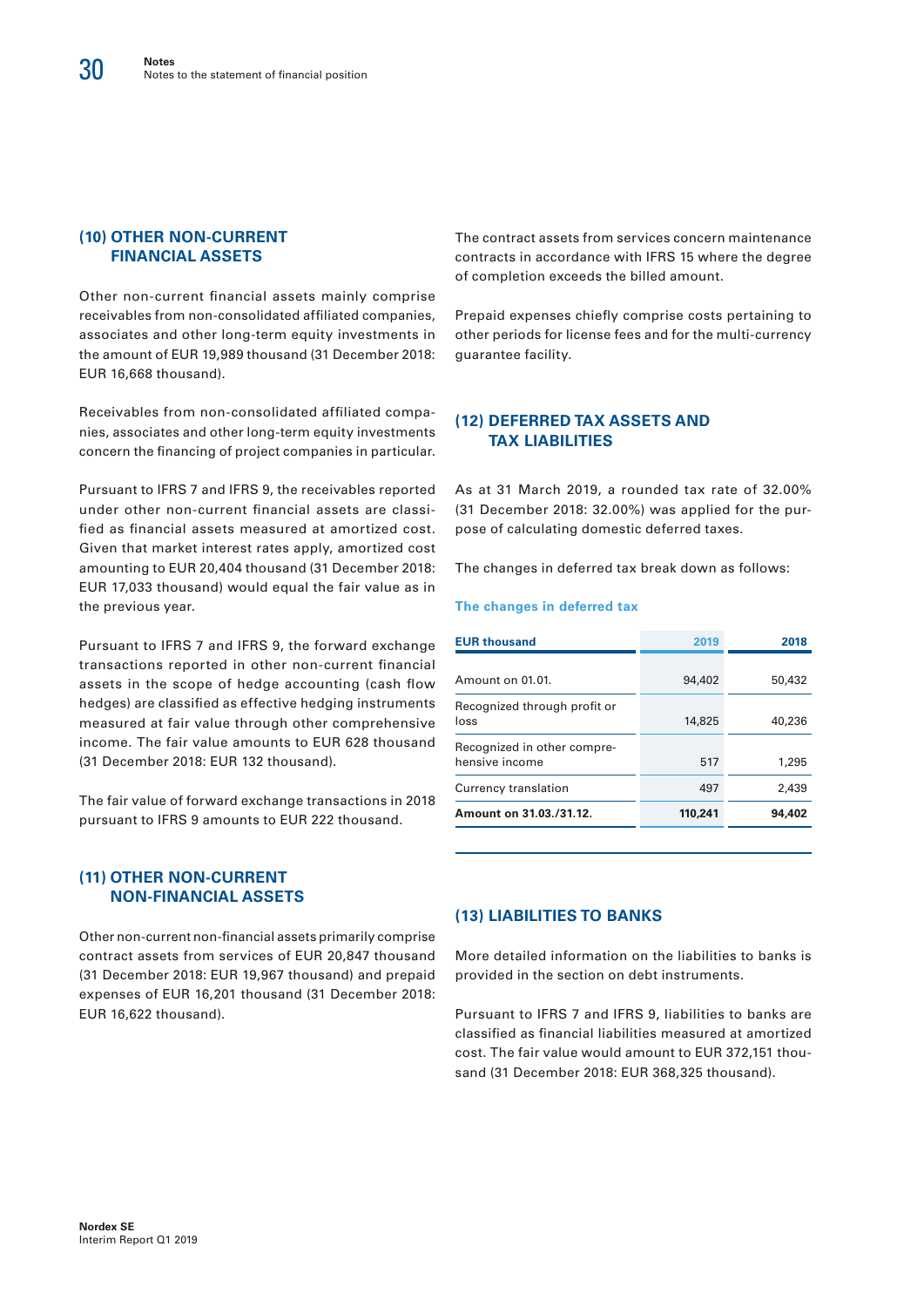#### **(14) TRADE PAYABLES**

Trade payables amount to EUR 542,660 thousand (31 December 2018: EUR 500,812 thousand).

Pursuant to IFRS 7 and IFRS 9, trade payables are classified as financial liabilities measured at amortized cost. Given the short residual terms to maturity, amortized cost would equal the fair value as in the previous year.

#### **(15) OTHER PROVISIONS**

Movements in other provisions break down as follows:

#### **Other provisions**

| <b>EUR thousand</b>              | 01.01.2019 | <b>Utilization</b> | <b>Reversals</b> | <b>Additions</b> | 31.03.2019 |
|----------------------------------|------------|--------------------|------------------|------------------|------------|
|                                  |            |                    |                  |                  |            |
| Individual guarantees            | 130,245    | $-5.313$           | 0                | 17,881           | 142,813    |
| Warranties, service, maintenance | 53,806     | $-3.254$           | $-3.307$         | 733              | 47,978     |
| Others                           | 24,924     | $-339$             | $-5.236$         | 400              | 19,749     |
|                                  | 208,975    | $-8.906$           | $-8.543$         | 19,014           | 210,540    |
|                                  |            |                    |                  |                  |            |

The provisions for individual guarantees predominantly cover risks arising from possible claims for damages.

The warranty provisions are utilized in accordance with statutory or contractual periods.

The other provisions primarily concern supplier risks, legal uncertainties and costs in connection with the construction of the Nordex Group's new administrative building.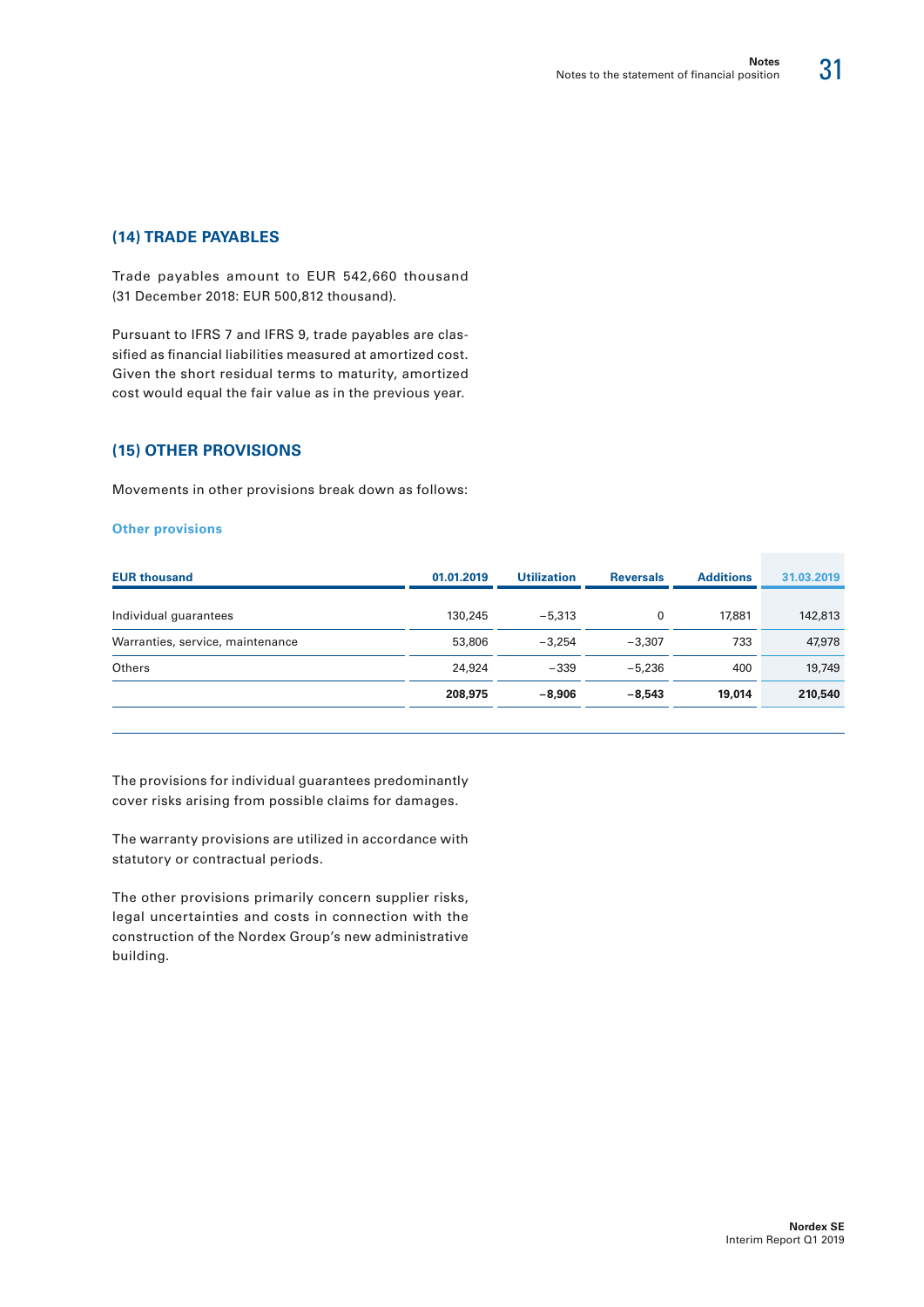#### **(16) OTHER CURRENT FINANCIAL LIABILITIES**

Other current financial liabilities mainly comprise lease liabilities of EUR 12,941 thousand, forward exchange transactions of EUR 10,019 thousand (31 December 2018: EUR 2,312 thousand) and guarantee commissions of EUR 5,561 thousand (31 December 2018: EUR 3,905 thousand).

The amount of lease liabilities corresponds to the present value of future lease payments in accordance with IFRS 16, which has been effective since 1 January 2019. For more information on the transition from IAS 17 to IFRS 16, see the disclosures in the section on the effects of new financial reporting standards.

Pursuant to IFRS 7 and IFRS 9, the liabilities reported under other current financial liabilities are classified as financial liabilities measured at amortized cost. Given the short residual terms to maturity, amortized cost amounting to EUR 24,493 thousand (31 December 2018: EUR 14,215 thousand) would equal the fair value as in the previous year.

Pursuant to IFRS 7 and IFRS 9, the forward exchange transactions reported in other current financial liabilities in the scope of hedge accounting (cash flow hedges) are classified as effective hedging instruments measured at fair value through other comprehensive income. The fair value amounts to EUR 6,973 thousand (31 December 2018: EUR 2,177 thousand).

Pursuant to IFRS 7 and IFRS 9, the other forward exchange transactions reported under other current financial liabilities are classified as financial liabilities measured at fair value through profit or loss. The fair value amounts to EUR 3,046 thousand (31 December 2018: EUR 135 thousand). The forward rates and prices are calculated on the basis of the spot price on the reporting date in the light of any discounts or premiums for the remaining term of the contract.

The fair value of forward exchange transactions in 2018 pursuant to IFRS 9 amounts to EUR 2,097 thousand, of which EUR 115 thousand is attributable to other forward exchange transactions.

#### **(17) OTHER CURRENT NON-FINANCIAL LIABILITIES**

Other current non-financial liabilities mainly comprise prepayments received of EUR 802,280 thousand (31 December 2018: EUR 610,165 thousand), accrued liabilities of EUR 95,607 thousand (31 December 2018: EUR 67,500 thousand), contract liabilities from services of EUR 31,920 thousand (31 December 2018: EUR 36,372 thousand), deferred income of EUR 23,628 thousand (31 December 2018: EUR 21,518 thousand) and other tax liabilities of EUR 19,394 thousand (31 December 2018: EUR 45,256 thousand).

Accrued liabilities mainly comprise staff costs and trailing project costs.

The contract liabilities from services concern maintenance contracts in accordance with IFRS 15 where the degree of completion is lower than the billed amount.

Deferred income mainly relates to project payments already received, which will not be recognized in profit or loss until later.

The other tax liabilities mainly relate to value-added tax.

#### **(18) OTHER NON-CURRENT FINANCIAL LIABILITIES**

Other non-current financial liabilities mainly comprise the bond in the amount of EUR 270,641 thousand (31 December 2018: EUR 267,232 thousand) and lease liabilities of EUR 63,645 thousand.

More detailed information on the bond is provided in the section on debt instruments.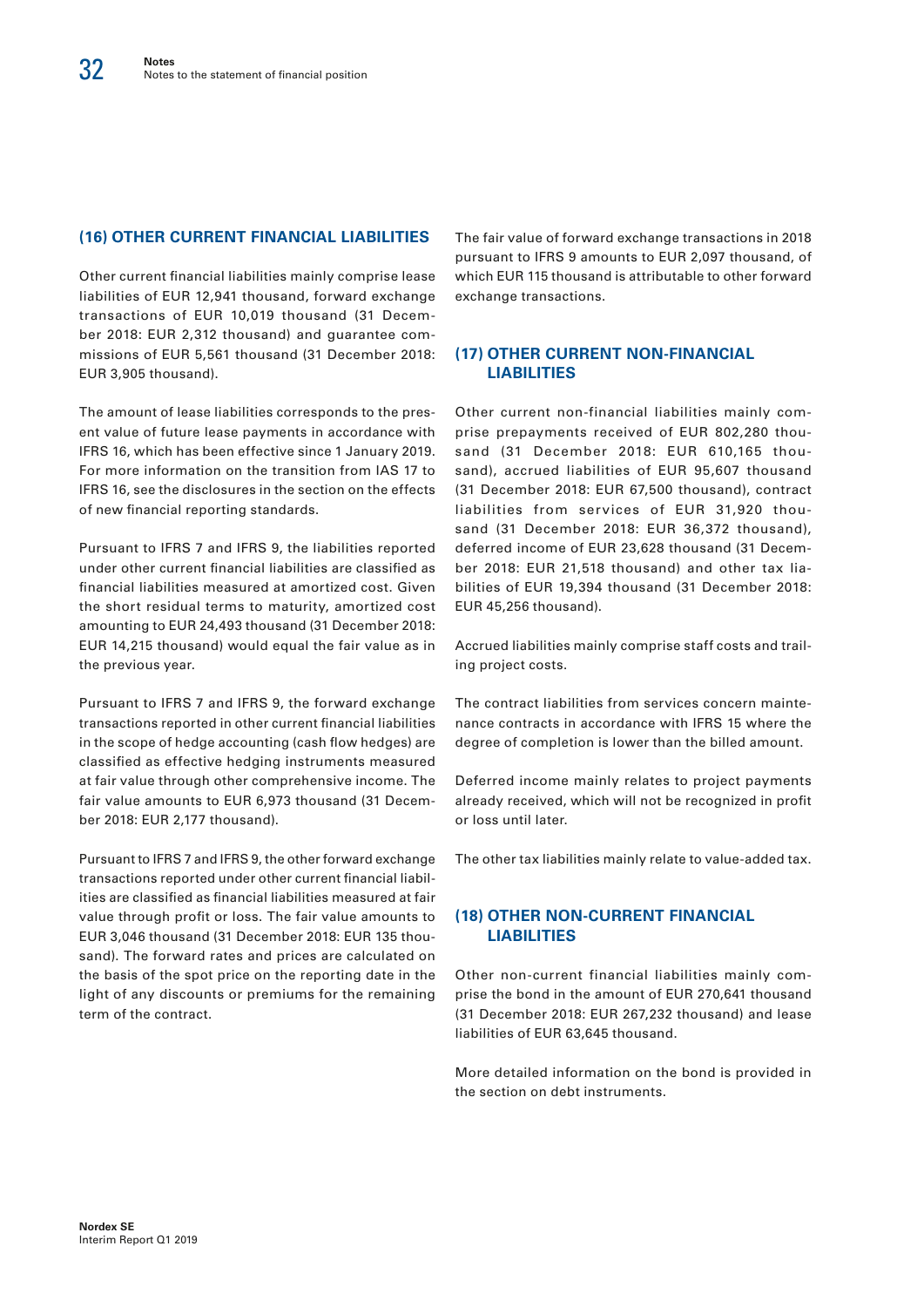

The amount of lease liabilities corresponds to the present value of future lease payments in accordance with IFRS 16, which has been effective since 1 January 2019. For more information on the transition from IAS 17 to IFRS 16, see the disclosures in the section on the effects of new financial reporting standards.

Pursuant to IFRS 7 and IFRS 9, the liabilities reported under other non-current financial liabilities are classified as financial liabilities measured at amortized cost. Based on the bond's share price of 99.10% as at the reporting date, the fair value would be EUR 335,062 thousand (31 December 2018: EUR 242,102 thousand).

Pursuant to IFRS 7 and IFRS 9, the forward exchange transactions reported in other non-current financial liabilities in the scope of hedge accounting (cash flow hedges) are classified as effective hedging instruments measured at fair value through other comprehensive income. The fair value amounts to EUR 14 thousand (31 December 2018: EUR 518 thousand).

The fair value of forward exchange transactions in 2018 pursuant to IFRS 9 amounts to EUR 635 thousand.

#### **(19) OTHER NON-CURRENT NON-FINANCIAL LIABILITIES**

Other non-current non-financial liabilities mainly comprise contract liabilities from services of EUR 117,286 thousand (31 December 2018: EUR 113,876 thousand).

The contract liabilities from services concern maintenance contracts in accordance with IFRS 15 where the degree of completion is lower than the billed amount.

#### **(20) EQUITY**

Equity breaks down as follows:

#### **Equity**

| <b>EUR thousand</b>                                              | 31.03.2019 | 31.12.2018 |
|------------------------------------------------------------------|------------|------------|
|                                                                  |            |            |
| Subscribed capital                                               | 96,982     | 96,982     |
| Capital reserves                                                 | 597,626    | 597,626    |
| Other retained earnings                                          | 24,193     | 24,193     |
| Cash flow hedges                                                 | $-4,095$   | $-1,776$   |
| Foreign currency adjustment<br>item                              | $-14,210$  | $-17,182$  |
| Consolidated net profit carried<br>forward                       | $-2,553$   | $-2,553$   |
| Consolidated net profit/loss                                     | $-34,998$  | O          |
| Share in equity attributable to<br>parent company's shareholders | 662,945    | 697,290    |
|                                                                  | 662,945    | 697,290    |
|                                                                  |            |            |

Further details of the changes in the individual equity items can be found in the attached consolidated statement of changes in equity.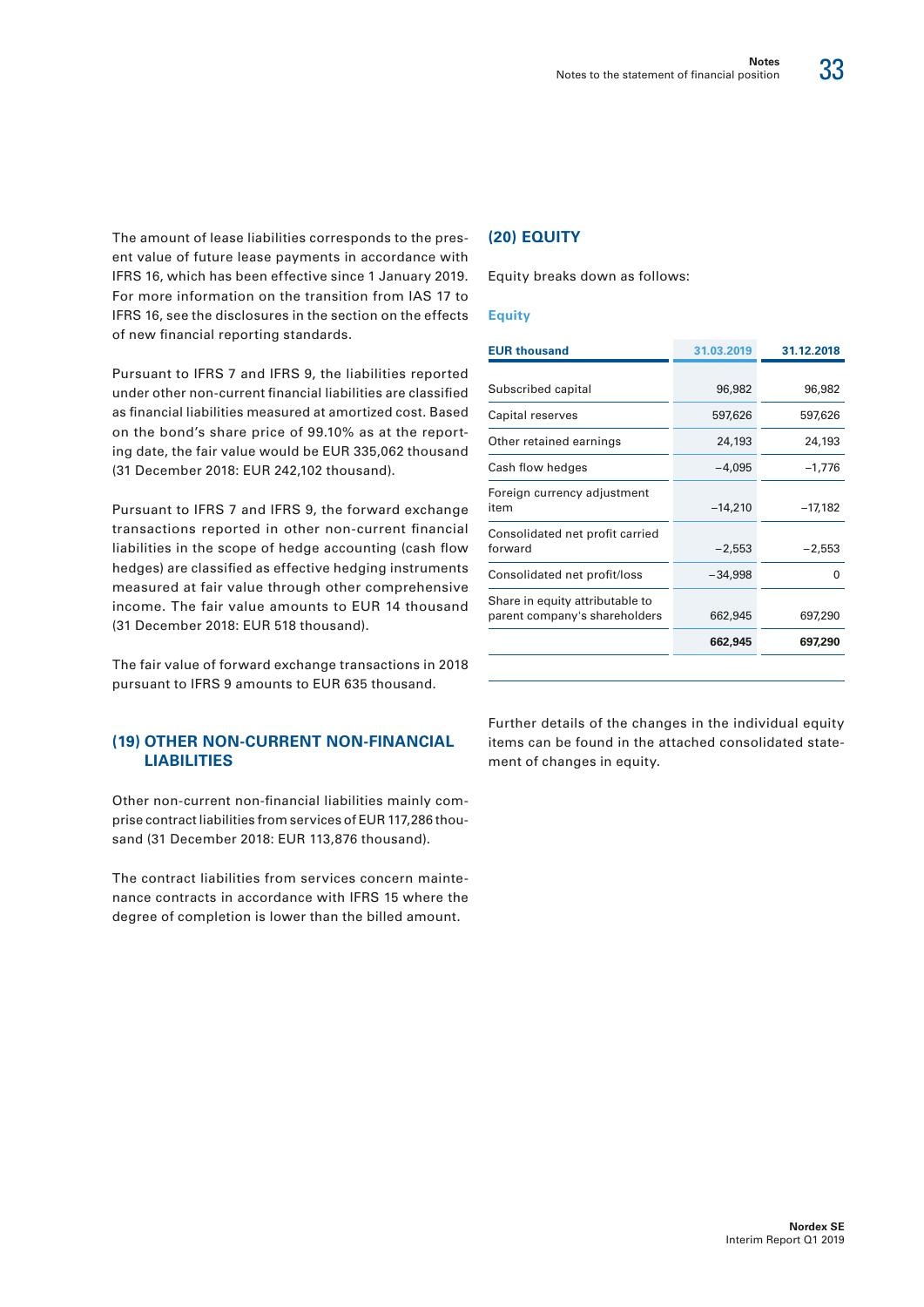#### **(21) ADDITIONAL DISCLOSURES ON FINANCIAL INSTRUMENTS**

The following table shows the financial assets and liabilities as well as their fair values and their allocation to the fair value hierarchy defined in IFRS 13 that should be applied when determining the fair value of a financial instrument:

#### **Financial assets and financial liabilities (fair values)**

| 31.03.2019<br><b>EUR thousand</b>                                                    | Level 1 | Level <sub>2</sub> | Level <sub>3</sub> | Total        |
|--------------------------------------------------------------------------------------|---------|--------------------|--------------------|--------------|
| <b>Financial assets</b>                                                              |         |                    |                    |              |
| Forward exchange transactions in the scope of hedge accounting<br>(cash flow hedges) |         | 1,705              |                    | 1,705        |
| Other forward exchange transactions                                                  |         | 173                |                    | 173          |
| <b>Financial liabilities</b>                                                         |         |                    |                    |              |
| Liabilities to banks                                                                 |         | 372,151            |                    | 372,151      |
| Bond                                                                                 | 268,211 |                    |                    | 268,211      |
| Forward exchange transactions in the scope of hedge accounting<br>(cash flow hedges) |         | 6,987              |                    | 6,987        |
| Other forward exchange transactions                                                  |         | 3,046              |                    | 3,046        |
| 31.12.2018<br><b>EUR thousand</b><br><b>Financial assets</b>                         | Level 1 | Level <sub>2</sub> | Level <sub>3</sub> | <b>Total</b> |
| Forward exchange transactions in the scope of hedge accounting<br>(cash flow hedges) |         | 578                |                    | 578          |
| Other forward exchange transactions                                                  |         | 448                |                    | 448          |
| <b>Financial liabilities</b>                                                         |         |                    |                    |              |
| Liabilities to banks                                                                 |         | 368,325            |                    | 368,325      |
| Bond                                                                                 | 247,207 |                    |                    | 247,207      |
| Forward exchange transactions in the scope of hedge accounting<br>(cash flow hedges) |         | 2,695              |                    | 2,695        |
|                                                                                      |         | 135                |                    | 135          |

The bond is allocated to Level 1 because it has been admitted to trading at the International Stock Exchange. Liabilities to banks as part of financial liabilities are allocated to Level 2. The same applies to forward exchange transactions.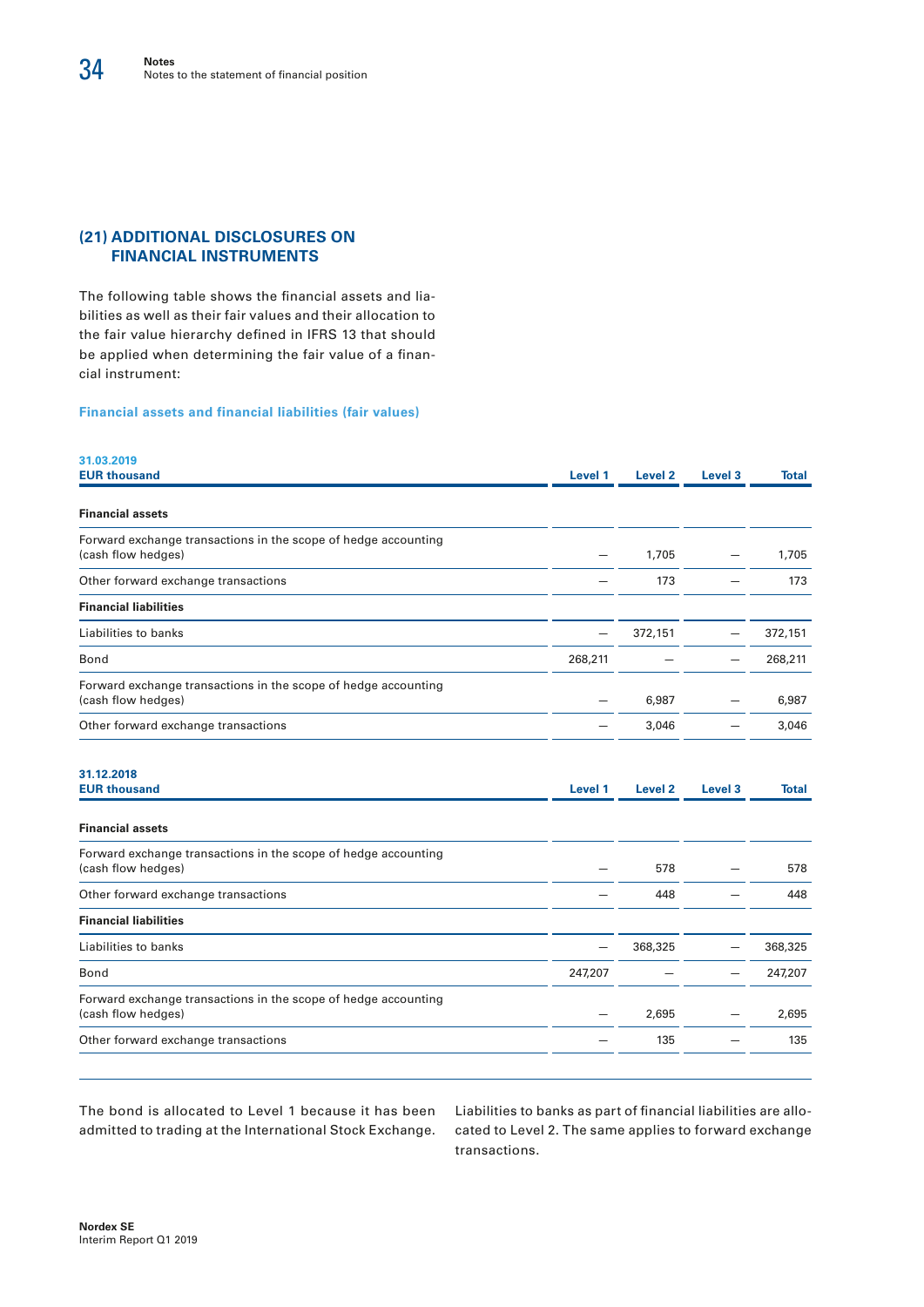35

There were no reclassifications between levels, neither in comparison with the previous year nor during the year under review.

## **NOTES TO THE INCOME STATEMENT**

#### **(22) SALES**

Sales break down to the Projects and Service segments as follows:

#### **Sales by segment**

| <b>EUR thousand</b>        | $01.01 -$<br>31.03.2019 | $01.01 -$<br>31.03.2018 |
|----------------------------|-------------------------|-------------------------|
| Projects                   | 312,309                 | 409,613                 |
| Service                    | 87,442                  | 78,846                  |
| Not allocated              | 113                     | 707                     |
| Intrasegment consolidation | $-966$                  | $-1.287$                |
|                            | 398,898                 | 487.879                 |

#### **(23) CHANGES IN INVENTORIES AND OTHER OWN WORK CAPITALIZED**

Own work capitalized is measured at EUR 5,390 thousand (1 January to 31 March 2018: EUR 8,704 thousand) and, as in the previous year, relates to capitalized expenses for developing and enhancing new and existing wind turbines.

Changes in inventories stand at EUR 179,271 thousand (1 January to 31 March 2018: EUR –112,297 thousand).

#### **(24) OTHER OPERATING INCOME / OTHER OPERATING EXPENSES**

Other operating income/expenses mainly comprise external staff costs of EUR –10,521 thousand (1 January to 31 March 2018: EUR – 5,025 thousand), currency translation losses of EUR – 8,520 thousand (1 January to 31 March 2018: EUR – 5,051 thousand), travel expenses of EUR –6,100 thousand (1 January to 31 March 2018: EUR – 4,828 thousand), repair and maintenance of EUR – 5,265 thousand (1 January to 31 March 2018: EUR – 4,981 thousand) and consulting, legal and audit fees of EUR –4,804 thousand (1 January to 31 March 2018: EUR – 997 thousand).

#### **(25) COST OF MATERIALS**

The cost of materials breaks down as follows:

#### **Cost of materials**

| <b>EUR thousand</b>                         | $01.01 -$<br>31.03.2019 | $01.01 -$<br>31.03.2018 |
|---------------------------------------------|-------------------------|-------------------------|
| Cost of raw materials and<br>other supplies | 315,355                 | 177,667                 |
| Cost of services purchased                  | 125,751                 | 64,904                  |
|                                             | 441,106                 | 242,571                 |
|                                             |                         |                         |

Cost of raw materials and other supplies mainly comprise expenses for construction components.

The cost of services purchased primarily results from external freight services, commission and externally sourced order-handling services as well as changes in order provisions.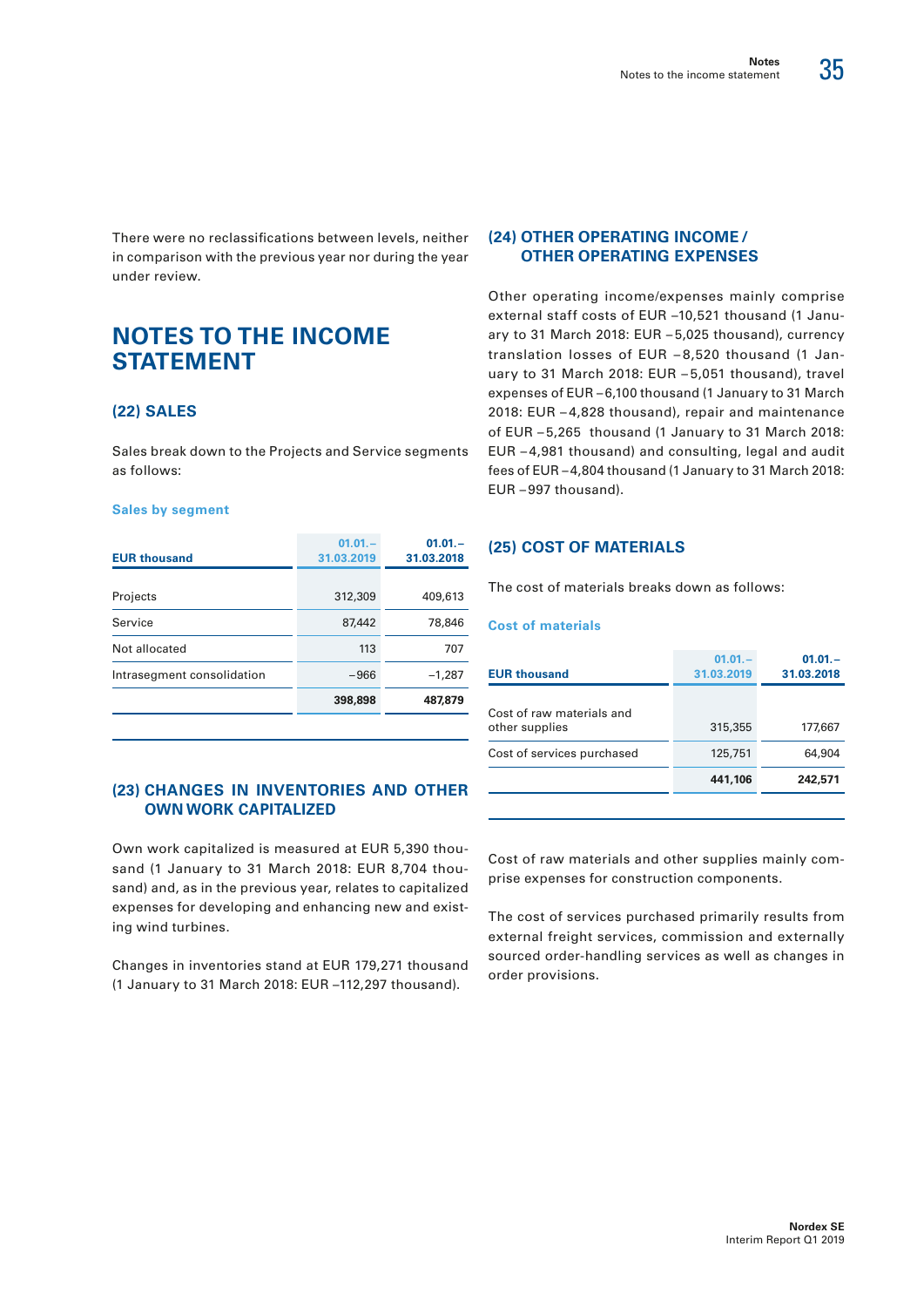#### **(26) STAFF COSTS**

Staff costs break down as follows:

#### **Staff costs**

| <b>EUR thousand</b>                                         | $01.01 -$<br>31.03.2019 | $01.01 -$<br>31.03.2018 |
|-------------------------------------------------------------|-------------------------|-------------------------|
| Wages and salaries                                          | 69,586                  | 65,881                  |
| Social security and expendi-<br>ture on retirement benefits |                         |                         |
| and support                                                 | 15,447                  | 13,675                  |
|                                                             | 85,033                  | 79,556                  |
|                                                             |                         |                         |

The Group headcount was as follows:

#### **Headcount (Group)**

|                        | $01.01 - 31.03.2019$ | 01.01. - 31.03.2018 | <b>Change</b> |
|------------------------|----------------------|---------------------|---------------|
| <b>Reporting date</b>  |                      |                     |               |
| Office staff           | 2,809                | 2,758               | 51            |
| <b>Technical staff</b> | 3,169                | 2,366               | 803           |
|                        | 5,978                | 5,124               | 854           |
| Average                |                      |                     |               |
| Office staff           | 2,790                | 2,763               | 27            |
| <b>Technical staff</b> | 3,036                | 2,348               | 688           |
|                        | 5,826                | 5,111               | 715           |
|                        |                      |                     |               |

The increase in the number of employees is mainly due to the continued expansion of production facilities in Brazil, India and Mexico, and the expansion of the services business.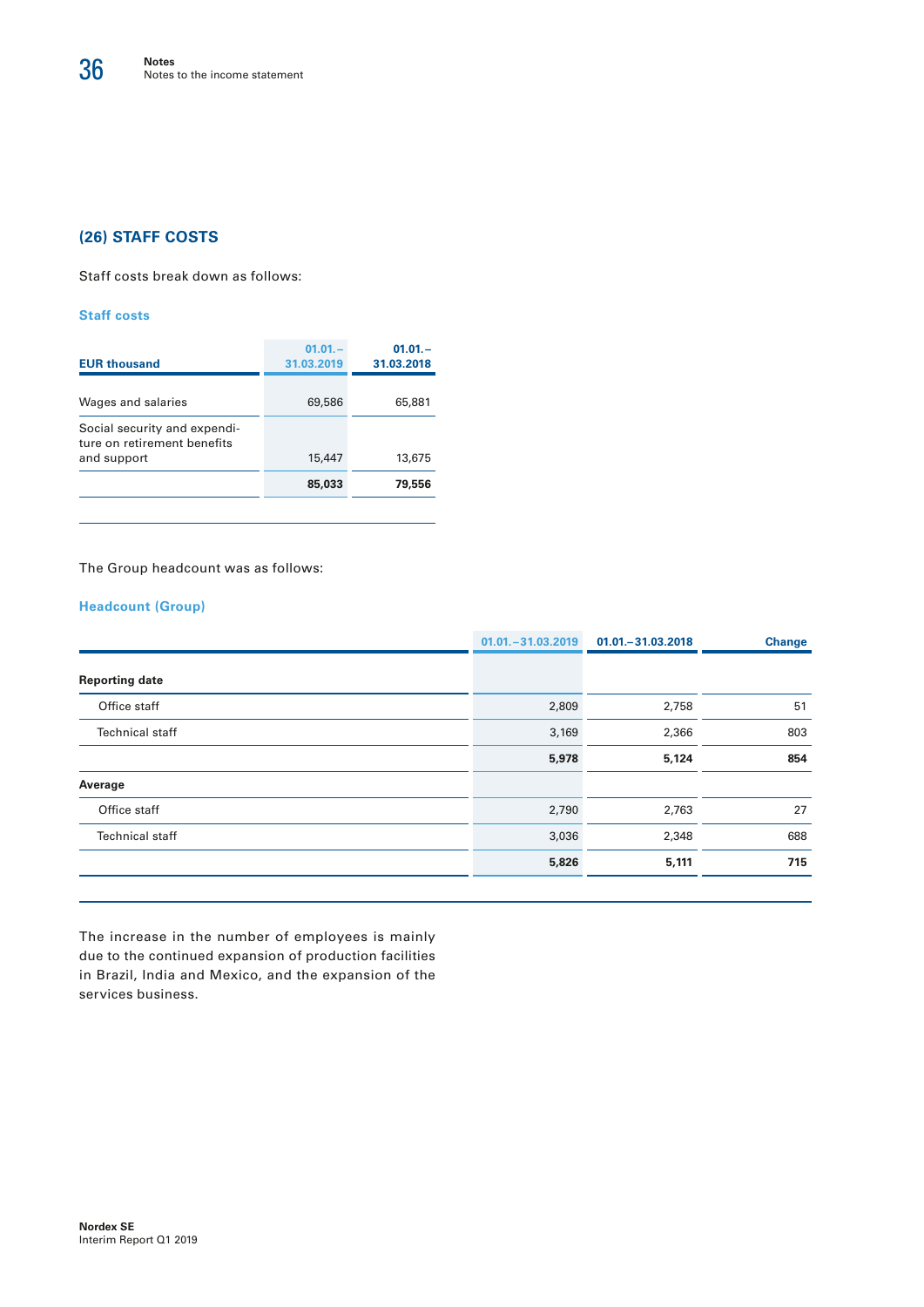37

#### **(27) DEPRECIATION /AMORTIZATION**

Depreciation and amortization breaks down as follows:

#### **Depreciation / amortization**

| <b>EUR thousand</b>                                 | $01.01 -$<br>31.03.2019 | $01.01 -$<br>31.03.2018 |
|-----------------------------------------------------|-------------------------|-------------------------|
| Depreciation of property,<br>plant and equipment    | 18,303                  | 13,950                  |
| Amortization of capitalized<br>development expenses | 12,828                  | 11,282                  |
| Amortization of other<br>intangible assets          | 2,509                   | 11,254                  |
|                                                     | 33,640                  | 36,486                  |

Depreciation includes EUR 3,678 thousand for depreciation of lease assets in accordance with IFRS 16, which has been effective since 1 January 2019. For more information on the transition from IAS 17 to IFRS 16, see the disclosures in the section on the effects of new financial reporting standards.

#### **(28) FINANCIAL RESULT**

The financial result breaks down as follows:

#### **Financial result**

| <b>EUR thousand</b>                             | $01.01 -$<br>31.03.2019 | $01.01 -$<br>31.03.2018 |
|-------------------------------------------------|-------------------------|-------------------------|
| Profit / loss from equity-<br>accounting method | 264                     | $-220$                  |
| Impairment of financial assets                  | $-34$                   | -145                    |
| Net profit / loss from<br>investments           | 230                     | -365                    |
| Other interest and similar<br>income            | 2,028                   | 1,073                   |
| Interest and similar expenses                   | $-15,620$               | $-11,268$               |
| Interest result                                 | $-13,592$               | $-10,195$               |
|                                                 | $-13,362$               | $-10,560$               |

Net gains /losses from valuation using the equity method reflect the share of profit of associates.

The impairment of financial assets item concerns the impairment of long-term receivables from project companies.

Interest income and expense arises primarily from deposits with banks, and from guarantee commissions, the bond and the promissory note. Of the interest expense, EUR 484 thousand are attributable to leases in accordance with IFRS 16, which has been effective since 1 January 2019. For more information on the transition from IAS 17 to IFRS 16, see the disclosures in the section on the effects of new financial reporting standards.

#### **(29) INCOME TAX**

As at 31 March 2019, a tax rate of 31.82% (31 March 2018: 31.82%) was applied for the purpose of calculating domestic current taxes. The above tax rate was calculated using a rate of 15.83% (31 March 2018: 15.83%) including the solidarity surcharge for corporate tax and 15.99% (31 March 2018: 15.99%) for trade tax.

Income tax breaks down as follows:

#### **Income tax**

| <b>EUR thousand</b>       | $01.01 -$<br>31.03.2019 | $01.01 -$<br>31.03.2018 |
|---------------------------|-------------------------|-------------------------|
| Current income tax        | $-6,075$                | $-5.016$                |
| Deferred taxes            | 14,825                  | 12,655                  |
| <b>Total income taxes</b> | 8,750                   | 7,639                   |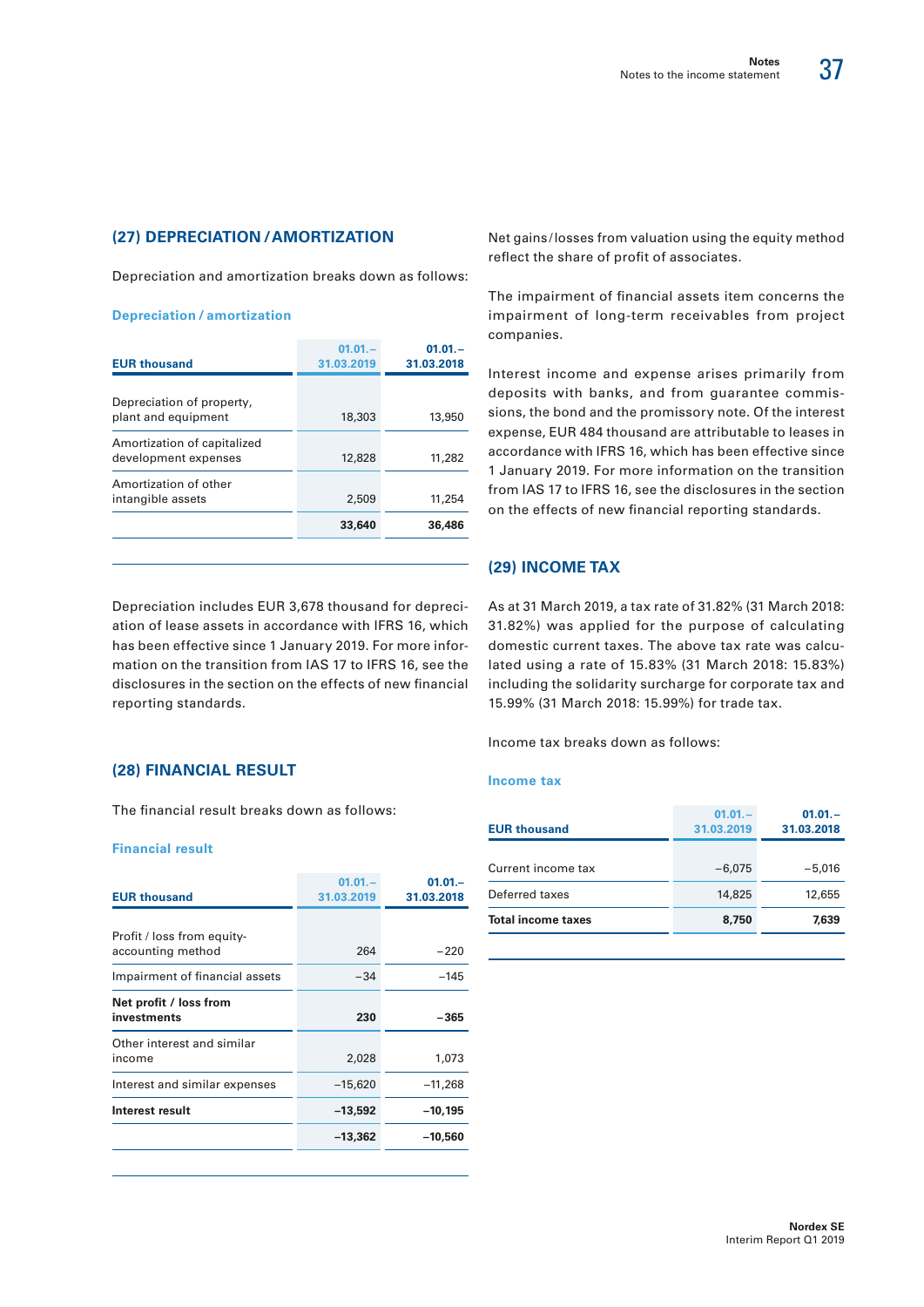**Notes** Notes to the income statement/ Other financial obligations and contingent liabilities / Related party disclosures

#### **(30) EARNINGS PER SHARE**

**Basic Earnings per share (basic)**

| <b>EUR thousand</b>                    | $01.01 -$<br>31.03.2019 | $01.01 -$<br>31.03.2018 |
|----------------------------------------|-------------------------|-------------------------|
| Consolidated net loss<br>for the year  | $-34,998$               | $-19.374$               |
| of which shareholders<br>of the parent | $-34.998$               | $-19,374$               |
| Weighted average number<br>of shares   | 96.982.447              | 96,982,447              |
| Basic earnings per share (EUR)         | $-0.36$                 | -0.20                   |

#### **Diluted**

Diluted earnings per share also stand at EUR –0.36 (1 January to 31 March 2018: EUR –0.20).

## **OTHER FINANCIAL OBLIGATIONS AND CONTINGENT LIABILITIES**

The Nordex Group has contingent liabilities arising from pending litigation in connection with its operating business; as the probability of an outflow of resources as of the reporting date was not sufficiently determinable, no provisions have been set aside in this connection.

There are also guarantees in the amount of EUR 3,647 thousand (31 December 2018: EUR 4,778 thousand) vis-à-vis affiliated, non-consolidated project companies, which are not expected to be utilized; there are no contingent liabilities to associates.

## **RELATED PARTY DISCLOSURES**

As at the reporting date, Acciona S.A. held a 29.9% share in Nordex SE. As such, Nordex SE is an associated company of Acciona S.A.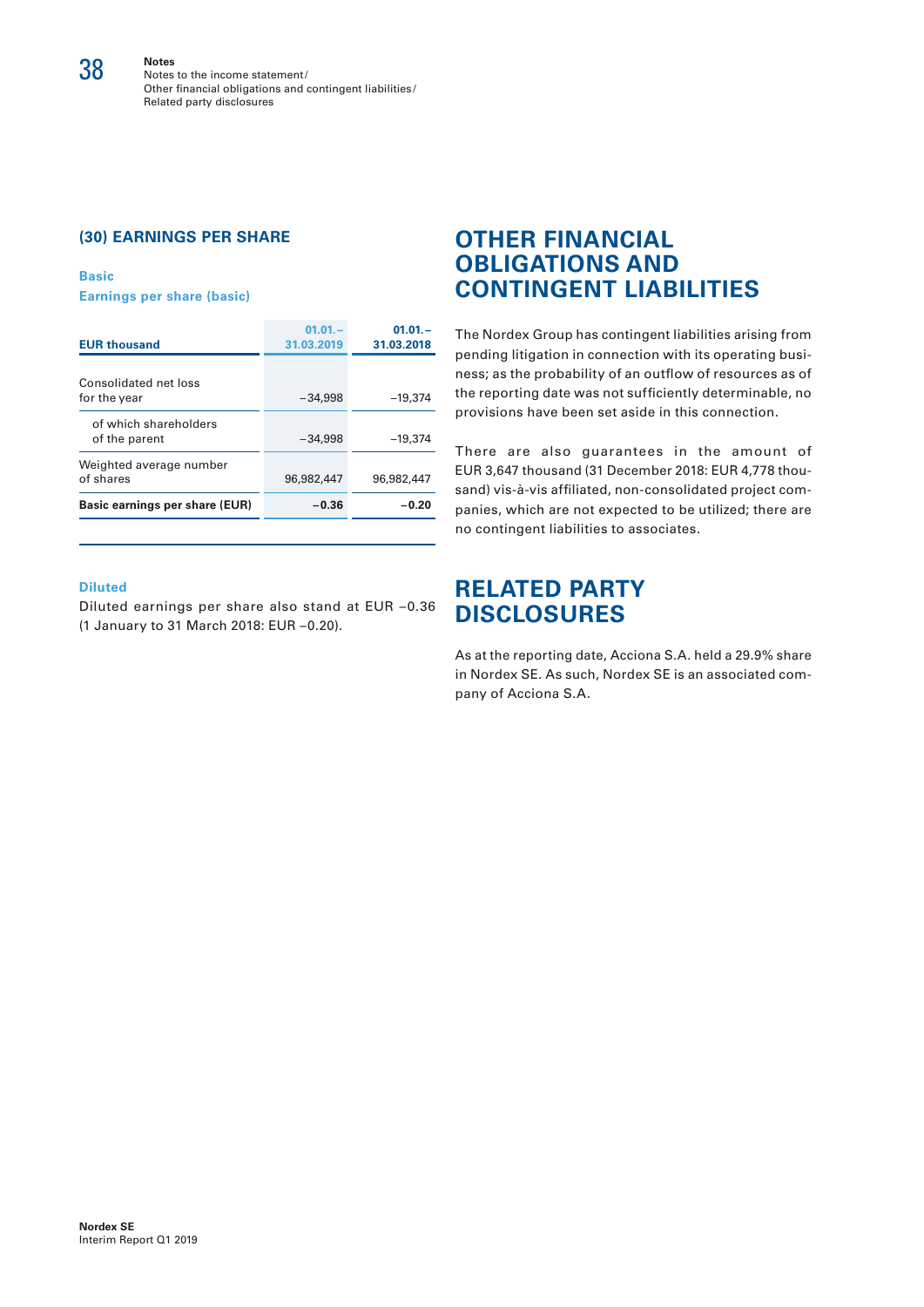The balances and transactions with companies from the Acciona Group are set out in the following table:

#### **Balances and transactions with companies from the Acciona Group**

|                                                     | Receivables $(+)$ / liabilities $(-)$ | <b>Balances outstanding</b> | <b>Transaction amount</b><br>$lncome (+)/expense (-)$ |                         |  |
|-----------------------------------------------------|---------------------------------------|-----------------------------|-------------------------------------------------------|-------------------------|--|
| <b>EUR thousand</b>                                 | 31.03.2019                            | 31.12.2018                  | $01.01 -$<br>31.03.2019                               | $01.01 -$<br>31.03.2018 |  |
| Acciona Energia Chile S.A.                          | 114,723/-104,719                      | $97,583/-99,403$            | 16,889/0                                              | 0/0                     |  |
| Acciona Energy Oceania Construction Pty Ltd.        | $6,090/-10,894$                       | 1,166/0                     | 0/0                                                   | $21,468/-6$             |  |
| Acciona Energia S.A.                                | $6,024/-22,012$                       | $5,505/-20,598$             | $1,221/ - 249$                                        | $2,011/-1,239$          |  |
| Acciona Energia Servicios Mexico S. de R.L. de C.V. | 135,251/-96,954                       | 135,092/-97,040             | 4/0                                                   | 7,872/0                 |  |
| Acciona Energy USA Global LLC                       | $1,316/-175$                          | $75/-281$                   | 0/0                                                   | 0/0                     |  |
| Consorcio Eolico Chiripa S.A.                       | $708/-345$                            | $700/-338$                  | 0/0                                                   | 0/0                     |  |
| Oakleaf Investment Holding 86 Pty. Ltd              | 567/0                                 | 567/0                       | 0/0                                                   | 0/0                     |  |
| San Roman Wind LLC                                  | 481/0                                 | 471/0                       | 0/0                                                   | 0/0                     |  |
| Sun Photo Voltaic Energy India Pvt. Ltd.            | 10,643/0                              | 10,165/0                    | 0/0                                                   | 0/0                     |  |
| Other                                               | $680/-536$                            | $520/-575$                  | $379/-166$                                            | $25/-1,441$             |  |

During the financial year, two contracts to deliver and assemble wind power systems in Mexico and Australia amounting to EUR 226,261 thousand (1 January to 31 March 2018: EUR 134,219 thousand) were won by Acciona Energia Mexico, S. de R.L. de C.V. and Acciona Energy Oceania Construction Pty. Ltd.

In 2014, Supervisory Board member Jan Klatten indirectly acquired an interest of 44.20% in the Polish wind farm company C&C Wind Sp. z o.o. in a market-wide tender process. The Nordex Group holds a 40.00% share of this company. Accordingly, C&C Wind Sp. z o.o. is classed as an associated company. As in the previous year, there were no business transactions with Mr. Klatten or companies attributable to him.

In addition, the shares in GN Renewable Investments S.a.r.l. (30.00%) are also classified as associated companies.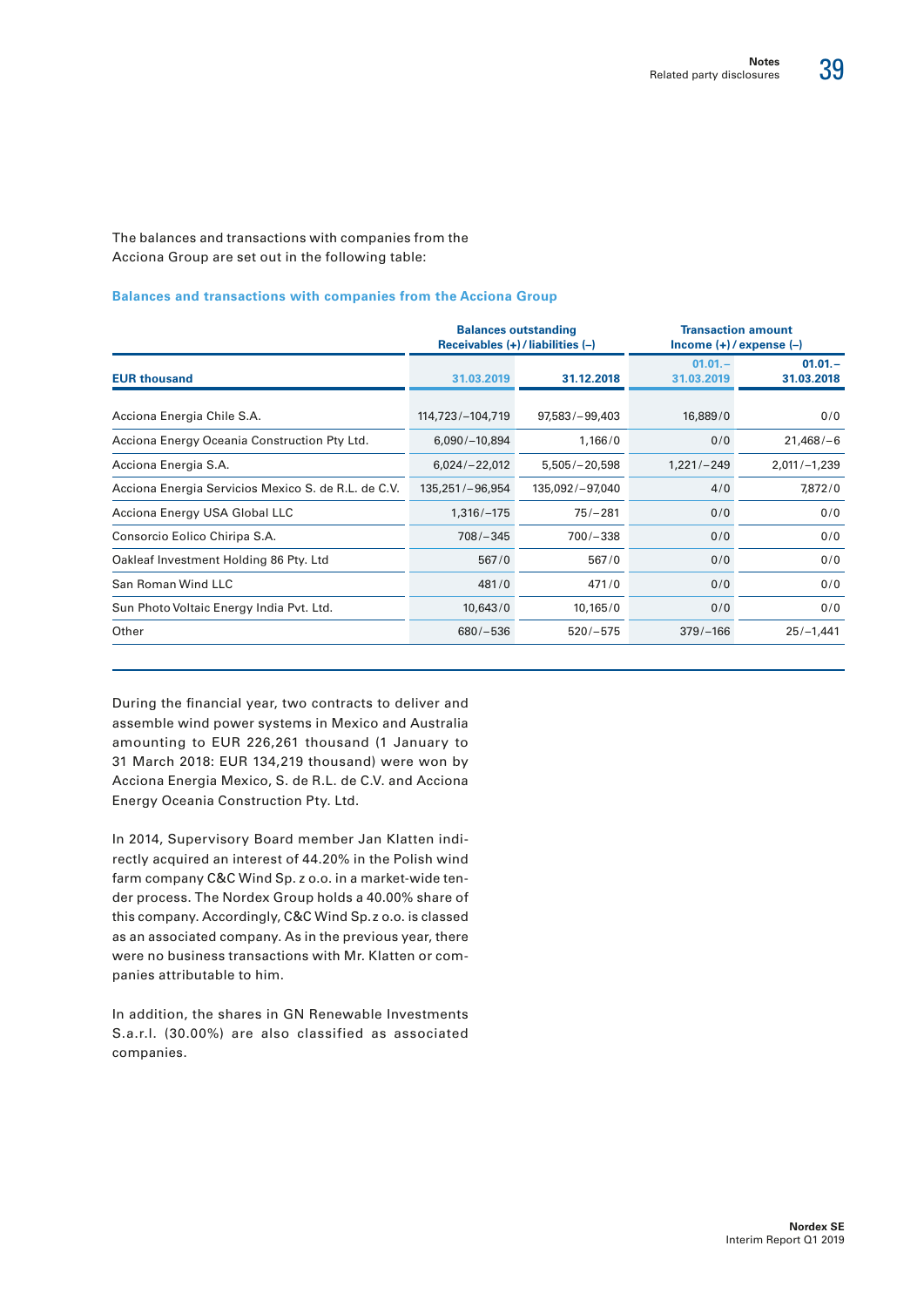The balances and transactions with these companies are set out in the following table:

#### **Salden und Geschäftsvorfälle mit assoziierten Unternehmen**

|                                   |            | <b>Balances outstanding</b><br>Receivables $(+)$ / liabilities $(-)$ | <b>Transaction amount</b><br>$lncome (+)/expense (-)$ |                         |  |  |
|-----------------------------------|------------|----------------------------------------------------------------------|-------------------------------------------------------|-------------------------|--|--|
| <b>EUR thousand</b>               | 31.03.2019 | 31.12.2018                                                           | $01.01 -$<br>31.03.2019                               | $01.01 -$<br>31.03.2018 |  |  |
| $C&C$ Wind $Sp. z 0.0$ .          | 0/0        | 0/0                                                                  | 264/0                                                 | $273/-301$              |  |  |
| GN Renewable Investments S.a.r.l. | 0/0        | 0/0                                                                  | 11/0                                                  | 93/0                    |  |  |
|                                   |            |                                                                      |                                                       |                         |  |  |

# **CONSOLIDATED CASH FLOW STATEMENT**

The cash flow from operating activities in the amount of EUR – 54,733 thousand (1 January to 31 March 2018: EUR – 65,557 thousand) results primarily from the consolidated net loss including depreciation, amortization and impairment in the amount of EUR –1,324 thousand (1 January to 31 March 2018: EUR 17,257 thousand). Changes in working capital resulted in payments of EUR 57,912 thousand (1 January to 31 March 2018: EUR 50,983 thousand). Payments received from other operating activities stand at EUR 4,503 thousand (1 January to 31 March 2018: payments made of EUR 31,831 thousand).

Cash flow from investing activities in the financial year ended amounted to EUR – 21,602 thousand (1 January to 31 March 2018: EUR –18,771 thousand). Investments of EUR 15,806 thousand (1 January to 31 March 2018: EUR 12,611 thousand) were made in property, plant and equipment, mainly related to the establishment of rotor blade production in Mexico and India and the procurement of production equipment in Spain. Development projects of EUR 6,885 thousand (1 January to 31 March 2018: EUR 5,662 thousand) were capitalized.

Cash flow from financing activities amounted to EUR – 2,449 thousand (1 January to 31 March 2018: EUR 142,290 thousand) and is primarily attributable to the repayment of lease liabilities and the repayment of the research and development loan from the European Investment Bank – with cash drawdowns of the syndicated multi-currency guarantee facility having an offsetting effect.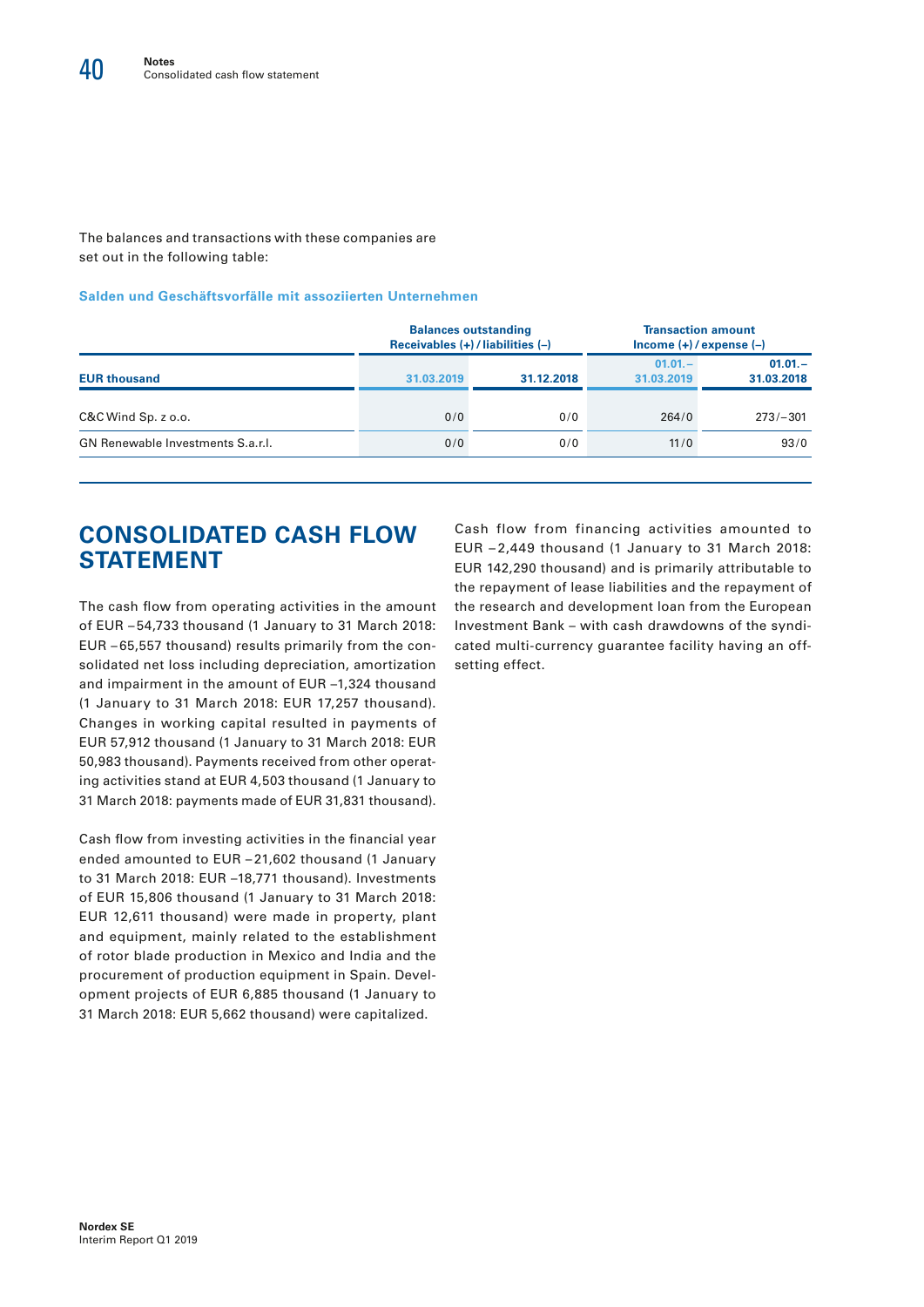## **EVENTS AFTER THE REPORTING DATE**

Any events occurring after the reporting date caused by economic factors arising prior to 31 March 2019 are included in the interim consolidated financial statements as at 31 March 2019.

**Nordex SE Rostock, May 2019**

José Luis Blanco Chairman of the Management Board

Christoph Burkhard Member of the Management Board

Patxi Landa Member of the Management Board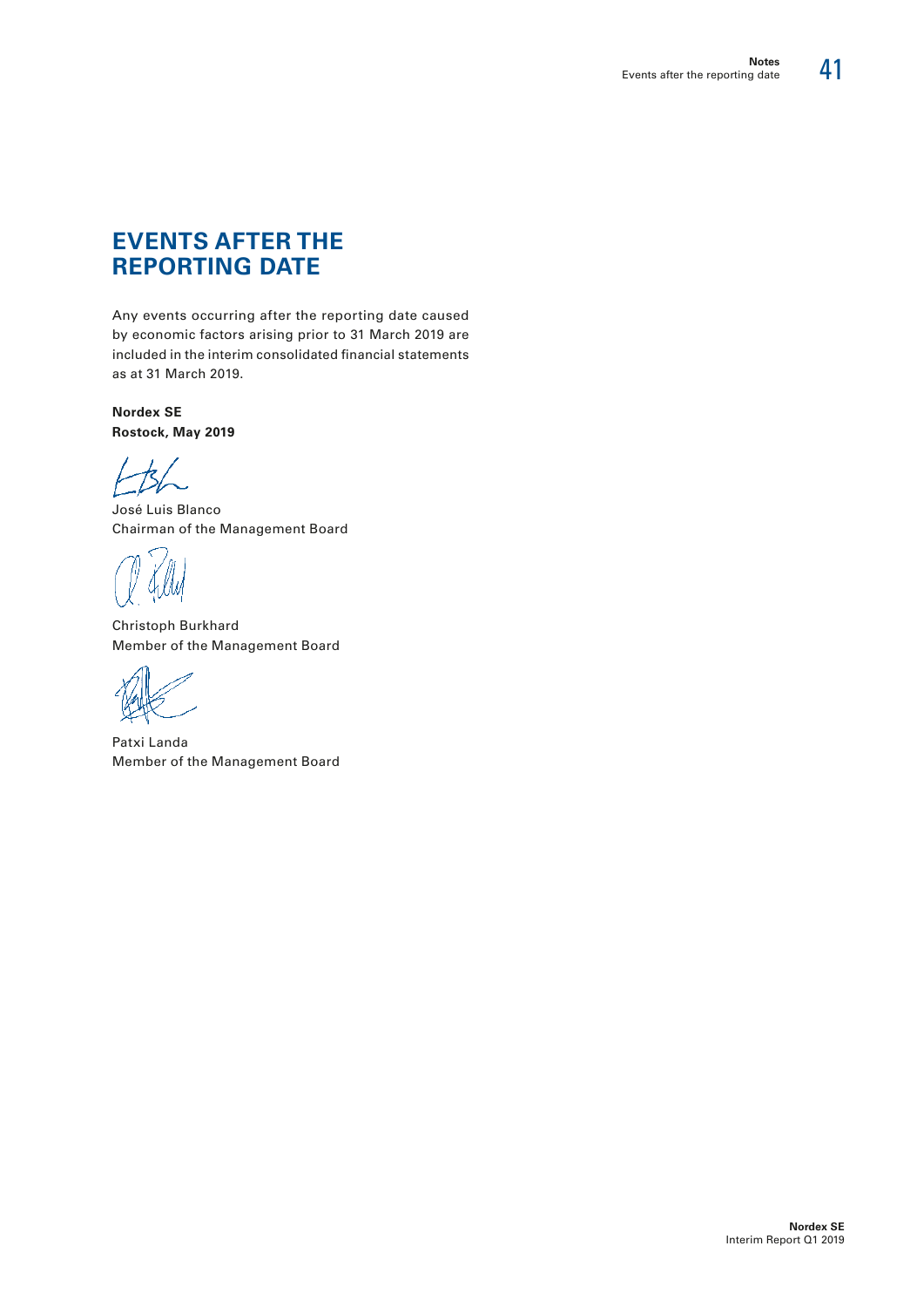# **STATEMENT OF CHANGES IN PROPERTY, PLANT AND EQUIPMENT AND INTANGIBLE ASSETS**

**FOR THE PERIOD FROM 1 JANUARY TO 31 MARCH 2019**

**Statement of changes in property, plant and equipment and intangible assets**

|                                         |                                                |                                         |                  | Cost             |                               |                                |  |
|-----------------------------------------|------------------------------------------------|-----------------------------------------|------------------|------------------|-------------------------------|--------------------------------|--|
| <b>Opening</b><br>balance<br>01.01.2018 | <b>Transition</b><br>from IAS 17<br>to IFRS 16 | <b>Opening</b><br>balance<br>01.01.2019 | <b>Additions</b> | <b>Disposals</b> | <b>Reclassi-</b><br>fications | <b>Currency</b><br>translation |  |
|                                         |                                                |                                         |                  |                  |                               |                                |  |
| 140,098                                 | 70,438                                         | 210,536                                 | 4,600            | 2,147            | 275                           | 1,264                          |  |
| 267,644                                 | $\mathbf 0$                                    | 267,644                                 | 10,185           | 5,264            | 11,960                        | 1,492                          |  |
| 91,977                                  | 7,021                                          | 98,998                                  | 5,329            | 528              | $-1,806$                      | 351                            |  |
| 24,445                                  | $\overline{0}$                                 | 24,445                                  | $-1,296$         | 1,225            | $-10,429$                     | 12                             |  |
| 524,164                                 | 77,459                                         | 601,623                                 | 18,818           | 9,164            | $\mathbf 0$                   | 3,119                          |  |
|                                         |                                                |                                         |                  |                  |                               |                                |  |
| 552,259                                 | $\overline{0}$                                 | 552,259                                 | $\mathbf 0$      | $\overline{0}$   | $\mathbf 0$                   | $\mathbf 0$                    |  |
| 416,503                                 | $\overline{0}$                                 | 416,503                                 | 6,885            | 6,884            | $\mathbf 0$                   |                                |  |
| 149,867                                 | $\overline{0}$                                 | 149,867                                 | $-648$           | 14,907           | $\mathbf 0$                   | 1,684                          |  |
| 1,118,629                               | $\mathbf 0$                                    | 1,118,629                               | 6,237            | 21,791           | $\mathbf 0$                   | 1,685                          |  |
|                                         |                                                |                                         |                  |                  |                               |                                |  |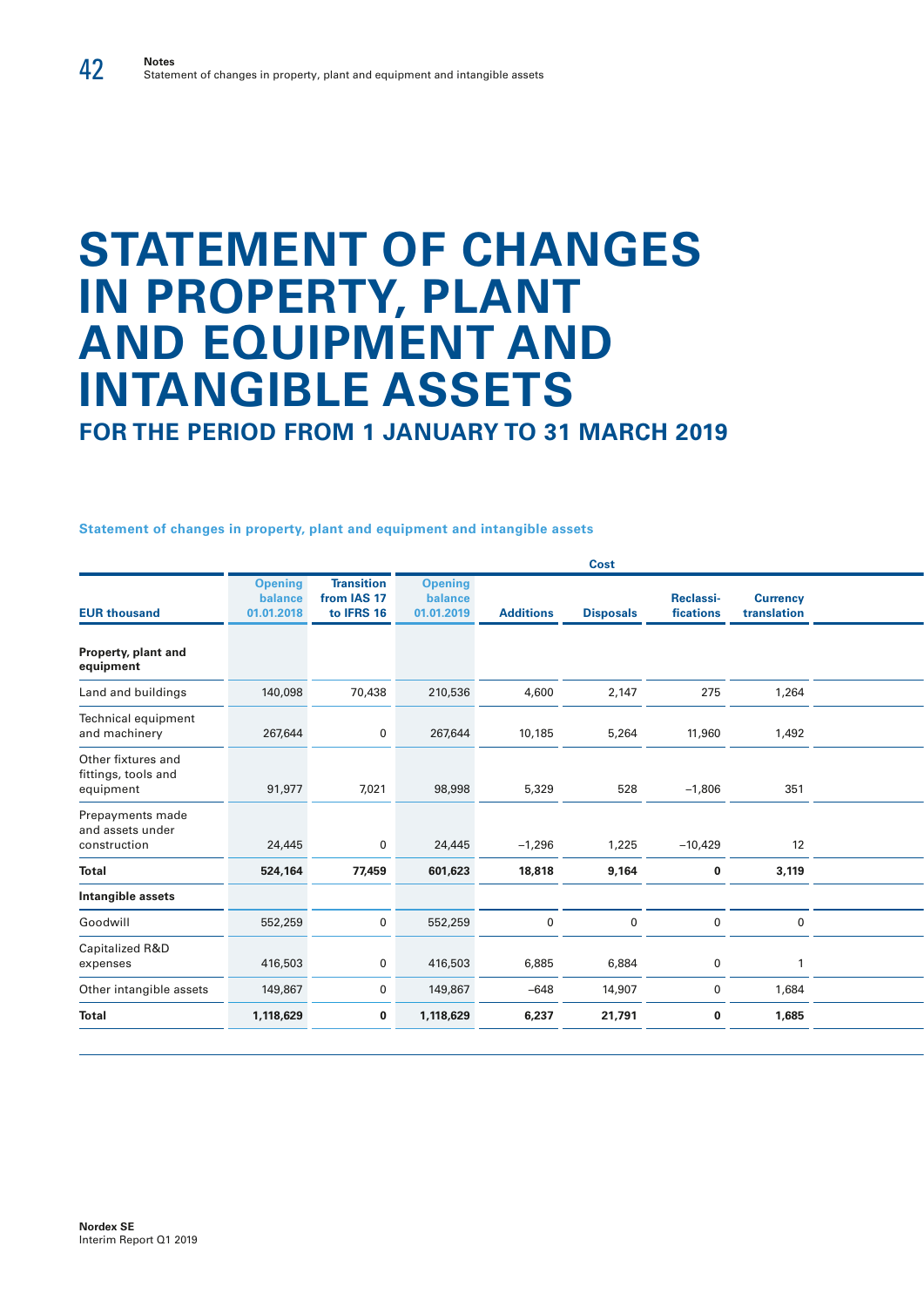| <b>Carrying amount</b> |            | <b>Depreciation / amortization</b>      |                        |                  |                  |                                         |                                         |  |
|------------------------|------------|-----------------------------------------|------------------------|------------------|------------------|-----------------------------------------|-----------------------------------------|--|
| 31.12.2018             | 31.03.2019 | <b>Closing</b><br>balance<br>31.03.2019 | Reclassi-<br>fications | <b>Disposals</b> | <b>Additions</b> | <b>Opening</b><br>balance<br>01.01.2019 | <b>Closing</b><br>balance<br>31.03.2019 |  |
|                        |            |                                         |                        |                  |                  |                                         |                                         |  |
| 88,345                 | 157,940    | 56,588                                  | 847                    | 3                | 3,991            | 51,753                                  | 214,528                                 |  |
| 120,722                | 133,054    | 152,963                                 | 815                    | 4,880            | 10,106           | 146,922                                 | 286,017                                 |  |
| 34,199                 | 40,434     | 61,910                                  | 184                    | 296              | 4,244            | 57,778                                  | 102,344                                 |  |
|                        |            |                                         |                        |                  |                  |                                         |                                         |  |
| 22,845                 | 11,115     | 392                                     | 17                     | 1,225            | $\mathbf 0$      | 1,600                                   | 11,507                                  |  |
| 266,111                | 342,543    | 271,853                                 | 1,863                  | 6,404            | 18,341           | 258,053                                 | 614,396                                 |  |
|                        |            |                                         |                        |                  |                  |                                         |                                         |  |
| 547,758                | 547,758    | 4,501                                   | $\mathbf 0$            | $\mathbf 0$      | $\mathbf 0$      | 4,501                                   | 552,259                                 |  |
| 206,538                | 199,338    | 217,167                                 | $\mathbf 0$            | 5,617            | 12,819           | 209,965                                 | 416,505                                 |  |
| 24,616                 | 21,488     | 114,508                                 | 1,678                  | 14,901           | 2,480            | 125,251                                 | 135,996                                 |  |
| 778,912                | 768,584    | 336,176                                 | 1,678                  | 20,518           | 15,299           | 339,717                                 | 1,104,760                               |  |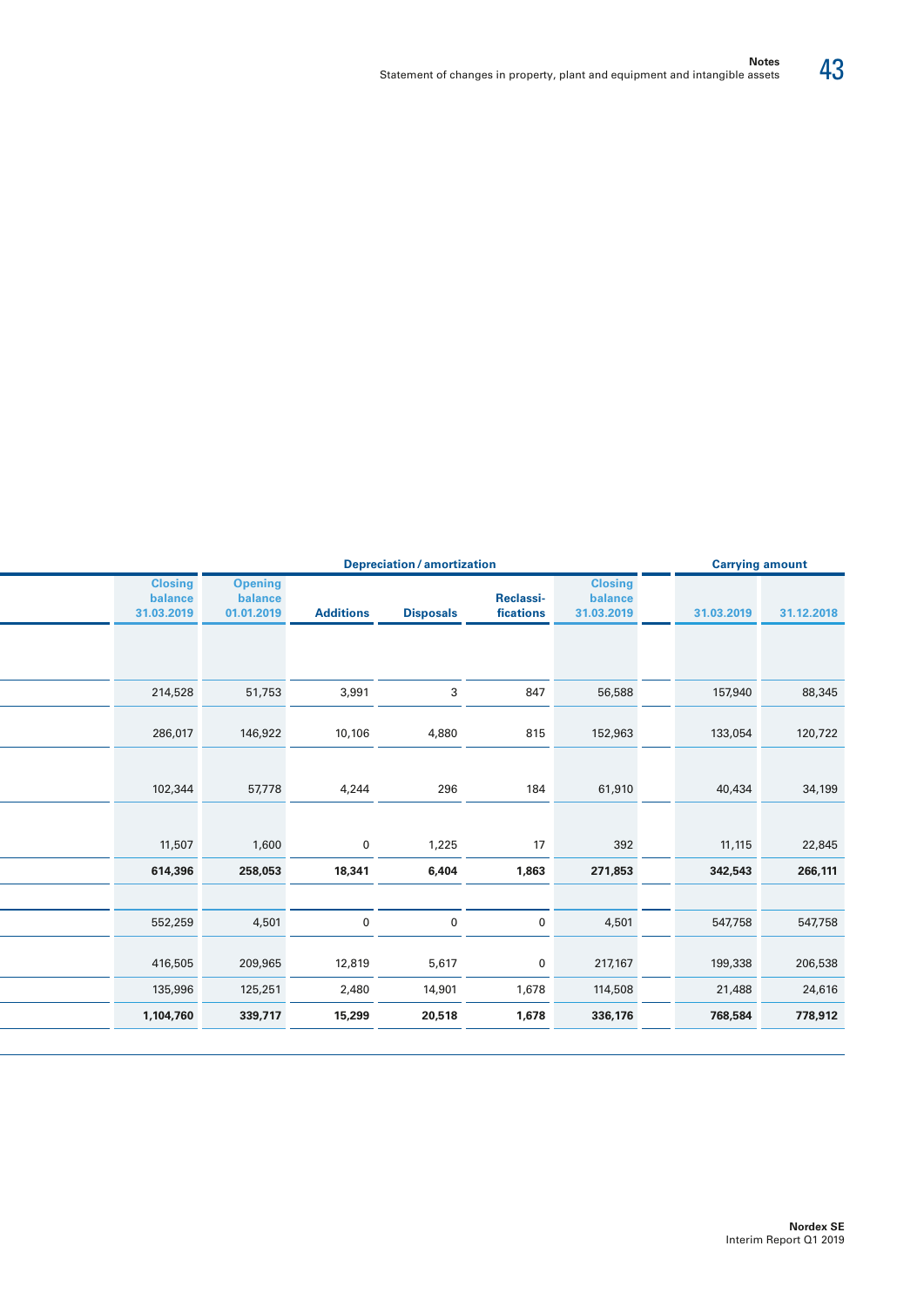# **FINANCIAL CALENDAR, PUBLISHING INFORMATION AND CONTACT**

**FINANCIAL CALENDAR**

#### **Date**

| 14 May 2019      | Consolidated interim report, Q1 2019 |
|------------------|--------------------------------------|
| 4 June 2019      | Annual General Meeting, Rostock      |
| 14 August 2019   | Consolidated interim report, H1 2019 |
| 13 November 2019 | Consolidated interim report, Q3 2019 |

#### **PUBLISHING INFORMATION AND CONTACT**

### **Published by**

Nordex SE Investor Relations Langenhorner Chaussee 600 22419 Hamburg Germany

Telephone +49 40 30030 – 1000 Fax +49 40 30030 – 1101

investor-relations@nordex-online.com

www.nordex-online.com ir.nordex-online.com

**Investor Relations Team** Felix Zander Telephone +49 40 30030 –1116

Tobias Vossberg Telephone +49 40 30030 – 2502

Rolf Becker Telephone +49 40 30030 – 1892 **Editing & Text** Nordex SE, Hamburg

**Photography**  Nordex SE, Hamburg

**Consulting, Concept & Design** Silvester Group www.silvestergroup.com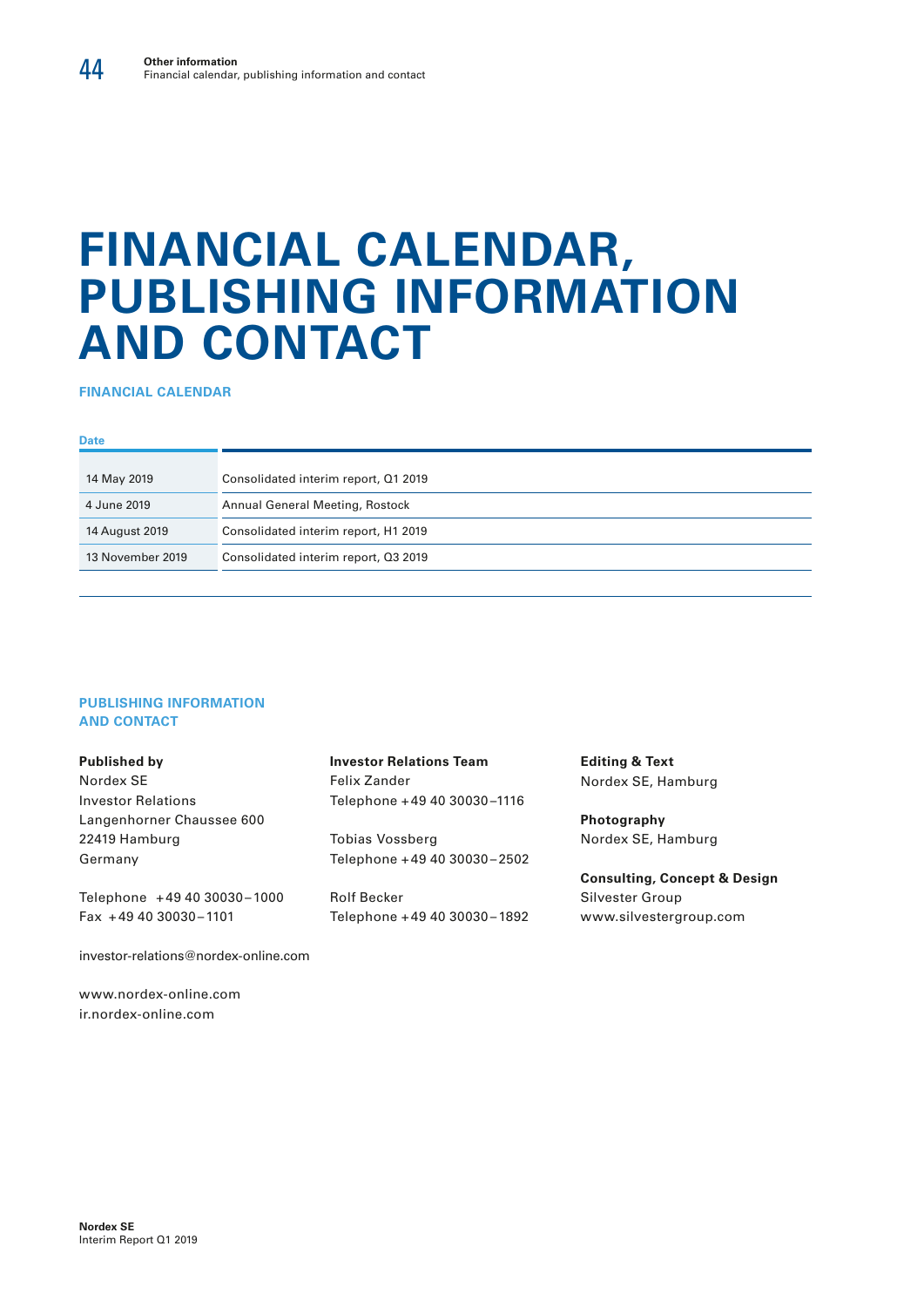#### **Disclaimer**

This Interim Report contains forward-looking statements that relate to macroeconomic developments, the business and the net assets, financial position and results of operations of the Nordex Group. Forward-looking statements by definition do not depict the past and are in some instances indicated by words such as "believe", "anticipate", "predict", "plan", "estimate", "aim", "expect", "assume" and similar expressions. Forward-looking statements are based on the Company's current plans, estimates, projections and forecasts, and are therefore subject to risks and uncertainties that could cause actual development or the actual results or performance to differ materially from the development, results or performance expressly or implicitly assumed in these forward-looking statements. Readers of this Interim Report are expressly cautioned not to place undue reliance on these forward-looking statements, which apply only as of the date of this Interim Report. Nordex SE does not intend and does not undertake any obligation to revise these forward-looking statements. The English version of the Interim Report constitutes a translation of the original German version. Only the German version is legally binding.